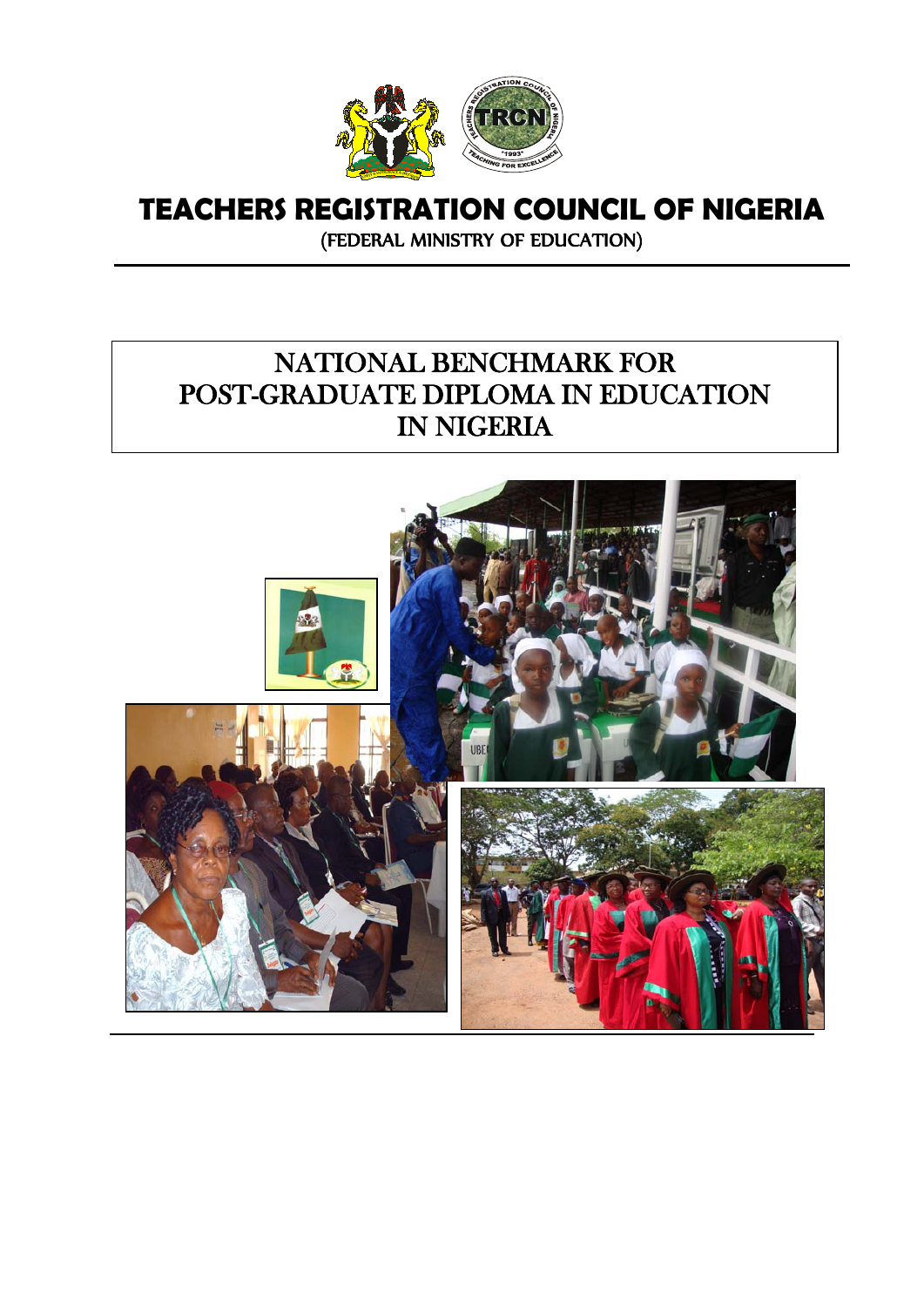**© 2010. Teachers Registration Council of Nigeria (Federal Ministry of Education) Headquarters, Plot 567 Aminu Kano Crescent, Wuse 2, P.M.B 526 Garki, Abuja.** *[http://www.trcn.gov.ng](http://www.trcn.gov.ng/) Email: [info@trcn.gov.ng](mailto:info@trcn.gov.ng) Tel: +234-805-4499-674*

#### **Copyrights reserved.**

No part of this book may be reproduced in any form or by any means without prior written permission of the publisher, except brief quotes used specifically for academic discourses and publications.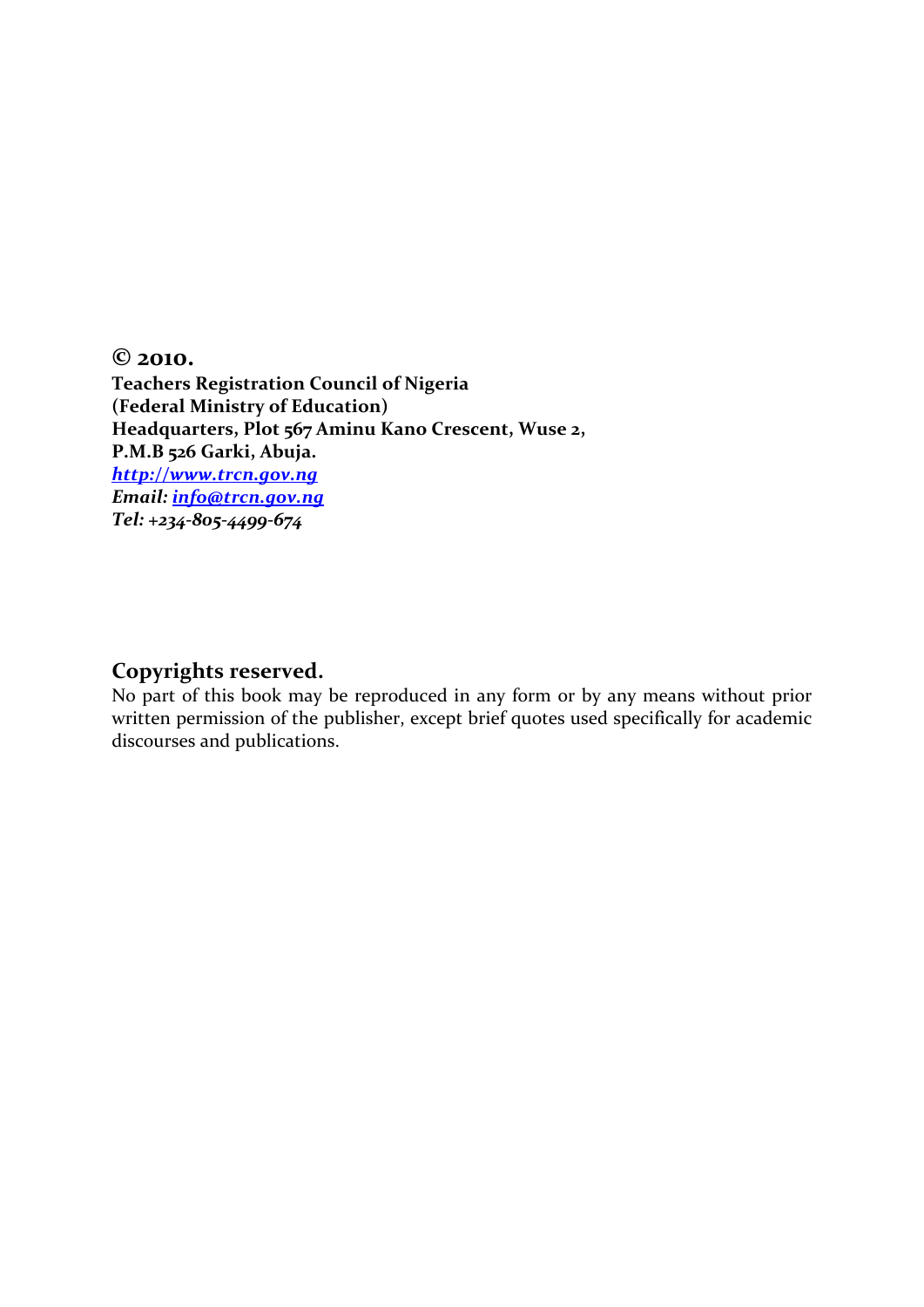# **TEACHERS REGISTRATION COUNCIL OF NIGERIA**

# VISION

An effectively regulated teaching profession in Nigeria founded upon robust teacher education and practice and where teacher quality, discipline, professionalism, reward and dignity match international standards.

# MISSION

To assure teacher excellence and professionalism among teachers at all levels of the education system through effective registration and licensing of teachers; accreditation, monitoring and supervision of teacher education<br>programmes: promotion of continuing professional development: of continuing professional maintenance of discipline and leading the overall renaissance of the teaching profession in Nigeria.

**MOTTO** Teaching for Excellence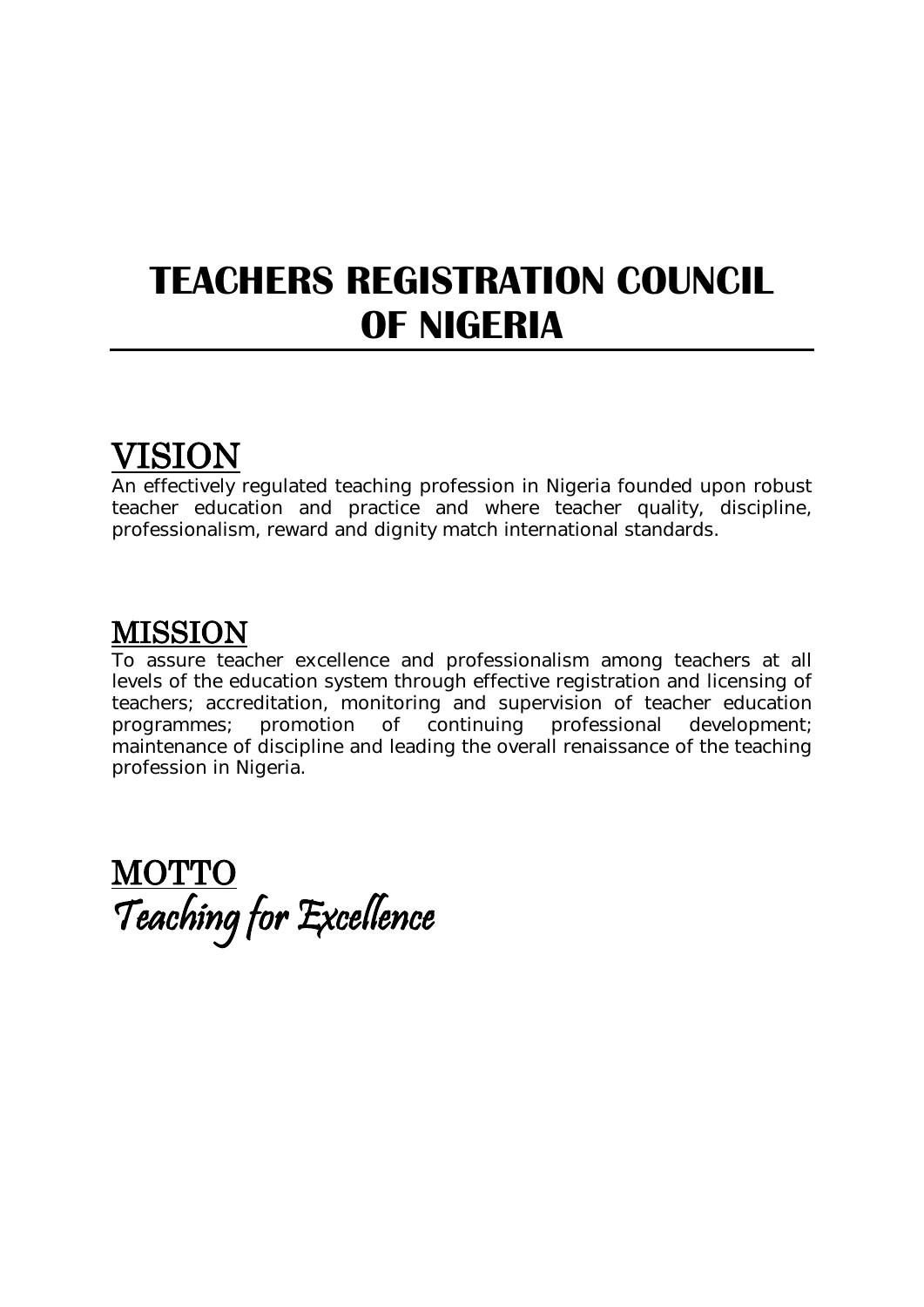# **ACKNOWLEDGEMENT**

#### **1. MEMBERSHIP OF THE CORE GROUP THAT DEVELOPED THIS PGDE NATIONAL BENCHMARK**

| SN             | <b>NAME</b>       | <b>DESIGNATION</b>          | <b>ADDRESS</b>                 |
|----------------|-------------------|-----------------------------|--------------------------------|
| $\mathbf{I}$   | Prof. Addison     | Registrar/Chief Executive   | <b>Teachers Registration</b>   |
|                | Mark Wokocha      |                             | Council of Nigeria HQ,         |
|                |                   |                             | Abuja                          |
| $\overline{2}$ | Prof. U.M.O       | Former Executive Secretary, | Lagos                          |
|                | Ivowi             | NERDC & Chairman of Core    |                                |
|                |                   | Group                       |                                |
| $\overline{3}$ | Assoc. Prof.      | <b>Lead Consultant</b>      | <b>Rivers State University</b> |
|                | Daniel Ogum       |                             | of Education, Port             |
|                |                   |                             | Harcourt                       |
| $\overline{4}$ | Prof. Ibrahim     | Head, Dept of Educational   | University of Jos              |
|                | Bulus (Late)      | Foundations                 |                                |
| 5              | Prof. (Mrs.)      | Dean, Faculty of Education  | University of Nigeria,         |
|                | Grace Offorma     |                             | <b>Nsukka</b>                  |
| 6              | Dr. Emmanuel      | University Librarian        | Redeemers University,          |
|                | L. Adebayo        |                             | Mowe, Ogun State               |
| 7              | Dr (Mrs.) Susan   | <b>Faculty of Education</b> | University of Abuja            |
|                | Obasi             |                             |                                |
| 8              | Prof. J.A. Gwani  | Dean, Faculty of Education  | Ahmadu Bello                   |
|                |                   |                             | University, Zaria              |
| $\mathbf Q$    | Prof. (Mrs.) T.N. | Dean, Faculty of Education  | Abia State University          |
|                | Kanno             |                             |                                |
| 10             | Dr (Mrs.) E.N.    | Coordinator, North Central  | <b>National Teachers</b>       |
|                | Ekpunobi          | Zone                        | Institute                      |
| 11             | Dr. Steve         | Director, Professional      | <b>Teachers Registration</b>   |
|                | Nwokeocha         | Operations                  | Council of Nigeria             |
| 12             | Mrs. Ruth         | <b>Deputy Director</b>      | <b>Teachers Registration</b>   |
|                | Ansari            |                             | Council of Nigeria             |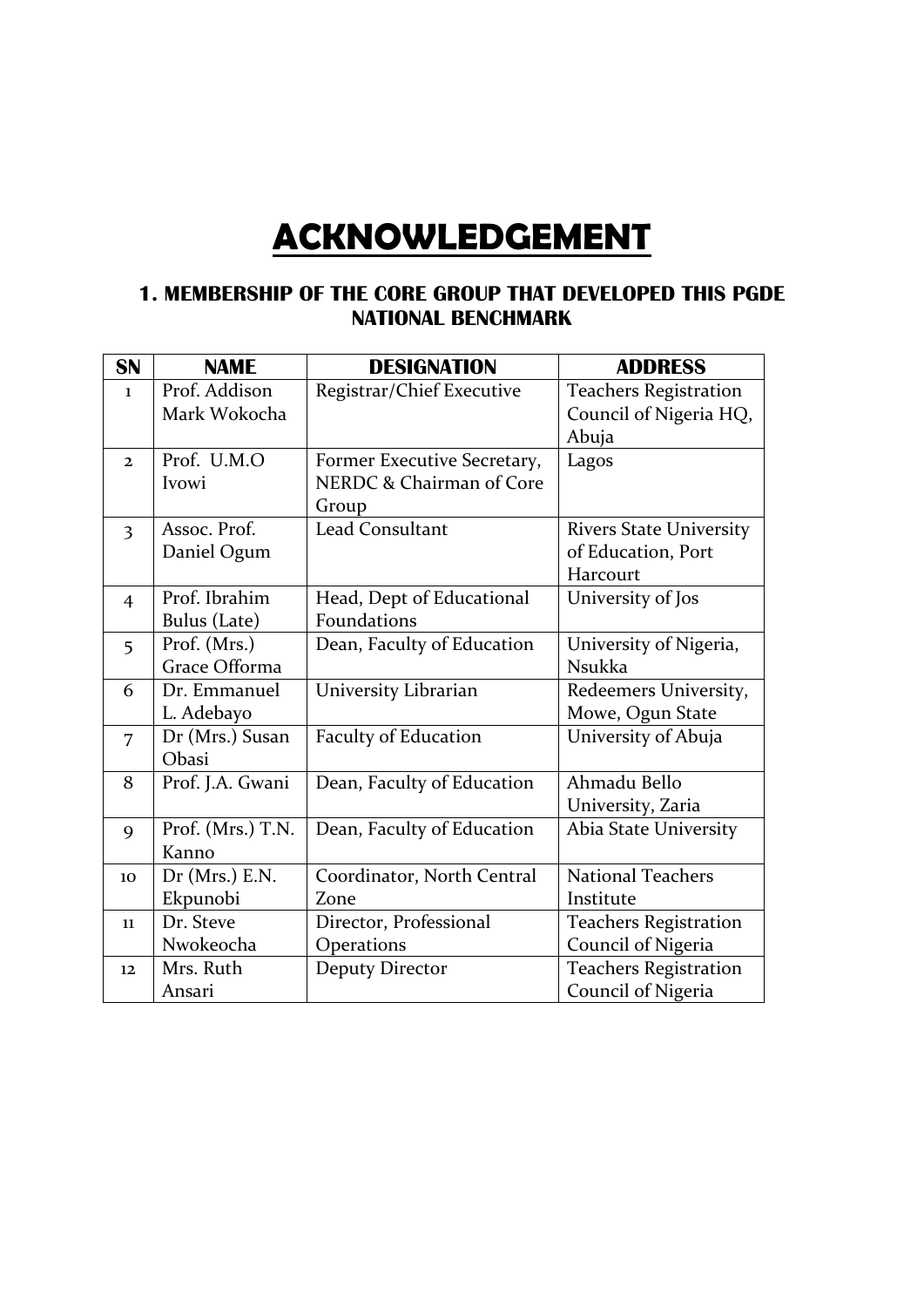## **2. EXECUTIVE COUNCIL OF THE COMMITTEE OF DEANS, FACULTIES OF EDUCATION OF NIGERIAN UNIVERSITIES THAT CRITIQUED AND ENDORSED THIS PGDE NATIONAL BENCHMARKS**

| SN             | <b>NAME</b>  | <b>POSITION</b>                 | <b>ADDRESS</b>       |
|----------------|--------------|---------------------------------|----------------------|
| $\mathbf{1}$   | Prof. D.O.   | Out-going Chairman              | University of Ilorin |
|                | Durosaro     |                                 |                      |
| 2              | Prof. A.S.   | In-coming Chairman              | University of Ilorin |
|                | Olorundare   |                                 |                      |
| 3              | Prof. J.O.E  | Former Chairman                 | Nasarawa State       |
|                | Otuka        |                                 | University           |
| 4              | Prof. J.A.   | Vice Chairman                   | Ahmadu Bello         |
|                | Gwani        |                                 | University, Zaria    |
| 5              | Prof. J.T.   | <b>Assistant Secretary</b>      | Adekunle Ajasin      |
|                | Ogundari     |                                 | University, Akungba- |
|                |              |                                 | Akoko, Ondo State    |
| 6              | Prof. (Mrs.) | Secretary General               | Unversity of Lagos   |
|                | P.B. Ikulayo |                                 |                      |
| $\overline{7}$ | Prof. A.A.   | <b>Public Relations Officer</b> | University of        |
|                | Ekoja        |                                 | Agriculture, Makurdi |
| 8              | Prof. A.S.   | Treasurer                       | Nnamdi Azikiwe       |
|                | Omenyi       |                                 | University, Awka     |
| 9              | Prof. Kabiru | Special Guest/Dean              | Umaru Musa           |
|                | Isyaku       | Faculty of Education/           | Yar'Adua University, |
|                |              | Former Executive                | Katsina              |
|                |              | Secretary, National             |                      |
|                |              | <b>Commission for Colleges</b>  |                      |
|                |              | of Education                    |                      |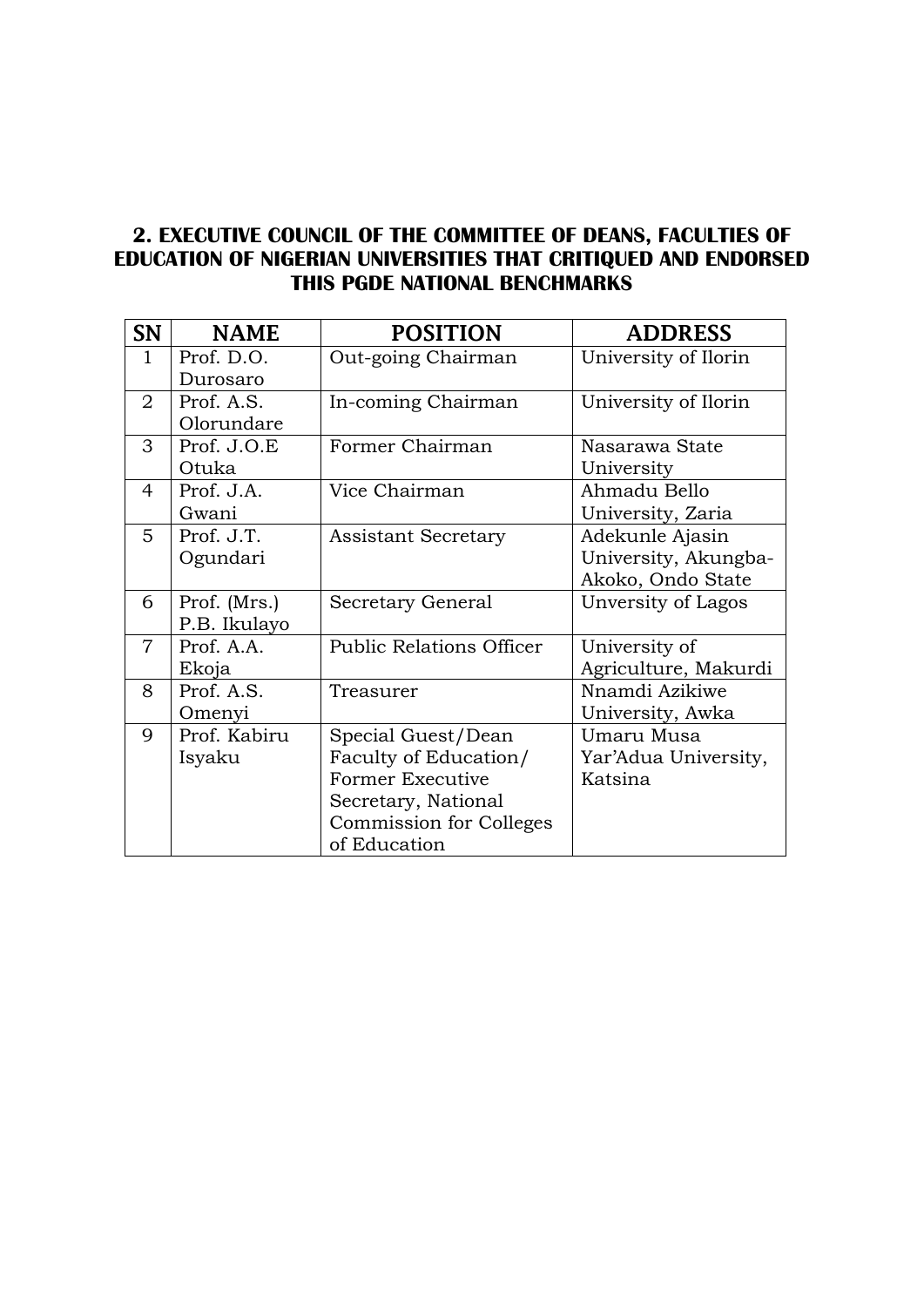# FOREWORD **-THE HON. MINISTER OF EDUCATION**

*I have great joy to present this National Post Graduate Diploma in Education (PGDE) Benchmarks to the public which is for the good of Teacher Education in Nigeria. After the universities have operated divergent PGDE curricula which made quality assurance and standardisation difficult, this Benchmark is a legacy that the Federal Ministry of Education cherishes immensely. It means that all universities will now operate a common curriculum and be subject to the same standards. This indeed, is inline with international best practices and will improve the perception and recognition of the programme not only in Nigeria but also by other countries.*

*The actualisation of this Benchmark has added to the growing number of goals achieved under the One Year Strategic Plan for the Development of the Education Sector and particularly Teacher Education and Development that I made public at the inception of my administration. In the Strategic Plan, I had listed Teacher Education and Development as one of the six key areas of Education that I shall give greatest attention. The other five areas are Strengthening Institutional Management of Education; Access and Equity; Quality and Standards; Technical and Vocational Education and Funding Issues. I am very pleased that dividends are now being steadily delivered to the nation in all of these six areas of Education in keeping with the targets of the One Year Strategic Plan*

*I must say that the Teachers Registration Council of Nigeria (TRCN) which had the vision of a standardised and internationally acceptable PGDE and achieved it within the shortest time possible deserves my commendation. TRCN has consistently delivered its statutory mandates, not only in this respect but also in others such as the registration and licensing of teachers, promotion of teachers continuous professional development, enforcement of professional ethics through the Investigating Panel and Teachers Tribunal, development and quality assurance of Teacher Education programmes, etc. I will therefore urge TRCN to continue the good work until the teaching profession fully assumes its rightful place as the mother and most noble of all professions in Nigeria.* 



Professor (Mrs.) Ruqayyatu Ahmed Rufai (OON) Honourable Minister of Education Federal Republic of Nigeria October 2010.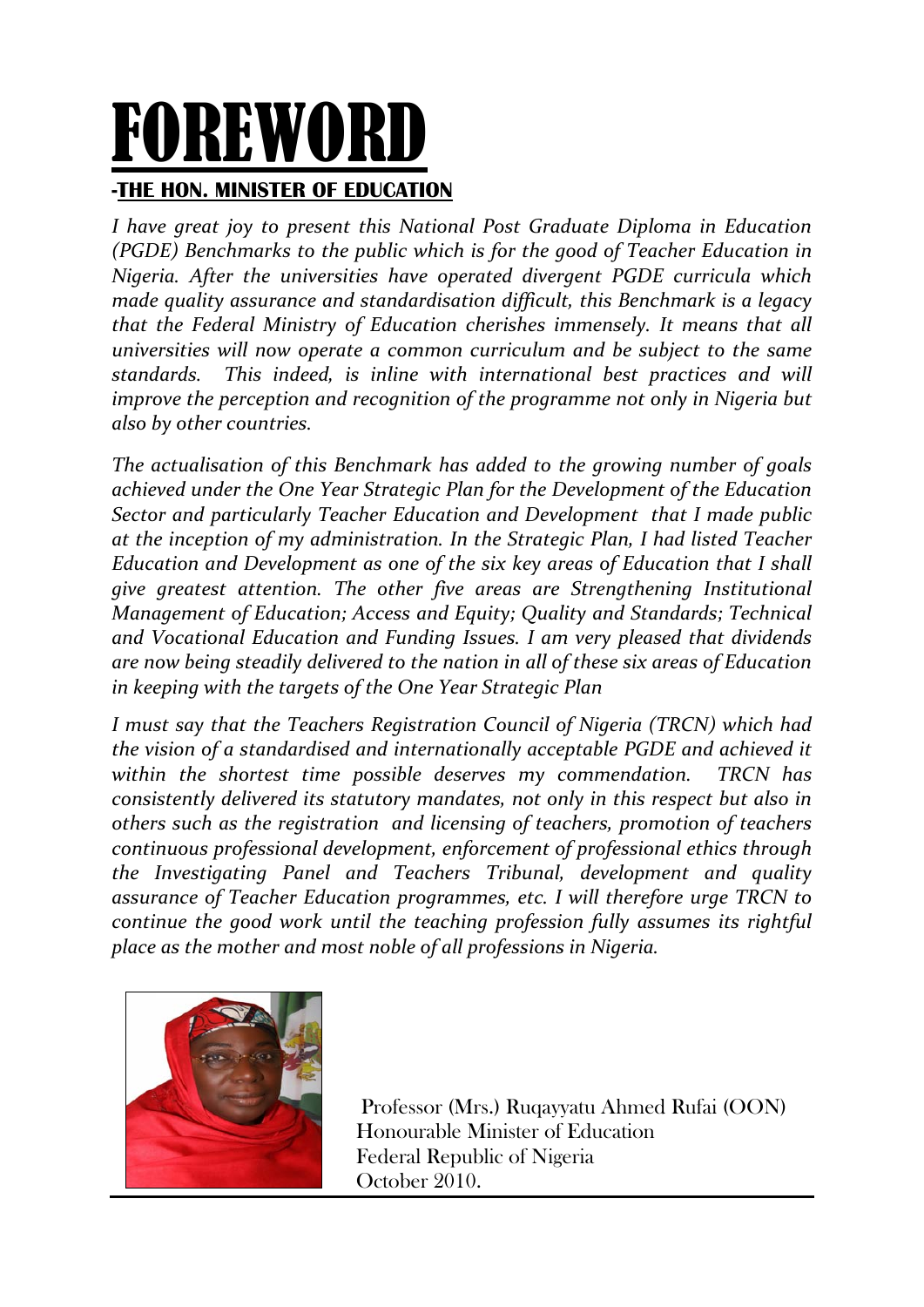# PREFACE **-TRCN REGISTRAR/CHIEF EXECUTIVE**

*TRCN has demonstrated its commitment to quality Teacher Education not just in words but in action. A few years back, it collaborated with the Deans and Directors of Education in Nigerian universities to develop a Teacher Education Programme called Professional Diploma in Education (PDE) which is a post graduate programme for holders of the Higher National Diploma (HND) and Degrees (BSc, MSc, PhD) who wish to be teachers but do not possess teaching qualification. The PDE replaced all manner of Teacher Education programmes (the Technical Teachers Certificate, several types of Diplomas in Education, etc) that existed for over ten years without regulation or updating of curriculum and created so much confusion as to what exactly constituted Teacher Education in Nigeria. The PDE is an internationally acclaimed programme with rich content, flexible in mode of delivery, allowing for specialisation for teachers at the various levels of the Education system, qualifies successful candidates to pursue Masters Degree in Education, among other benefits. The PDE has since become a flagship programme in most Colleges, Institutes and Faculties of Education in Nigeria.*

*Here again, TRCN worked with the Deans and Directors of Education in Nigerian universities and other stakeholders to transform the Post Graduate Diploma in Education (PGDE) landscape into uniform standards with national consensus on content, accreditation modalities, micro teaching, quality and duration of practice teaching, project supervision, administrative structure for the programme, and other very critical parameters. Hitherto, the over one hundred universities and their affiliate colleges of education in Nigeria have run PGDE programmes that are as varied as the number of institutions. This*  was indeed chaotic and created problems not only for quality control and *analysis within Nigeria but also confusion in the rating of the PGDE qualification by foreign countries. It is therefore a leap forward for Teacher Education in Nigeria that the Deans of Education and TRCN saw the need to make a fundamental change and worked with one spirit to achieve it record time. It is expected that all universities will automatically switch over to the National PGDE Benchmarks starting from the 2010/2011 academic session. Also, candidates intending to study PGDE need to be aware that only with effect from the 2010/2011 session, those who study any other form of PGDE other than this approved National PGDE Benchmarks, shall not be registered by TRCN as professional teacher and those who practise without registration are liable for prosecution in the law court in accordance with the provisions of the TRCN Act 31 of 1993 which prohibits unregistered persons from practising teaching in Nigeria.*

Professor Addison Mark Wokocha Registrar/Chief Executive Teachers Registration Council of Nigeria October 2010.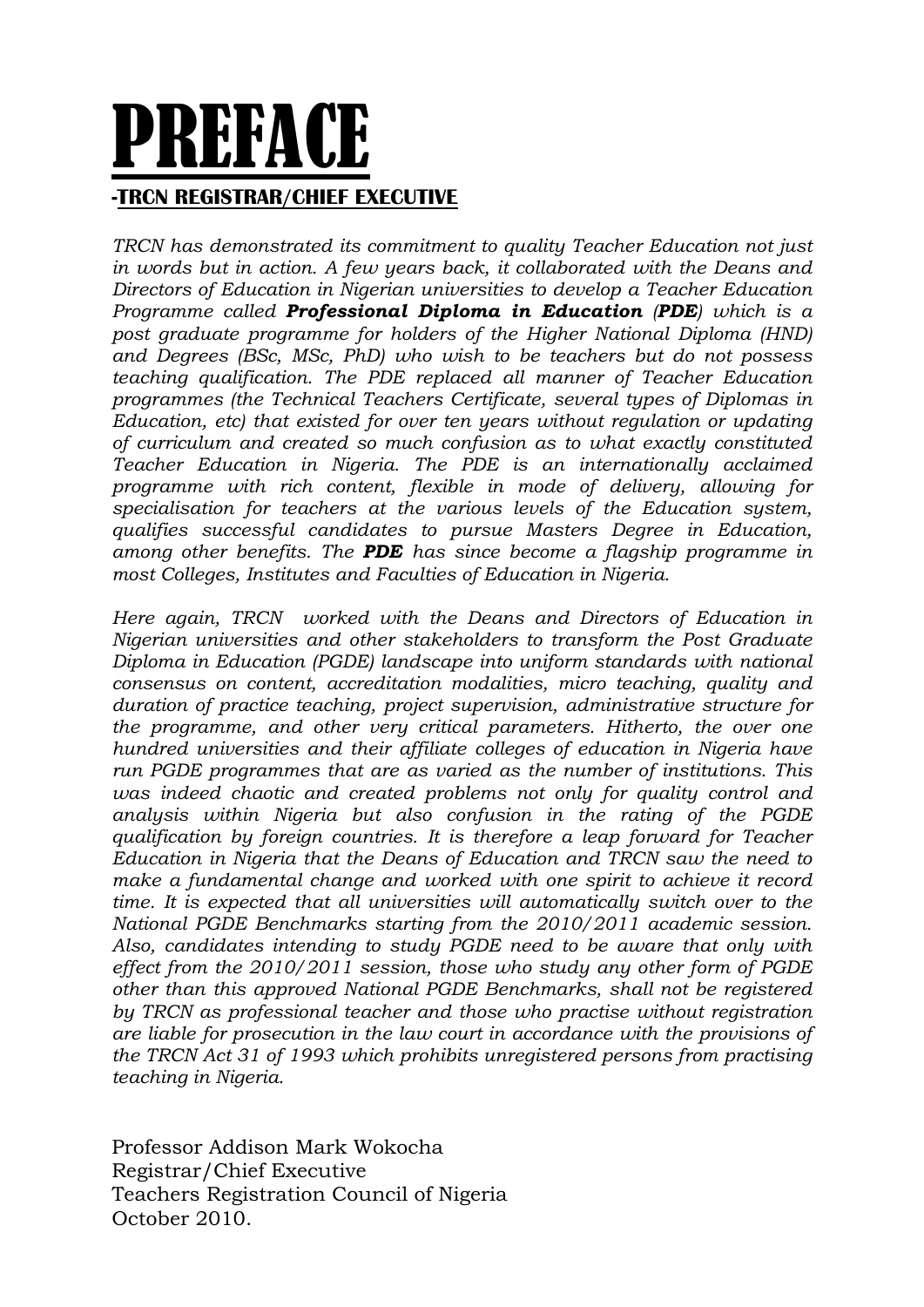# **WHY PGDE NATIONAL BENCHMARKS?**

*The Commonwealth Teacher Recruitment Protocol, which is a multilateral agreement endorsed on September 1st, 2004 by the Ministers of Education of the Commonwealth countries requires each country of the Commonwealth to streamline and standardize its teacher education programmes. This is to facilitate international comparison and equal treatment/conditions of service for teachers who wish to teach abroad in other Commonwealth countries. Ostensibly, the Protocol adopted in the United Kingdom was chaired by the then Nigeria's Minister of Education, Prof. Fabian Osuji.*

*Similarly, the world body of the teaching councils – the International Forum of Teaching Regulatory Authorities (IFTRA), with its headquarters at Cardiff, Wales, United Kingdom – has in its 2009 World Conference mandated member countries to expedite action on the standardization of teacher education programmes and teacher recognition criteria. TRCN as a prominent member of IFTRA is therefore expected to implement the decisions at the local level.*

*The Dean of Faculties and Directors of Institutes of Education of Nigerian Universities who designed the 2008 TRCN Professional Diploma in Education (PDE), which is a teacher education programme for non-Education graduates – also raised the need to harmonize the PGDE syllabi of Nigerian universities in order to come up with National Minimum Benchmarks. The need for the PGDE National Benchmarks was pursued most vigorously by then Chairman of the Committee of Deans of Education, Prof. O. O. Anowor of the Enugu State University of Science and Technology who constantly urged TRCN to take up the challenge.*

*The TRCN Act 31 of 1993, Section 1(1) further empowered TRCN to regulate and control the teaching profession in Nigeria "in all aspects and ramifications." The Act also gave TRCN the responsibility to determine who is a teacher in Nigeria; and to determine the level of knowledge and skills required to be a teacher and to raise the level from time to time.* 

*It is pursuit of these international, national and statutory mandates that TRCN collaborated with Consultants, stakeholders and the Committee of Deans of Education of Nigerian universities to come up with this PGDE National Benchmark.*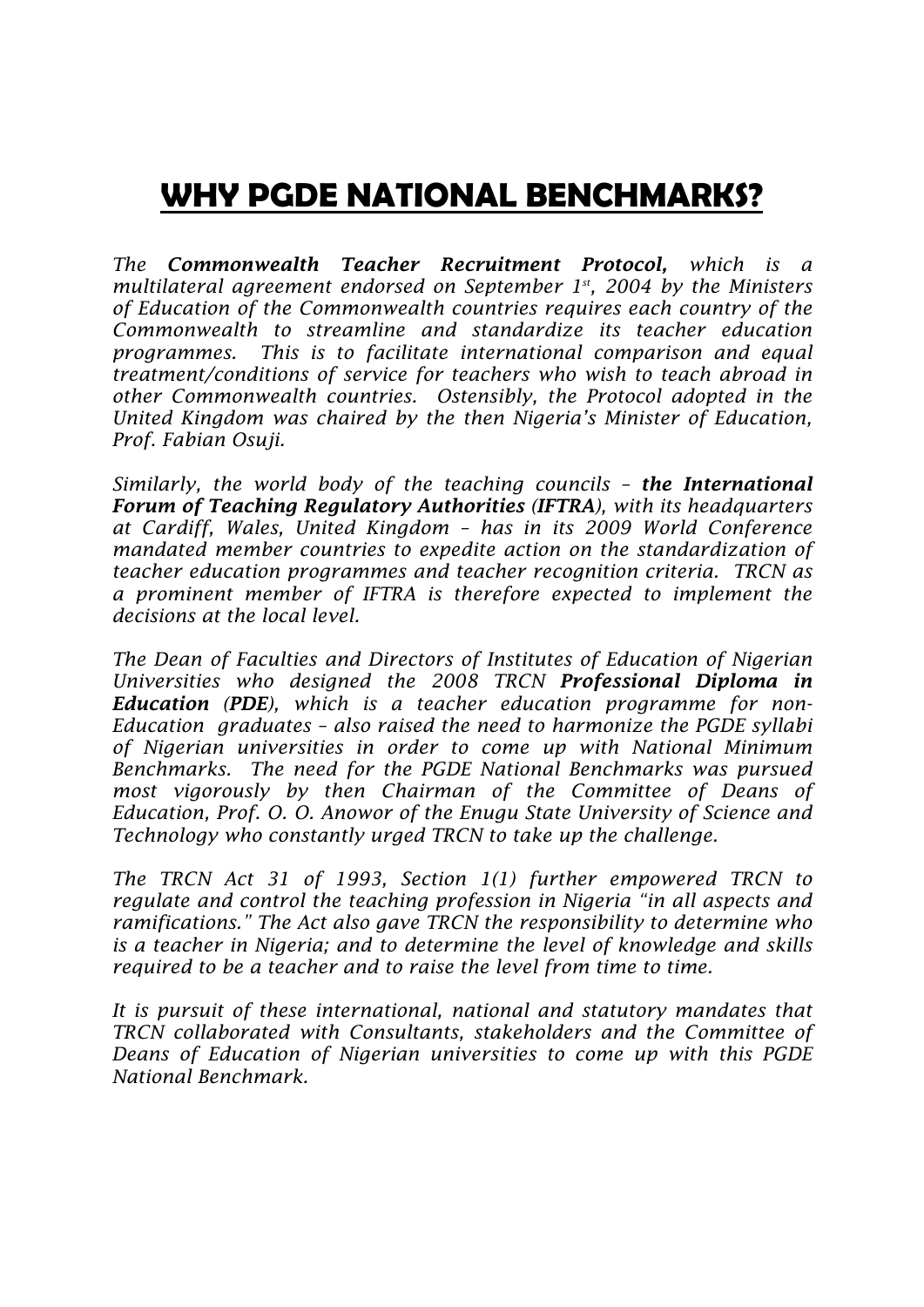# **TABLE OF CONTENTS**

| ACKNOWLEDGEMENT --------------- |                                           |
|---------------------------------|-------------------------------------------|
| PREFACE ----------------        |                                           |
|                                 | FOREWORD -------------------------------- |

**PART ONE:** INTRODUCTION ------

**PART TWO:** HISTORICAL EVOLUTION OF THE NATIONAL PGDE BENCHMARK ---

**PART THREE:** GENERAL REGULATIONS -----

**PART FOUR:** ACADEMIC REQUIREMENTS ---

**PART FIVE:** FINANCIAL AND EXAMINATION REGULATIONS --------

**PART SIX:** ADMINISTRATION OF THE POST- GRADUATE DIPLOMA IN EDUCATION PROGRAMME ---------

**PART SEVEN:** POST-GRADUATE DIPLOMA IN EDUCATION ACADEMIC PROGRAMMES ---- **PART EIGHT: CONCLUSION ---------------**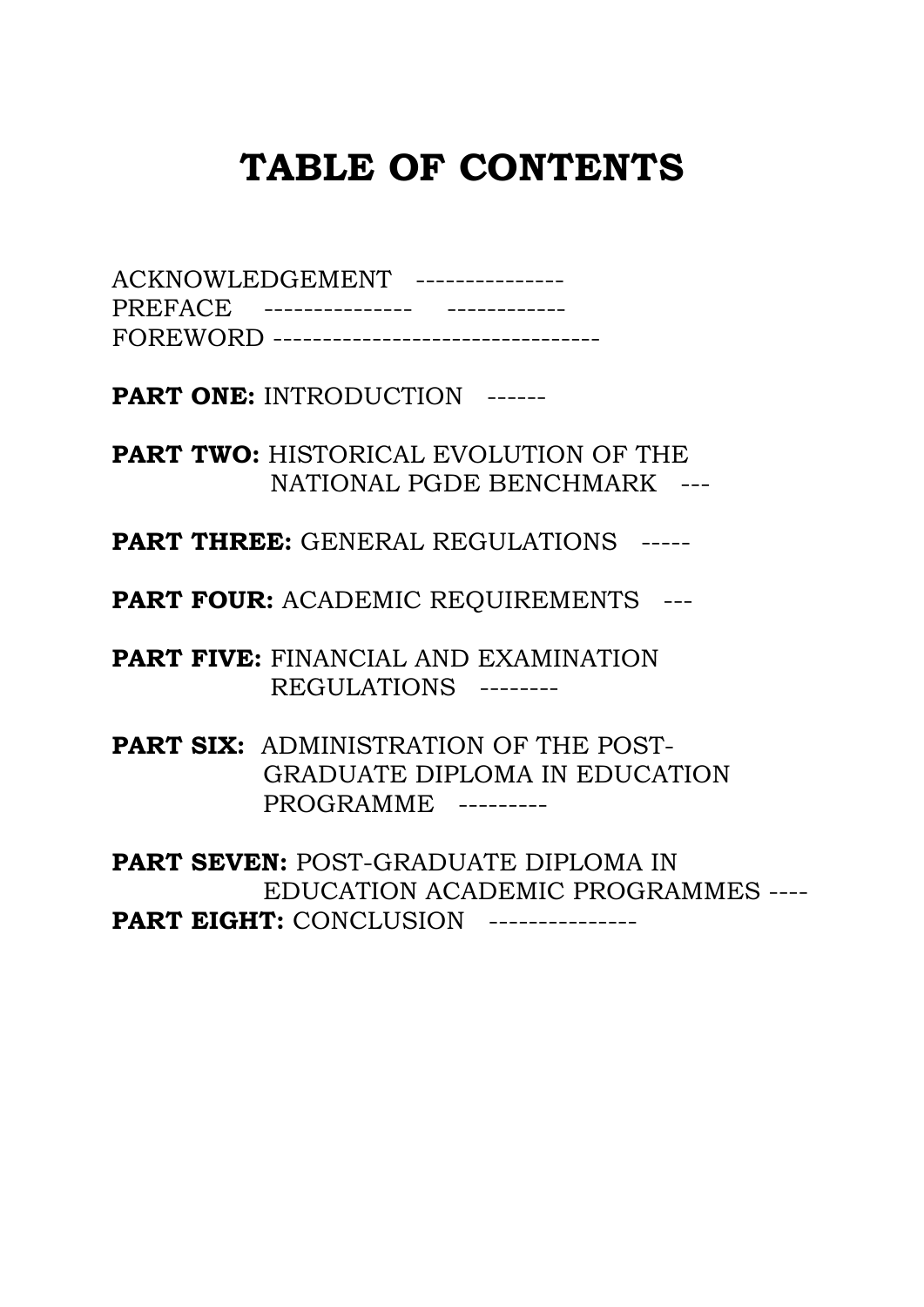# LIST OF ACRONYMS

| <b>ACE</b>      |                              | Associateship Certificate in Education                            |
|-----------------|------------------------------|-------------------------------------------------------------------|
| <b>APA</b>      |                              | <b>American Psychological Association</b>                         |
| <b>CPD</b>      | $\qquad \qquad \blacksquare$ | <b>Continuous Professional Development</b>                        |
| <b>EFA</b>      | -                            | <b>Education</b> for All                                          |
| <b>FTS</b>      |                              | <b>Federal Teachers Scheme</b>                                    |
| <b>HIV/AIDS</b> | $\overline{\phantom{a}}$     | Human Immuno-Deficiency Virus/Acquired Immune Deficiency Syndrome |
| IA              | $\overline{\phantom{0}}$     | <b>Interim Assessment</b>                                         |
| <b>ICT</b>      | -                            | Information and Communication Technology                          |
| <b>ITF</b>      |                              | <b>Industrial Training Fund</b>                                   |
| <b>MDGs</b>     | $\qquad \qquad \blacksquare$ | Millennium Development Goals                                      |
| <b>NACA</b>     | $\overline{\phantom{a}}$     | National Agency for the Control of HIV/AIDS                       |
| <b>NBTE</b>     | $\qquad \qquad \blacksquare$ | National Board for Technical Education                            |
| <b>NCCE</b>     | $\qquad \qquad -$            | National Commission for Colleges of Education                     |
| <b>NCE</b>      | -                            | Nigeria Certificate in Education                                  |
| <b>NDLEA</b>    | -                            | <b>National Drug Laws Enforcement Agency</b>                      |
| <b>NITDA</b>    | $\qquad \qquad \blacksquare$ | National Agency for Information Technology Development            |
| <b>NTI</b>      |                              | <b>National Teachers Institute</b>                                |
| <b>NUC</b>      | $\overline{\phantom{a}}$     | <b>National Universities Commission</b>                           |
| <b>NUT</b>      | -                            | Nigeria Union of Teachers                                         |
| <b>PDE</b>      |                              | Professional Diploma in Education                                 |
| <b>PGDE</b>     |                              | Post-Graduate Diploma in Education                                |
| PQE             |                              | Professional Qualifying Examination                               |
| QA              |                              | <b>Quality Assurance</b>                                          |
| <b>STUP</b>     |                              | <b>Special Teachers Upgrading Programme</b>                       |
| <b>TRCN</b>     |                              | Teachers Registration Council of Nigeria                          |
| <b>UNESCO</b>   | $\overline{\phantom{0}}$     | United Nations Educational, Scientific and Cultural Organisation  |
| <b>USAID</b>    |                              | United States Agency for International Development                |
| <b>WHO</b>      |                              | World Health Organisation                                         |
|                 |                              |                                                                   |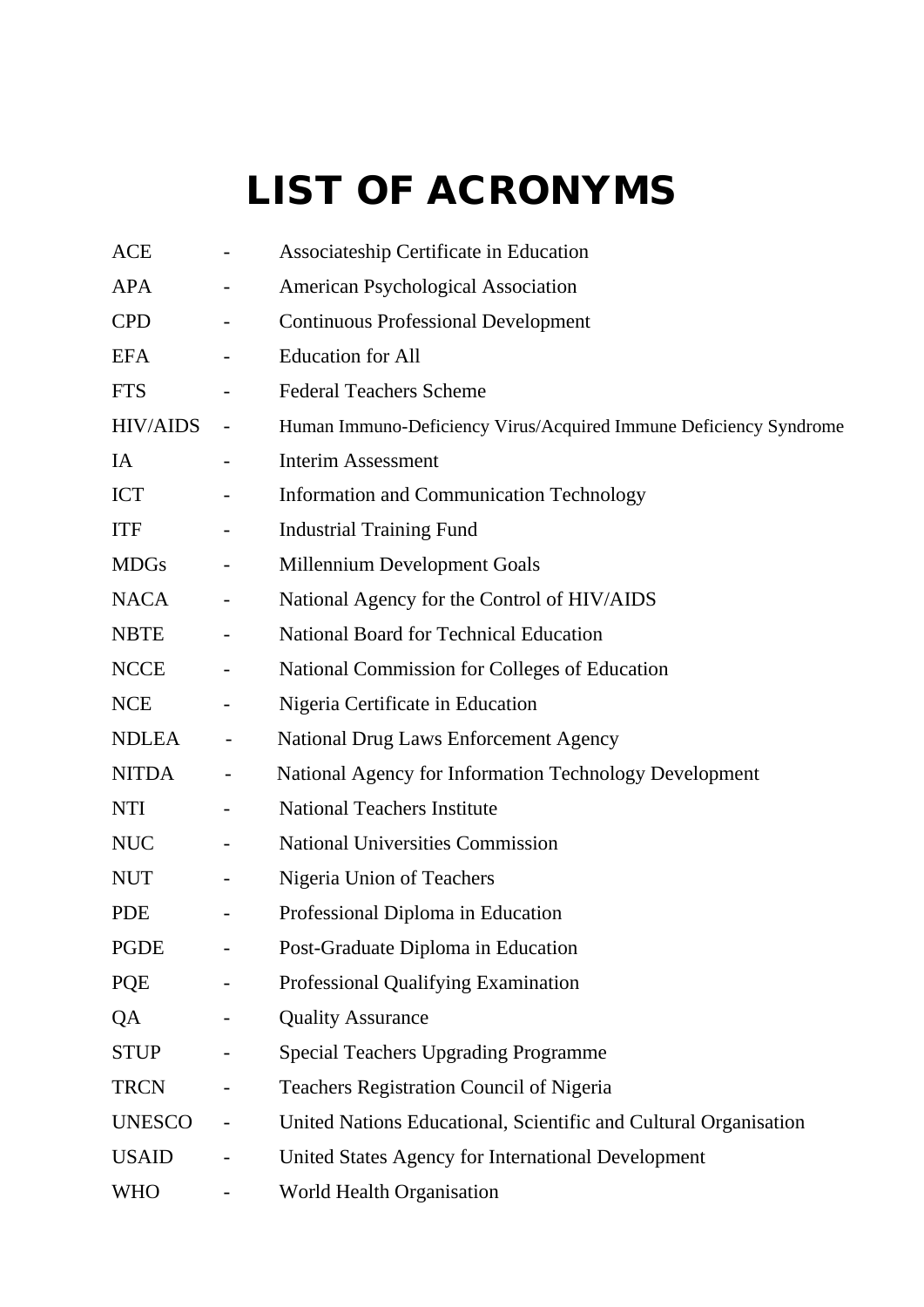# PART ONE **INTRODUCTION**

## **I.I POST-GRADUATE DIPLOMA IN EDUCATION: THE BACKGROUND**

Over the years of running Western Education oriented programmes in Nigeria, there has been the need to produce teachers who could operate the education system efficiently with a view to achieving specified curricula goals. In view of this trend, there are graduate personnel who have been employed exigently to perform teaching duties at various levels of the education system, viz- the Nursery, Basic, Senior Secondary and Tertiary levels, who are not professionals.

Within the limit of the exercise of academic freedom to correct the anomaly, most Nigerian Universities have risen to the occasion by establishing Post- Graduate Diploma in Education (PGDE) Programmes to equip that class of persons with requisite skills of the teaching profession. The PGDE programmes run in various Nigerian Universities, accordingly, have vaguely related aims, objectives and diverse curricula. Understandably, there was hitherto, no central regulating authority. The effect has been catastrophic over the years. First, different products of the programme have acquired different non-accredited learning experiences. Second, the quality of each PGDE programme run by various Nigerian Universities has yet to be streamlined by a central regulating authority. Third, the question of minimal entry requirement is arbitrarily fixed by each tertiary institution. Fourth, the duration of the programme is also subject to the convenience of each university. Yet, the question of sustainable structures in terms of human capital, adequate learning resources and academic enabling environment are not uniform. There are many more problems.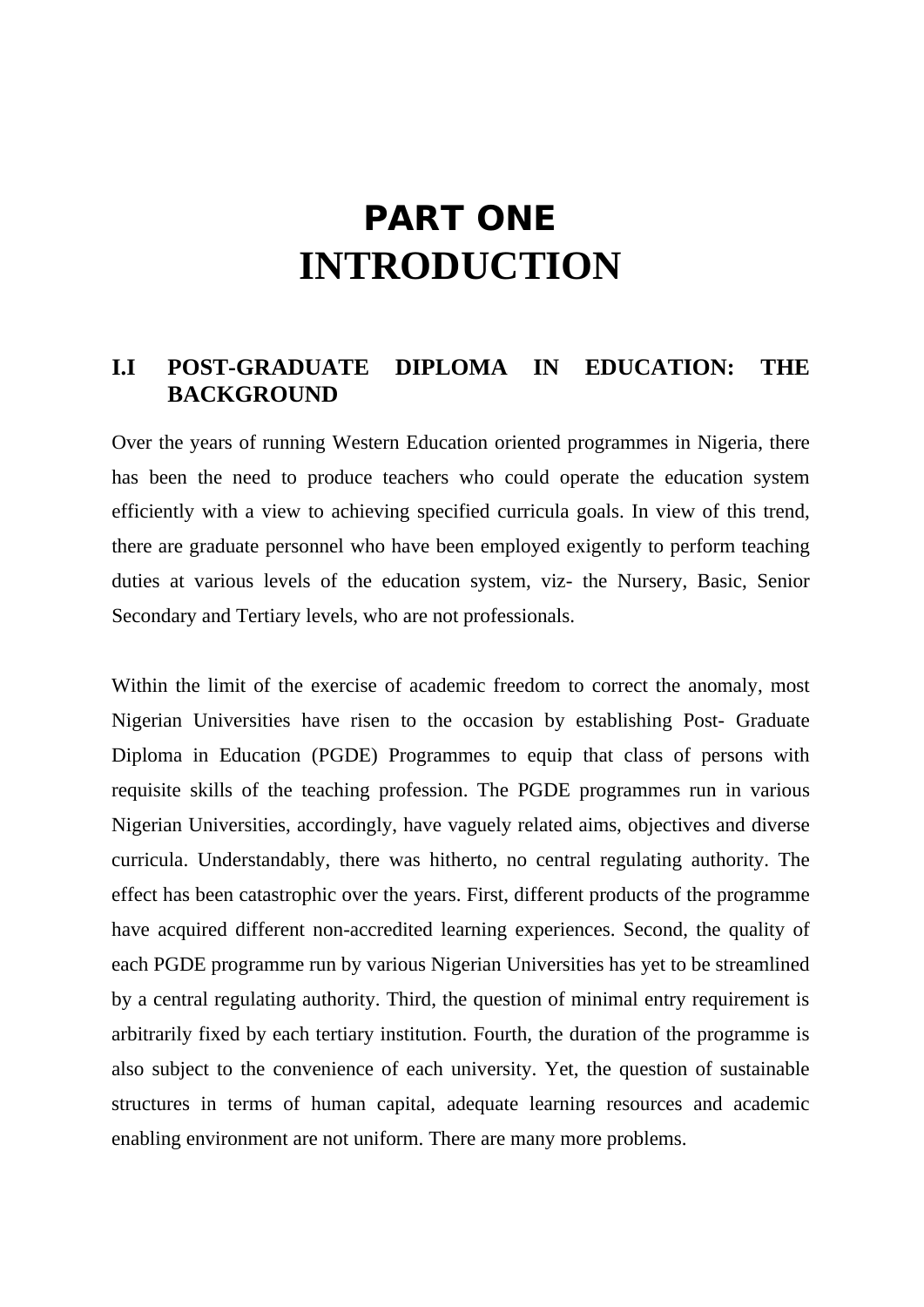Some universities, in addition to offering foundation courses in education, have also mounted specialised PGDE programmes in specific disciplines. Indeed, various academic institutions have had various statements of philosophy and scope, aims and objectives, mission and vision. The entire picture is one of lack of co-ordination and lack of establishment of central regulatory principles for the PGDE programme in Nigeria.

There has been the additional complication of using different scoring/grading systems to obtain cumulative grade point averages. There is the problem of no uniform grading of graduation results; no uniform course contents; no uniform examination regulations and no uniform contact hours. Therefore, there is no uniform performance in the teaching field by the products of PGDE programmes.

Teachers Registration Council of Nigeria (TRCN) has the authority to regulate professionalism in teaching in Nigeria. Accordingly, the Council has hereby produced this draft National Benchmark for the PGDE Programme in Nigeria having closely studied the strengths and weaknesses of the PGDE Programme as run by universities in Nigeria. The National Benchmark is hereby presented as the Minimum Standard for the PGDE Programme in Nigeria.

### **I.2 THE PHILOSOPHY**

The Philosophy of PGDE Programme is to produce educators who will serve as agents of positive change through the social engineering processes of education as teachers, researchers, experts, educational policy/programme designers, developers, implementers, evaluators and experts whose services shall be useful in related fields of national and international development.

#### **I.3 THE VISION**

To run a PGDE Programme that shall cater adequately for our national education needs as well as become reckoned with as one of the best programmes globally.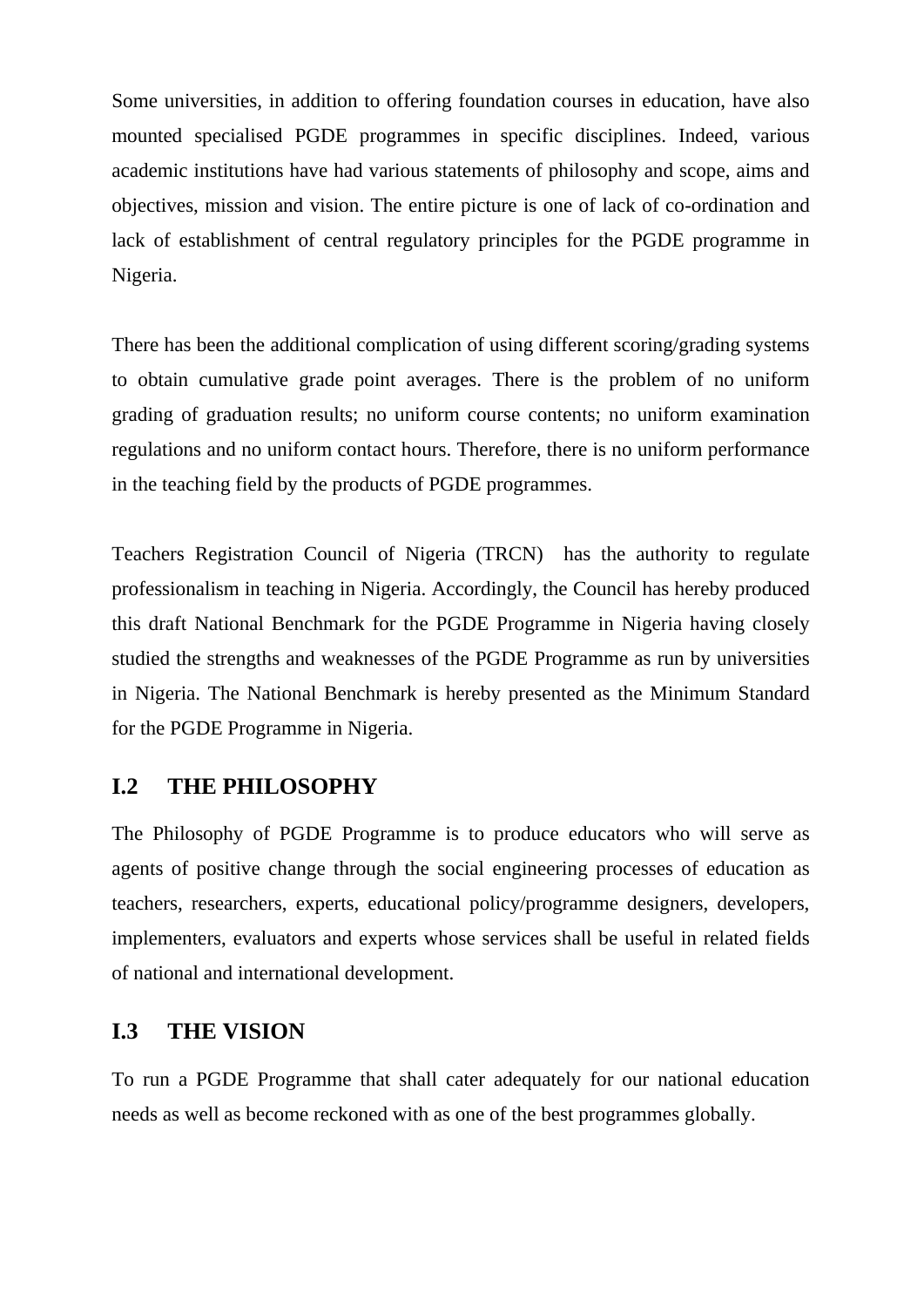# **I.4 THE MISSION**

To empower educators intellectually and professionally to sustain and improve educational practice in schools, colleges, polytechnics, universities and other educational organisations in Nigeria in line with national needs, aspirations and global standards.

# **I.5 AIMS AND OBJECTIVES OF THE PROGRAMME**

The PGDE Programme is theoretical and practical. It includes important aspects of teaching and learning. The programme addresses the philosophical problems of the bases of educational practice, the diverse human settings within which teaching and learning occur, the practical process and content of teaching, the definition of the teacher's role and teaching ethics.

At the end of the programme, learners should have in-depth knowledge of education and the professional requirements as well as competence to adequately teach at various levels of education and function effectively in other organisations. All courses offered in the programme aim at:

- 1. Developing professional background and expertise of educators;
- 2. Producing educators who are knowledgeable and committed to the implementation of our National Policy on Education;
- 3. Producing educators who can propel social change intellectually in attitudes, skills, values and worldviews;
- 4. Developing educators who can give Nigerian education a national outlook while making it relevant in a global context;
- 5. Producing educators who are committed to reforming educational delivery through effective application and utilisation of ICT in both national and global contexts;
- 6. Producing educators who would teach and provide leadership at different levels of education;
- 7. Providing leadership for basic, secondary and tertiary academic institutions and other sectors of the national economy;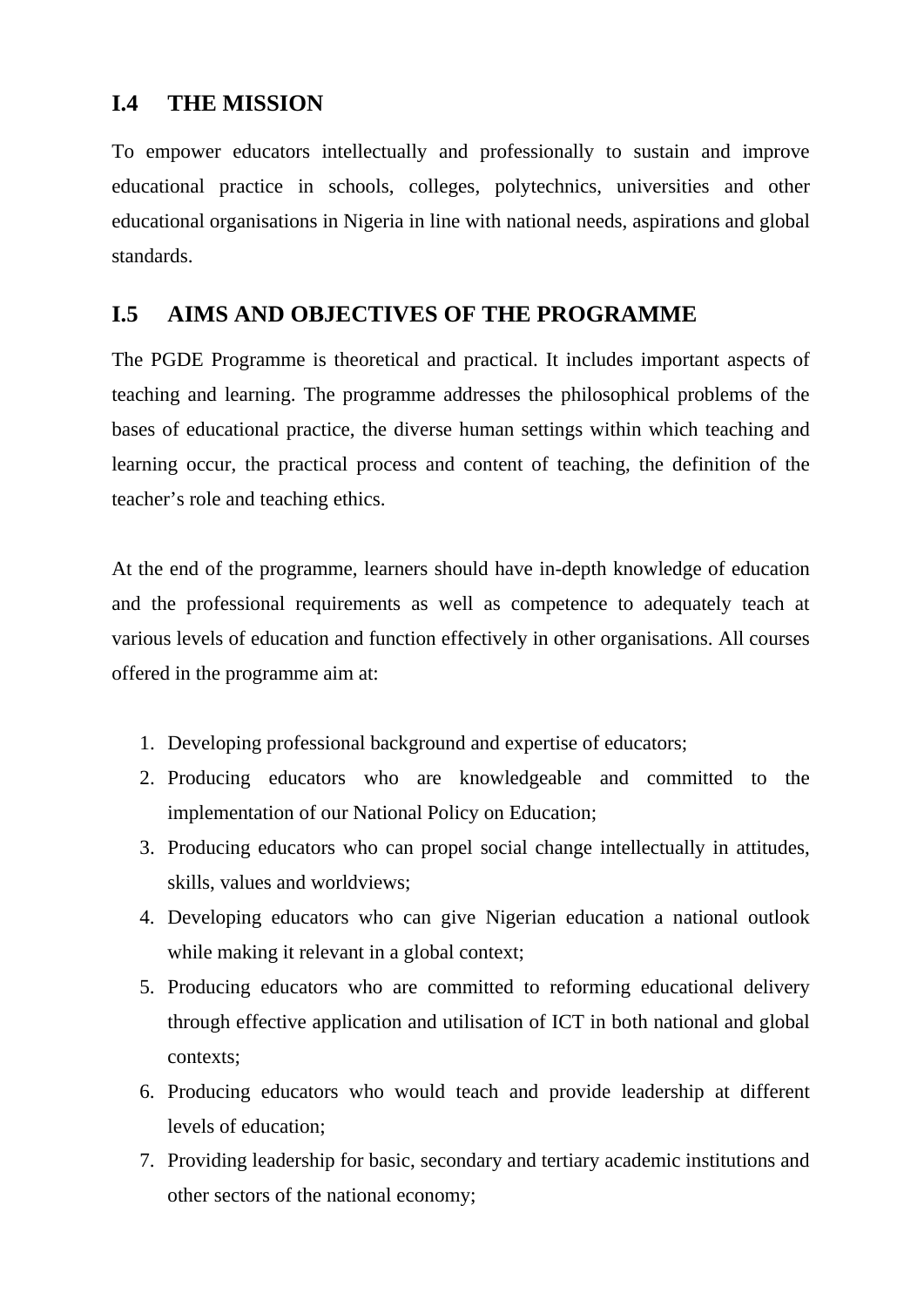- 8. Producing media specialists, designers of training programmes and evaluators of educational programmes/products in the schools, Ministry of Education, industries, health services and government agencies;
- 9. Providing opportunity for the professional training and personal improvement in teaching for serving teachers;
- 10.Enabling the acquisition of knowledge, skills and techniques necessary for teaching the special subjects and the effective use of the library; and
- 11.Conforming to all regulations contained in the National Benchmark for the PGDE programme in Nigeria.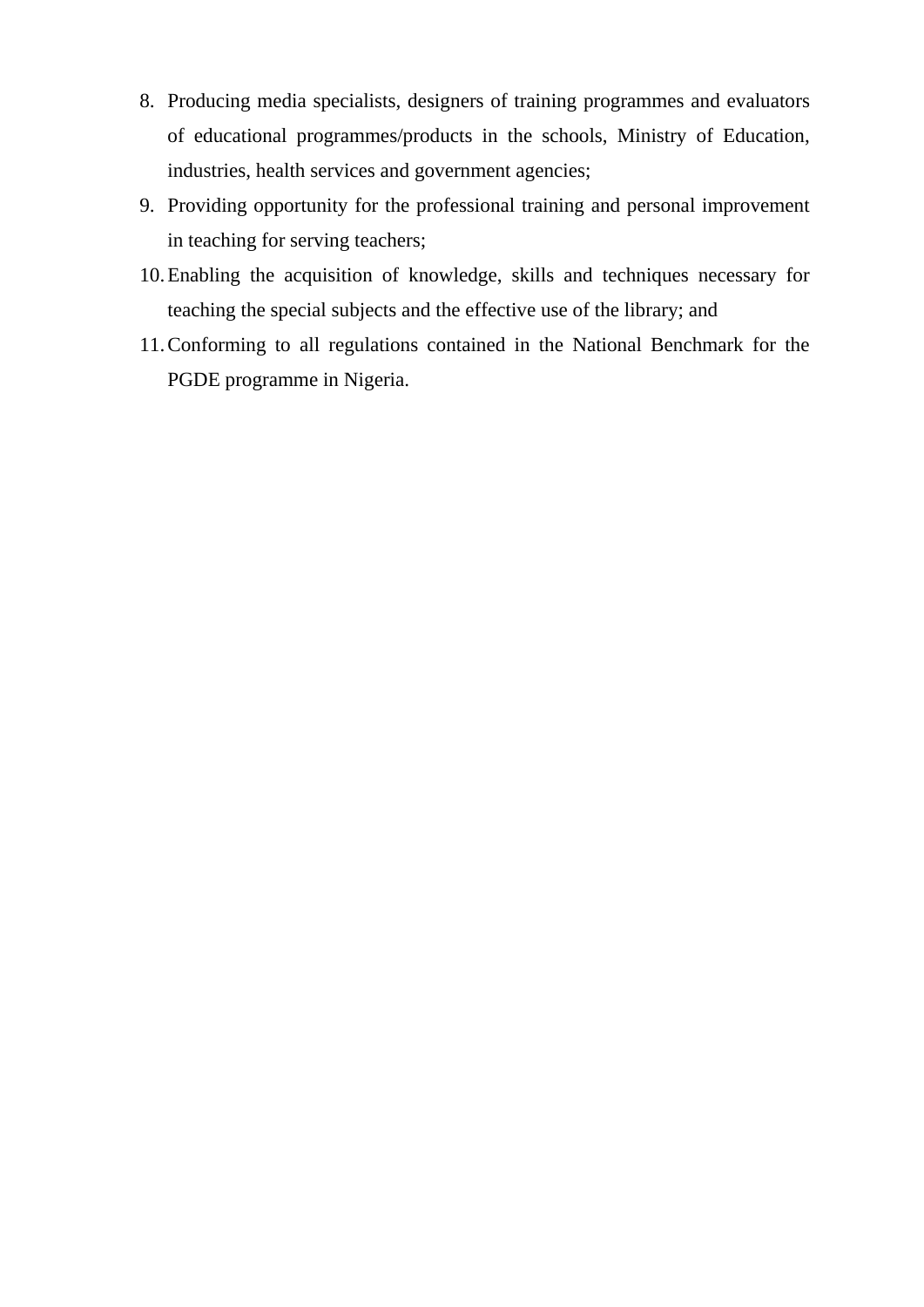# PART TWO **HISTORICAL EVOLUTION OF THE PGDE BENCHMARK**

### **2.1 TEACHERS REGISTRATION COUNCIL OF NIGERIA**

#### **2.1.1 TRCN ACT 31 of 1993**

Teachers Registration Council of Nigeria was established by Act 31 of 1993. The Act gave legal authority for the regulation of teaching as a profession that pursues and attains international standards.

Within one decade of functional existence (2000-2010), TRCN has strongly established itself across the country in terms of infrastructure, facilities, and staffing, with offices in all states of the Federation. Indeed, some of the offices were donated by the state governments to demonstrate their support for the professionalisation of teaching in Nigeria.

#### **2.1.2 TRCN as Africa's largest professional regulatory body**

TRCN is the single largest professional regulator in Africa. It deals with the number of teachers that is more than all other professionals combined. By 2009, over 730,000 teachers had been registered from the primary to the university level. The distribution of certificates to registered teachers was nationally celebrated in 2005. TRCN gave its first Fellowship Awards since inception to six distinguished registered teachers: (i) His Excellency, Alhaji Shehu Shagari, the First Executive President of Nigeria; (ii) His Excellency, Alhaji (Dr.) Aliyu Magatakarda Wamakko, the Executive Governor of Sokoto State; (iii) Her Excellency, Princess Sarah Sosan, Deputy Governor of Lagos State; (iv) Her Excellency, Dame Virgy Etiaba, former Deputy Governor of Anambra State; (v) Professor Adamu Baikie, former Vice Chancellor, Nasarawa State University; and (vi) Chief Anjikwi Musa Ciwar (OON), the pioneer Registrar/Chief Executive of the Teachers Registration Council of Nigeria. The Fellowship Award took place on July 8, 2010 and was hosted by the Sokoto State Government. TRCN is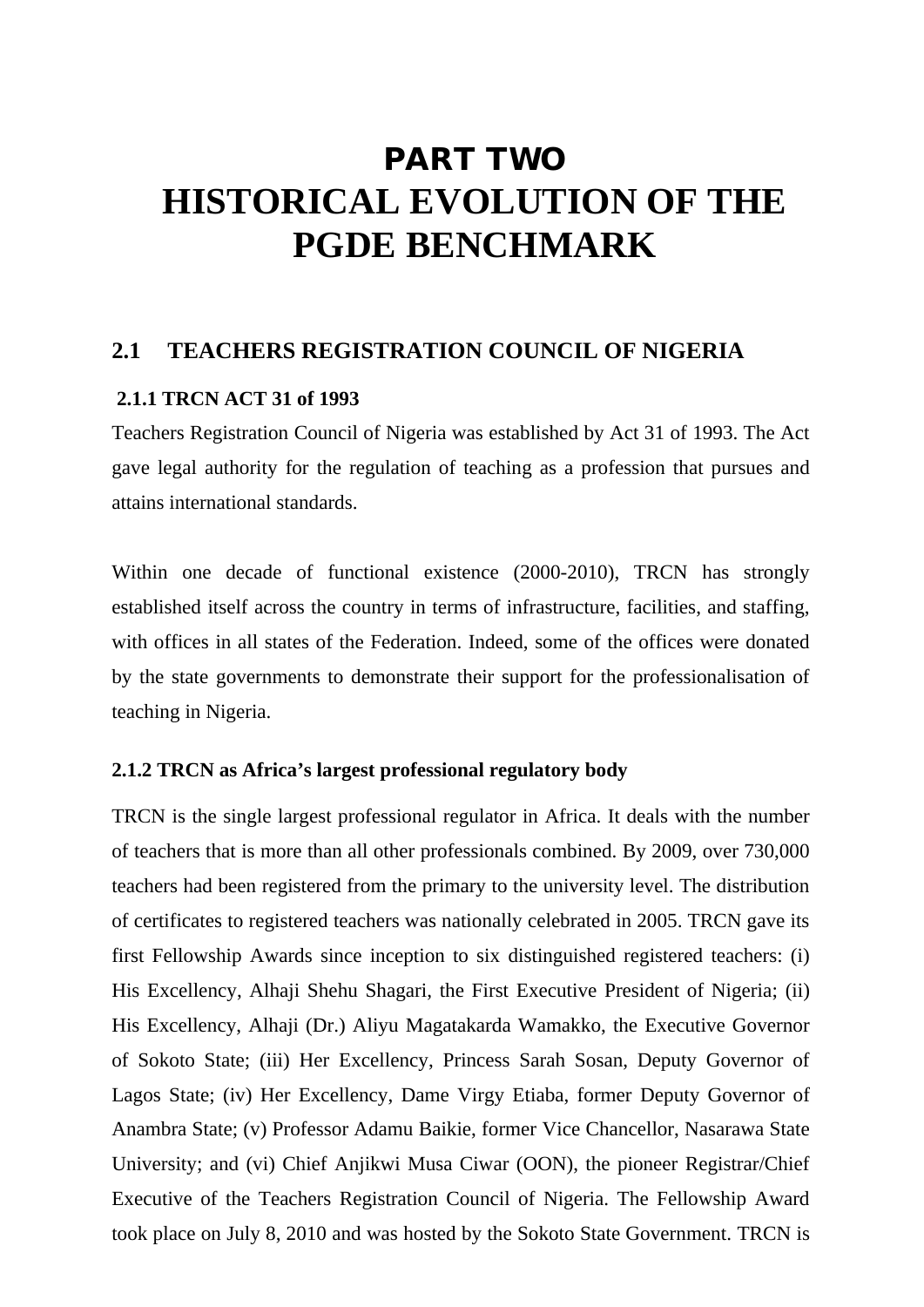also a member of the International Forum of Teaching Regulatory Authorities (IFTRA) with its headquarters at the General Teaching Council for Wales, United Kingdom. IFTRA is the world body of all Teaching Councils in all the continents. By 2010, Nigeria (through TRCN) and South Africa (South African Council for Educators) are the only two African countries that are members of IFTRA.

#### **2.1.3 Licensing of teachers**

The distinguishing mark of a genuine professional is the possession of a valid practising licence at any moment. Since 2008, TRCN has channelled resources to taking the teaching profession to this next level.

#### **2.1.4 Professional Qualifying Examination (PQE)**

Systematic testing of competences before granting of membership is another hallmark of professional regulatory agencies. TRCN advanced to this stage when on December 13, 2008 Professional Qualifying Examination (PQE) for all teachers intending to register was conducted in all states of the country and the Federal Capital Territory.

The success of the examination brought greater credibility to the teaching profession and sent a strong signal to teachers that they must keep learning.

After the 2008 successful exercise, TRCN has become more equipped to develop the on-going PGDE Programme and Modules. TRCN has temporarily suspended the examination pending the completion of the PQE programme and module designs. The PQE shall be restored as soon as the Modules are ready

#### **2.1.5 Induction of Education students at point of graduation**

TRCN catches young teaching professionals. Accordingly, it is laying a strong foundation for professional consciousness and commitment through the induction of graduates in education disciplines at the point of graduation.

#### **2.1.6 Quality Assurance for Teacher Education in Nigeria**

Quality Assurance (QA) is enshrined in the laws of all the professional regulatory agencies. By this provision, the agencies are empowered to accredit, monitor and supervise the quality of training being given to individuals who intend to register as teachers. This is also true of the medical, legal, engineering, teaching Councils etc.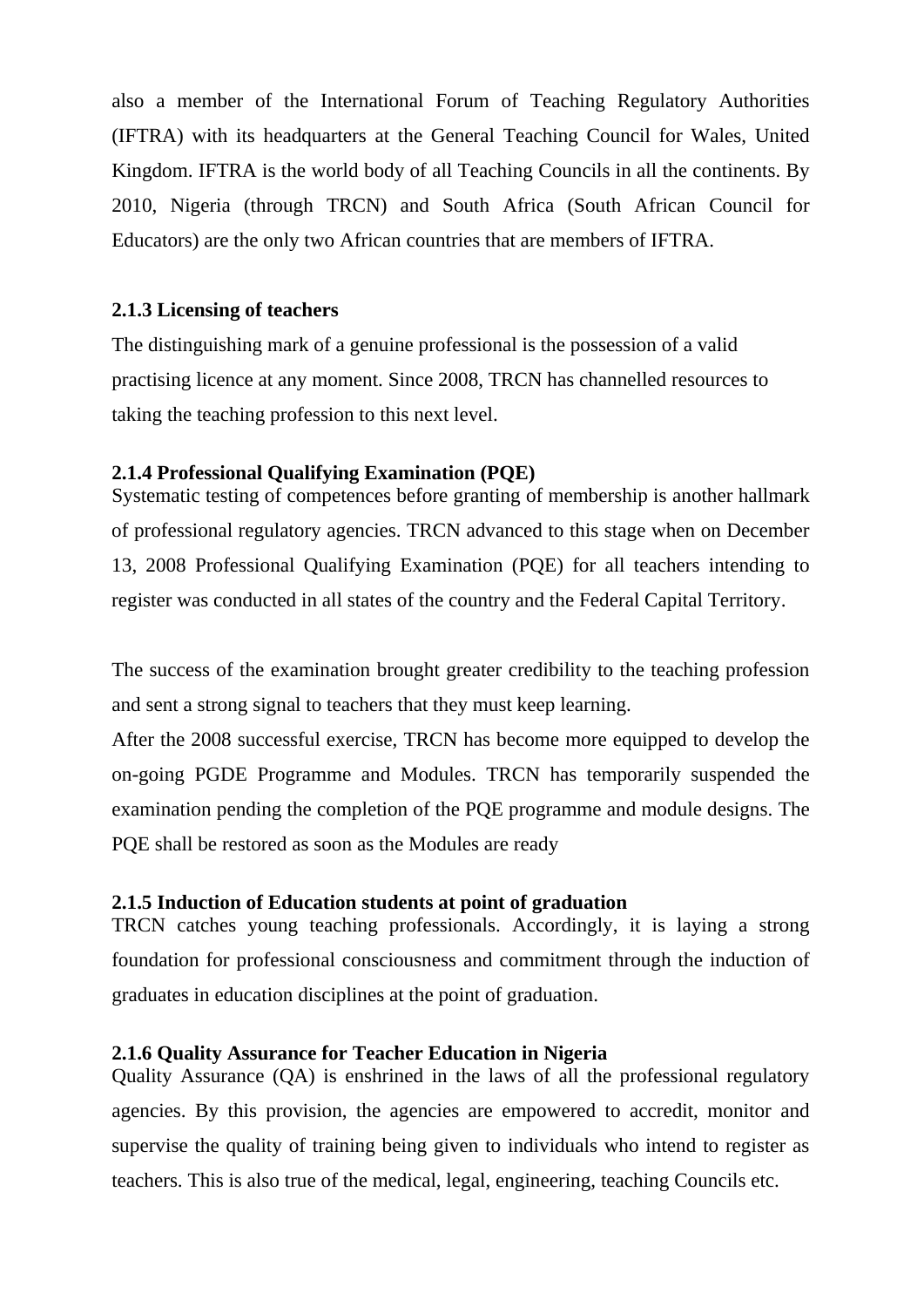While some of the professional agencies carry out the QA functions independently, others work collaboratively with the supervisory agencies in charge of the tertiary institutions in Nigeria such as the NUC, NCCE, NBTE. TRCN has preferred the collaborative approach and as such, has made tremendous impacts on QA in teacher education by working with the NUC and NCCE. For instance, from 2004 - 2006, TRCN together with the World Bank, NUC, NCCE, NTI, NUT and other stakeholders sponsored a national research to investigate the quality of NCE and Education graduates already in practice in Nigeria. The findings of the research formed the basis for the latest National Minimum Standards for NCE and Bachelors Degree in Education being introduced to the Colleges of Education and Universities in Nigeria currently by the NCCE and NUC, respectively.

Equally, TRCN made critical contributions at the relevant national workshops organised by the NCCE to come up with the current National Minimum Standards while the NUC sent its National Benchmarks for Bachelors Degree in Education to TRCN for inputs and received the necessary boosts.

TRCN has further worked out a Memorandum of Understanding with the NCCE on how to constructively and collectively deepen the QA functions in the Colleges of Education in Nigeria while TRCN's partnership with the NUC for the same function in respect of Education programmes at the Faculties of Education in the universities has been on-going.

TRCN is collaborating in other national and international efforts aimed at improving QA for teacher education. Among these are: the UNESCO Teacher Training Initiative in Sub-Saharan Africa (TTISA) and the development of QA Tool kits by the Commonwealth of Learning, Canada.

TRCN has published and circulated free of charge teacher accreditation/monitoring manual to teacher training institutions in Nigeria. In conclusion, All PGDE Programmes are expected to measure to specified Minimum National Standards. Accordingly, PGDE Programmes shall be accredited for routinely supervised quality assurance by using TRCN set parameters. Such parameters shall be reviewed from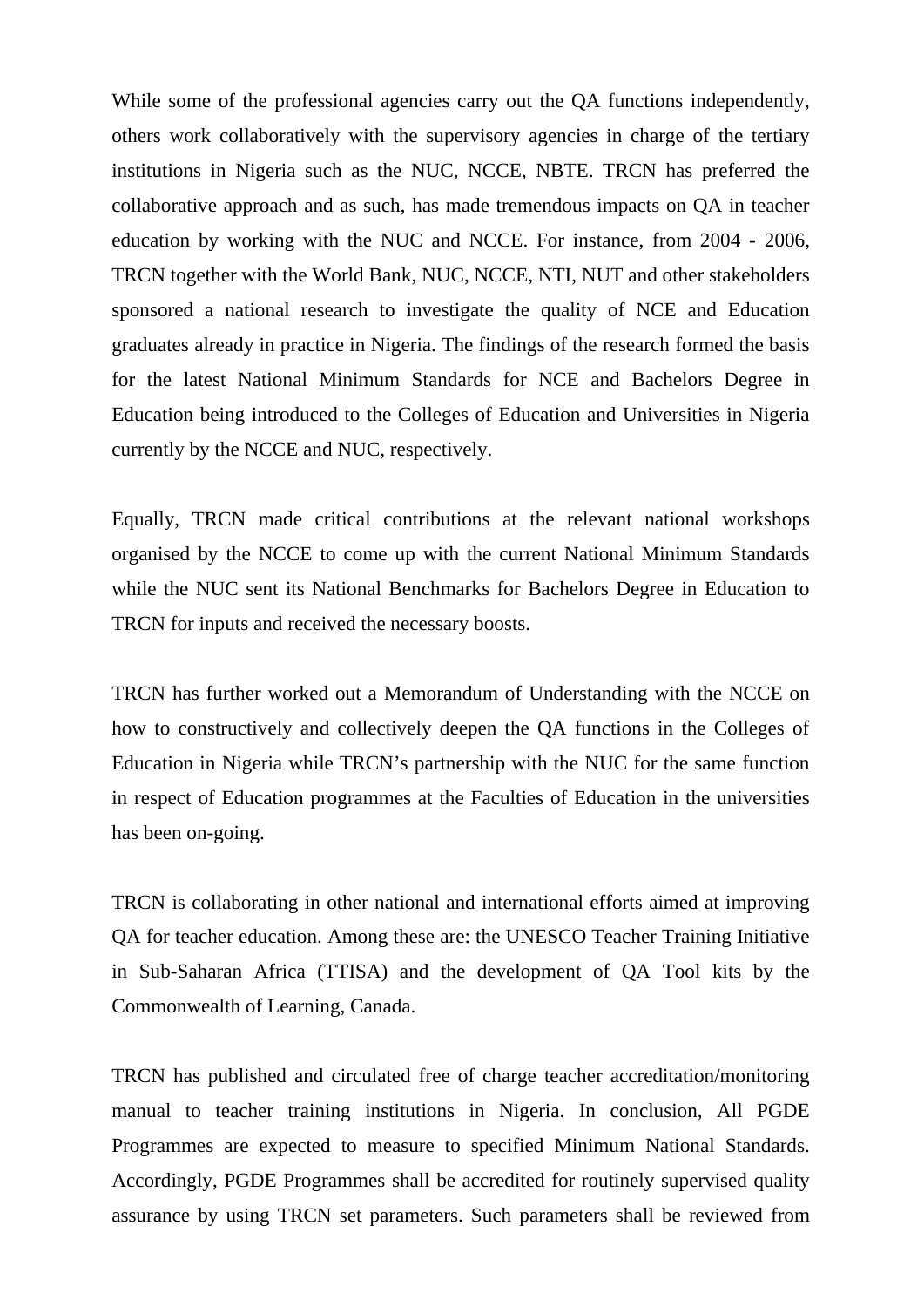time to time with a view to meeting prevailing needs and challenges. Lecturers with professional teaching qualifications (not below the Nigeria Certificate in Education, PGDE or Professional Diploma in Education) only shall be allowed to teach in the PGDE Programme.

#### **2.1.7 The Professional Diploma in Education (PDE)**

TRCN collaborated with the Institute of Education, Ahmadu Bello University Zaria and Deans of Faculties of Education in Nigeria to fashion a new teacher education programme called the Professional Diploma in Education (PDE). TRCN in 2007 concluded the development and production of the national benchmark for the programme and by 2008, circulated free copies to virtually all teacher training institutions in Nigeria.

The PDE which has become popular among the teacher training institutions in Nigeria by policy replaced all other "obsolete" teacher education curricula and all manners of Diplomas and Certificates in Education being awarded by the various institutions without curriculum update or accreditation/monitoring by either NCCE or NUC. For instance, the Technical Teachers Certificate Curriculum has not been reviewed for over ten years and the Diplomas and Associateship Certificate in Education etc. do not meet the national minimum teaching qualifications.

The PDE is designed specifically for teachers without teaching qualifications, ranging from holders of the Higher National Diploma to PhD or their equivalent. The PDE further embodies the flexibility, richness in pedagogical content, provision for specialisation etc. which have current national and international concerns. A candidate who has successfully undergone the Professional Diploma in Education (PDE) is qualified to pursue Masters Degree in Education.

#### **2.1.8 The Post Graduate Diploma in Education (PGDE)**

Deans of Education in Nigeria have been inspired by the successful development of the National Benchmark for the PDE to agitate for the Post Graduate Diploma in Education (PGDE). The Deans pointed out that the PGDE Programme does not have a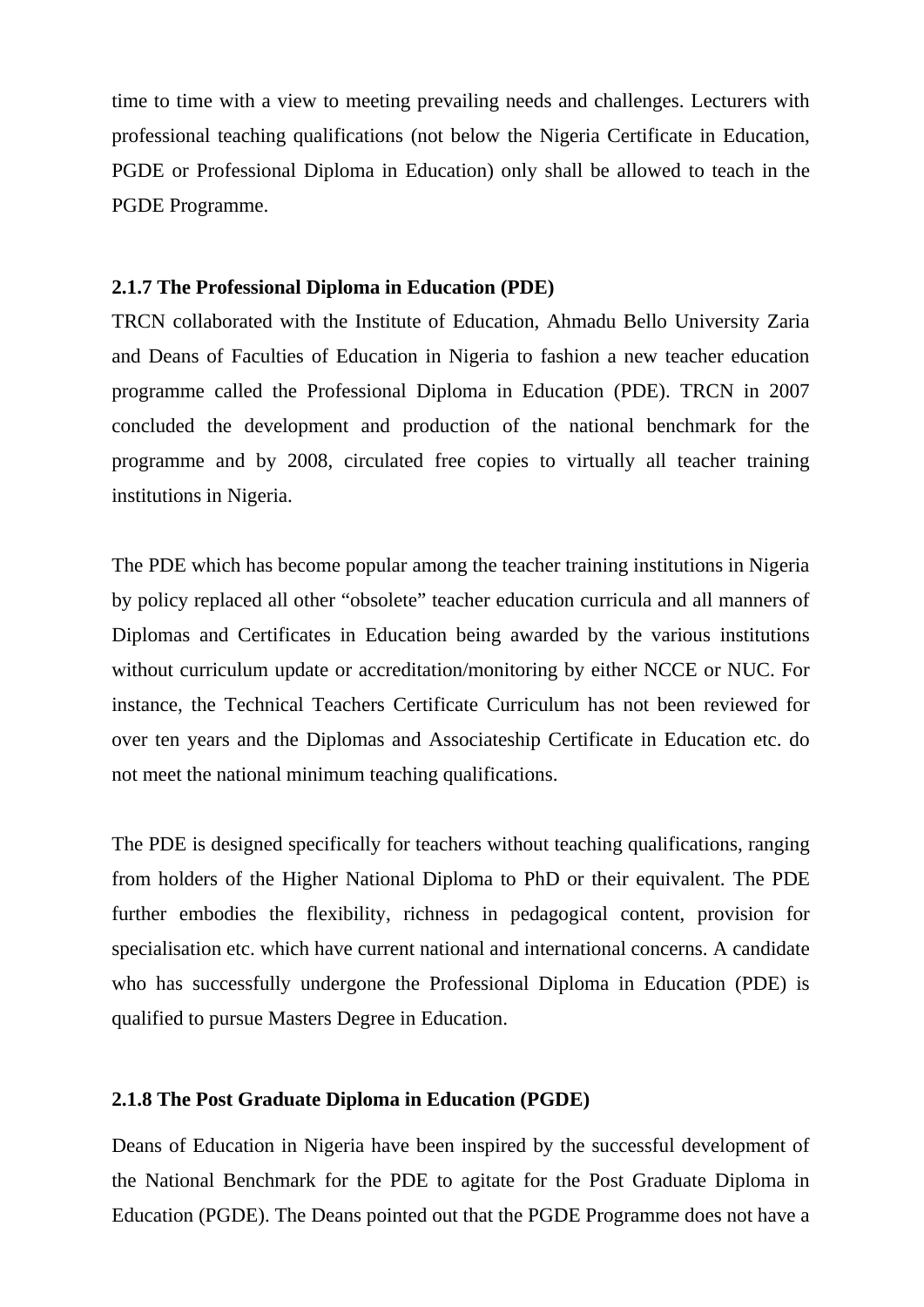National Benchmark and never accredited or supervised by the NUC. The Deans therefore, see TRCN as the appropriate umbrella to take over completely the QA for such teacher education programme that has been operating in the institutions without moderation by any of the supervisory agencies. TRCN hereby responds to that need.

#### **2.1.9 The Special Teacher Upgrading Programme (STUP)**

The Special Teacher Upgrading Programme (STUP) which is a proud legacy of the Federal Ministry of Education and now domiciled at the NTI has TRCN at its roots. It was TRCN's irresistible drive to rid the teaching profession of quacks (and in fact threatened to commence the prosecution of unqualified teachers in accordance with the 2003 decisions of the National Council on Education) that led to the introduction of STUP in 2006.

The National Council on Education made TRCN the Secretariat/Secretary of the Committee. After the production of acceptable STUP Blueprint, the NCE further gave TRCN the responsibility of designing and administering the screening tests meant to determine the Teacher Grade Two candidates that are suitable for the STUP Programme. TRCN is still a key ally of NTI in the implementation of STUP.

#### **2.1.10 The Federal Teachers Scheme (FTS)**

The idea of a Federal Teachers Scheme (FTS), another legacy of the FME, was born through collaboration between the FME, TRCN, UBEC, NCCE, and NTI. TRCN was central, not only to the initiation of the idea but also the development of the Blueprint. This is why one of the three cardinal objectives of the FTS is to serve as INTERNSHIP PROGRAMME for the fresh NCE graduates engaged  $9$  ne programme. The internship component was to be managed by TRCN as a pilot test of how internship could be designed and generalised to other categories of Education graduates. This objective has however not yet been realised due to paucity of funds.

TRCN has performed with much distinction in the area of Continuous Professional Development (CPD) that the National Council on Education at its 2007 session unanimously endorsed a motion to commend TRCN for its breakthroughs in CPD. The constant facts associated with TRCN's CPDs since its inception are that: they are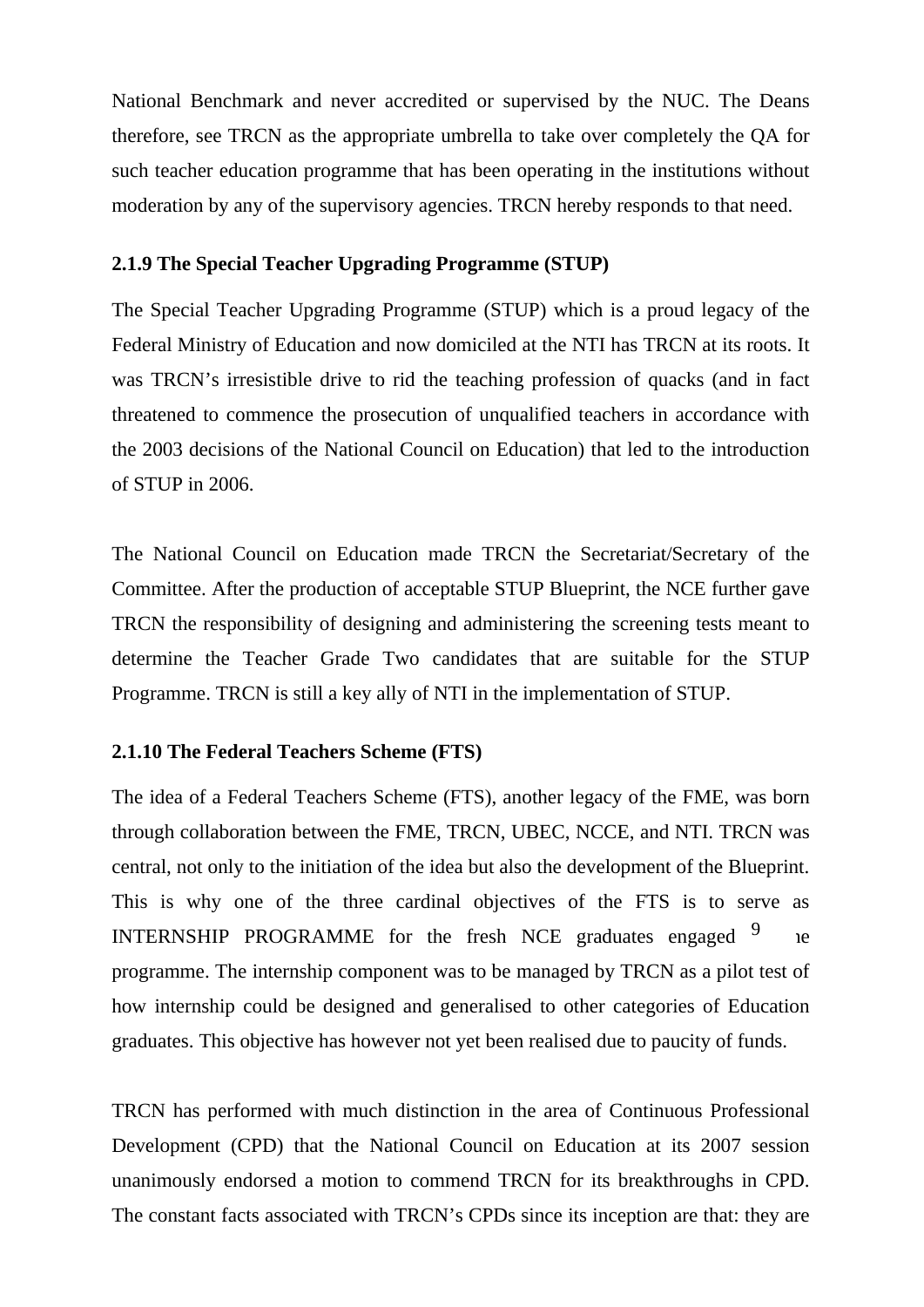totally free of charge to the participants contrary to the practice in other professional regulatory agencies where training programmes are clearly exorbitant; they are national as they cover every state of the country; the participants are purely the nominees of their states; teachers at all levels from the primary to the university have been catered for; the CPDs have covered very critical aspects of teaching skills and professional competencies.

Over the years, TRCN's CPDs have covered a wide array of pedagogical and professional themes which include:

- **i.** Basic pedagogical issues in teaching methods, instruction and curriculum, measurement and evaluation, school records etc.
- **ii.** School based teacher professional development strategies,
- **iii.** Multi-grade teaching techniques,
- **iv.** Information and Communication Technology (ICT),
- **v.** Use of mother-tongue in instructions at the primary school level,
- **vi.** Best practices in the teaching of Science, Technology and Mathematics (STM),
- **vii.** Eradication of drug abuse, cultism and examination malpractice,
- **viii.** Prevention and management of HIV/AIDS,
- **ix.** Gender sensitivity instructions,
- **x.** Physical Education and Sports,
- **xi.** Student friendly teaching techniques.

In the delivery of these CPDs, the best resource agencies/persons were utilised, for instance:

- For the ICT it was the National Agency for IT Development (NITDA) and National e-Government Strategies (NeGSt); Skills4Industry Inc., USA
- Drug abuse and cultism National Drug Law Enforcement Agency (NDLEA)
- Examination malpractice The National Examination Ethics Project
- HIV/AIDS The National Agency for the Control of HIV/AIDS (NACA)
- Pedagogy Nominees of the Faculties of Education as the best teachers in specified fields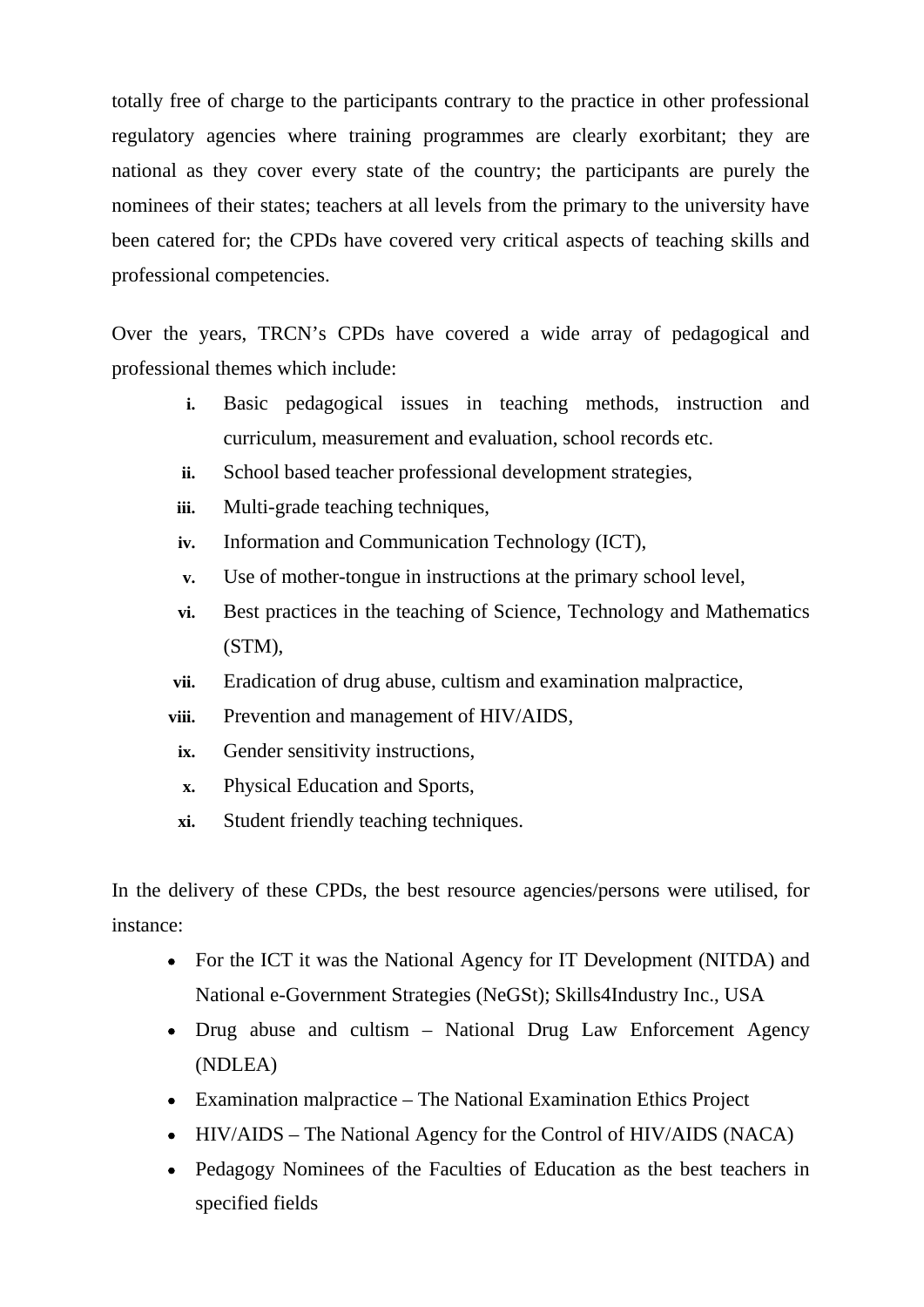Over the years, the PGDE programme has been run by various universities without a national benchmark to regulate minimum standards quite unlike the Post Graduate Programmes leading to the award of MA, MSc, MEd, PhD and other higher degrees which programmes are directly regulated and accredited by the NUC. It is not part of the mandate of the NUC to regulate diploma programmes in the university system. The responsibility of regulating the PGDE Programme is vested in TRCN.

#### **2.2 PGDE PROGRAMME MANAGEMENT**

The routine management of the PGDE Programme is vested on the authority of the University which runs the programme. Accordingly, each university shall forward an application of intent to TRCN for *consideration, assessment* and *approval* before commencement. In the event that the programme had commenced before the adoption of the National Benchmark, the institution shall forward to TRCN within three (3) months of receipt of the National Benchmark details of the PGDE Programme for Interim Assessment (IA) and resource verification. TRCN shall within three (3) months on receipt of the document, conduct Interim Assessment of the programme and shall within the subsequent twelve (12) months carry-out Full Accreditation (FA) of the PGDE programme. Letters must be sent to all concerned with the Accreditation exercise.

#### **2.3 RECOGNITION**

A PGDE Programme shall have *full, interim or denied accreditation* status depending on the performance during a TRCN accreditation exercise. The programme shall be accredited once in every three years for institutions on full accreditation and once in every two years for those who have interim accreditation. Institutions that have a denied accreditation status shall have the PGDE Programme de-recognised. The institution which has denied accreditation status shall not be allowed to run the PGDE programme until it has secured a full or interim accreditation status. An institution which has interim accreditation on its second visit shall have that assessment result interpreted as denied accreditation. Violators shall be duly sanctioned through public blacklisting and de-recognition by TRCN and published in at least four national daily newspapers. TRCN shall neither register nor license PGDE graduates of such institutions.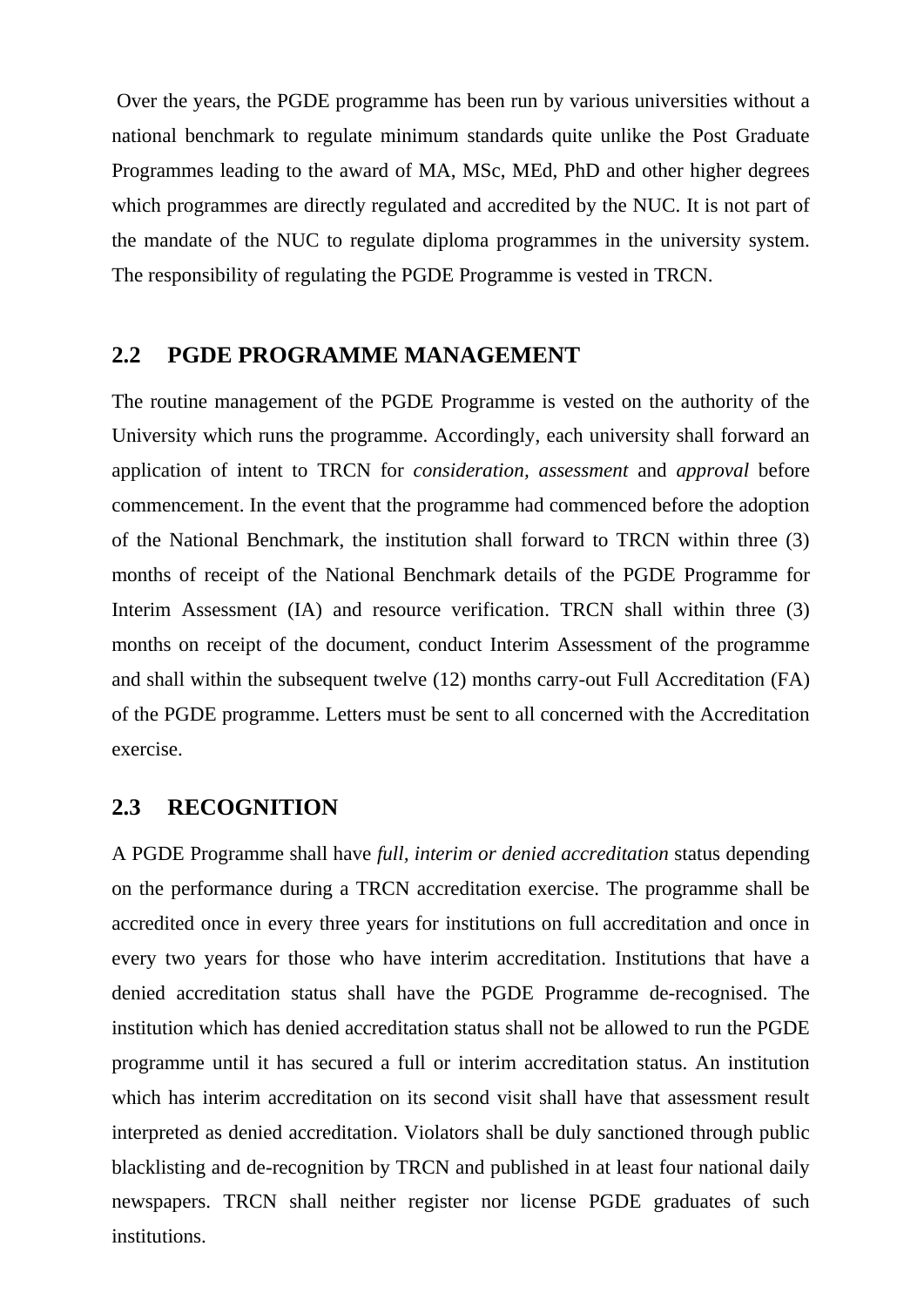# PART THREE **GENERAL REGULATIONS**

### **3.1 ADMISSION POLICY**

The PGDE programme shall become operable subject to full compliance with stipulated regulations. The admission requirements for Post Graduate Diploma in Education programme are presented below.

### **3.1.1 General Requirements**

General criteria for admission are as follows:

- 1. A candidate who holds a first degree (or above) in a relevant teaching subject from an NUC accredited university in Nigeria or a recognised overseas university;
- 2. A Candidate who possesses an HND (not below lower credit pass) in one of the teaching subjects at credit level.

# **3.1.2 Specific Requirements**

- **1.** A candidate must possess Senior Secondary School Certificate or its equivalent with at least five credit passes including English in not more than two sittings.
- **2.** A candidate must possess such credit passes that are related to the teaching subject.

# **3.2 TYPES OF ADMISSION**

### **3.2.1 Full-Time Admission**

Full-time admission is offered only to candidates who can satisfy the Admission Board of PGDE Programme that they are not in employment, or that they have been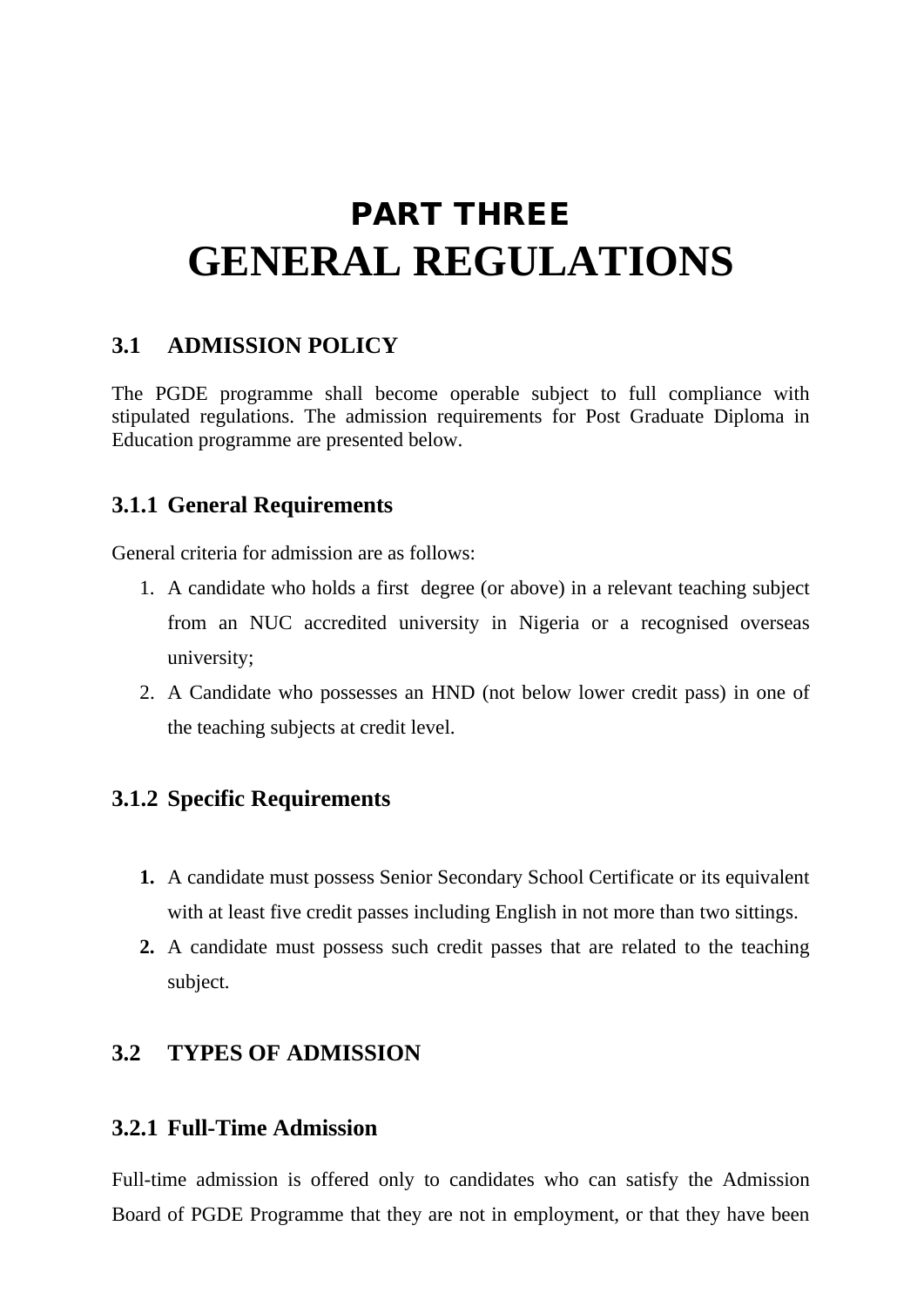relieved by their employers to undertake full-time studies. Candidates who have made a false declaration in this respect shall be expelled from the programme whenever detected.

#### **3.2.2 Part-Time/Online Programmes**

Candidates who have applied from within a university may be admitted into a parttime/online programmes. However, they shall undertake to take all courses for the programme and satisfy supervision requirements within the duration of the course.

#### **3.3 DURATION OF COURSE**

#### **3.3.1 Full-time**

The duration for the full-time programme is one academic session which comprises two semesters. In the event of failure (or other justifiable reasons to cause extension), the candidate shall spend an additional session of two semesters to remedy such problems. At the end of the second session, the studentship shall be deemed to have lapsed if the student could not complete programme successfully. For good cause, a paid-up student could suspend studies and/or defer admission for a period not exceeding one academic session (two semesters) only.

#### **3.3.2 Part-Time**

The duration for the Part-time PGDE Programme is four semesters (two academic sessions). In the event of failure or any other justifiable reason, the student shall spend an additional session (two semesters) to remedy the problem.

After the sixth semester (third academic session), the Programme shall be deemed to have lapsed if the student does not complete the programme successfully. For good cause, a paid-up student could suspend studies and/or defer admission for a period not exceeding one academic session (two semesters).

#### **3.4 METHOD OF APPLICATION**

#### **3.4.1 Application Form**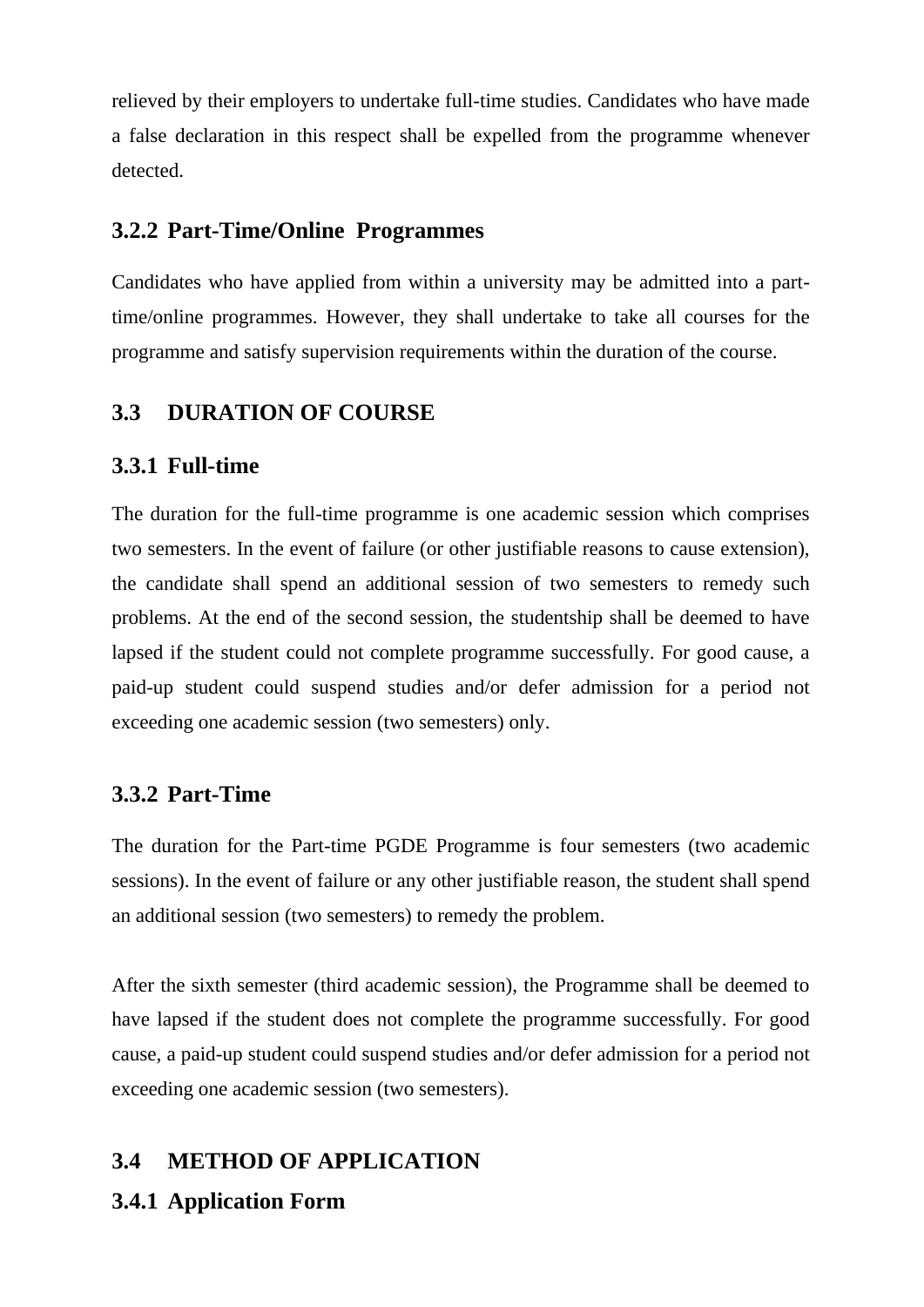Advertisement for admission shall be done by each institution. The advert shall appear in ;

- 1. At least one National daily newspaper
- 2. One local newspaper
- 3. The Electronic medium (radio/television/web)

This shall be done three months before the commencement of the programme.

### **3.4.2 Procedure for Admission**

The preferred method of application may be specified by each university. The procedure for admission into the PGDE Programme may include the following (the suggestions are without prejudice to the existing structures in each university):

- i. Eligible candidates wishing to be admitted into the PGDE Programme shall purchase an admission form,
- ii. The completed form should be accompanied by validated transcript submitted in duplicate to the PGDE directorate,
- iii. The candidate's forms accompanied by the validated transcript shall be sent to the HOD into which the candidate seeks admission for processing and recommendation following the National Benchmark and the university's School of Graduate Studies regulations for admission,
- iv. The HOD in consultation with the Departmental Graduate Studies Committee using the eligibility criteria shall recommend the candidates to be admitted,
- v. The departmental admission list with recommendations shall be forwarded by the HOD to the Director/Coordinator of PGDE Programme,
- vi. The Directorate of PGDE Programme shall appraise the departmental recommendations in relation to availability of staff and research facilities,
- vii. The appraisal of the Directorate of PGDE Programme shall be submitted to the School of Post Graduate Studies via the office of the Dean, Faculty of Education,
- viii. The Board of School of Graduate Studies shall ratify the list of admission and forward same to Admissions Office of the University for publishing and notification of successful candidates.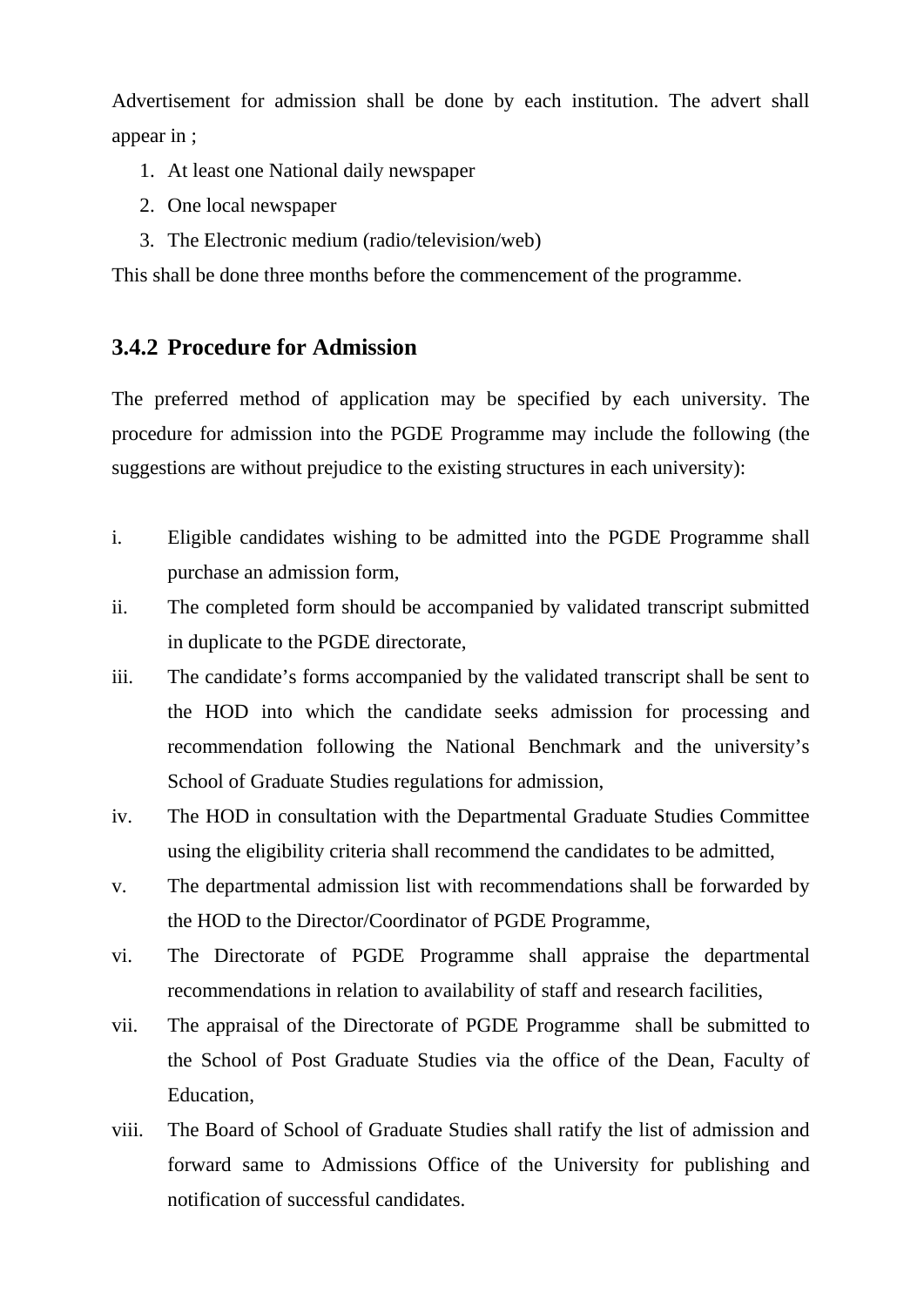# **3.5 RESIDENTIAL ACCOMMODATION**

If residential accommodation is available, a successful candidate shall on application be offered residential accommodation subject to the terms of each university.

#### **3.6 STAFF OBLIGATION**

All lecturers of the PGDE Programme, Heads of Departments, the Directorate of PGDE Programme and the School of Graduate Studies shall cooperate fully to enforce compliance with programme duration.

### **3.7 EMPLOYMENT OPPORTUNITIES**

Employment opportunities exist for graduates of the PGDE Programme in the following areas:

- i. Federal and State Ministries of Education as education officers, etc.
- ii. Basic and Senior Secondary Education Management Boards,
- iii. Teaching in Basic and Senior Secondary Schools,
- iv. Teaching in Monotechnics, Polytechnics, Colleges of Education and Universities,
- v. Non-teaching staff in iv (above),
- vi. Petroleum (oil & gas industry) as facilitators, developers and designers of training programmes on safety and other issues in the sector,
- vii. Other industries (manufacturing, extractive and construction) as designers or developers of training programmes,
- viii. Industrial Training Fund (ITF) as education officers, facilitators or designers of training programmes for several establishments,
- ix. UNESCO, UNICEF, WHO, USAID and other international agencies as consultants, facilitators or designers of training programmes on current issues such as EFA, MDGS, HIV/AIDS pandemic, etc.
- x. Generation of self-employment and employment for others.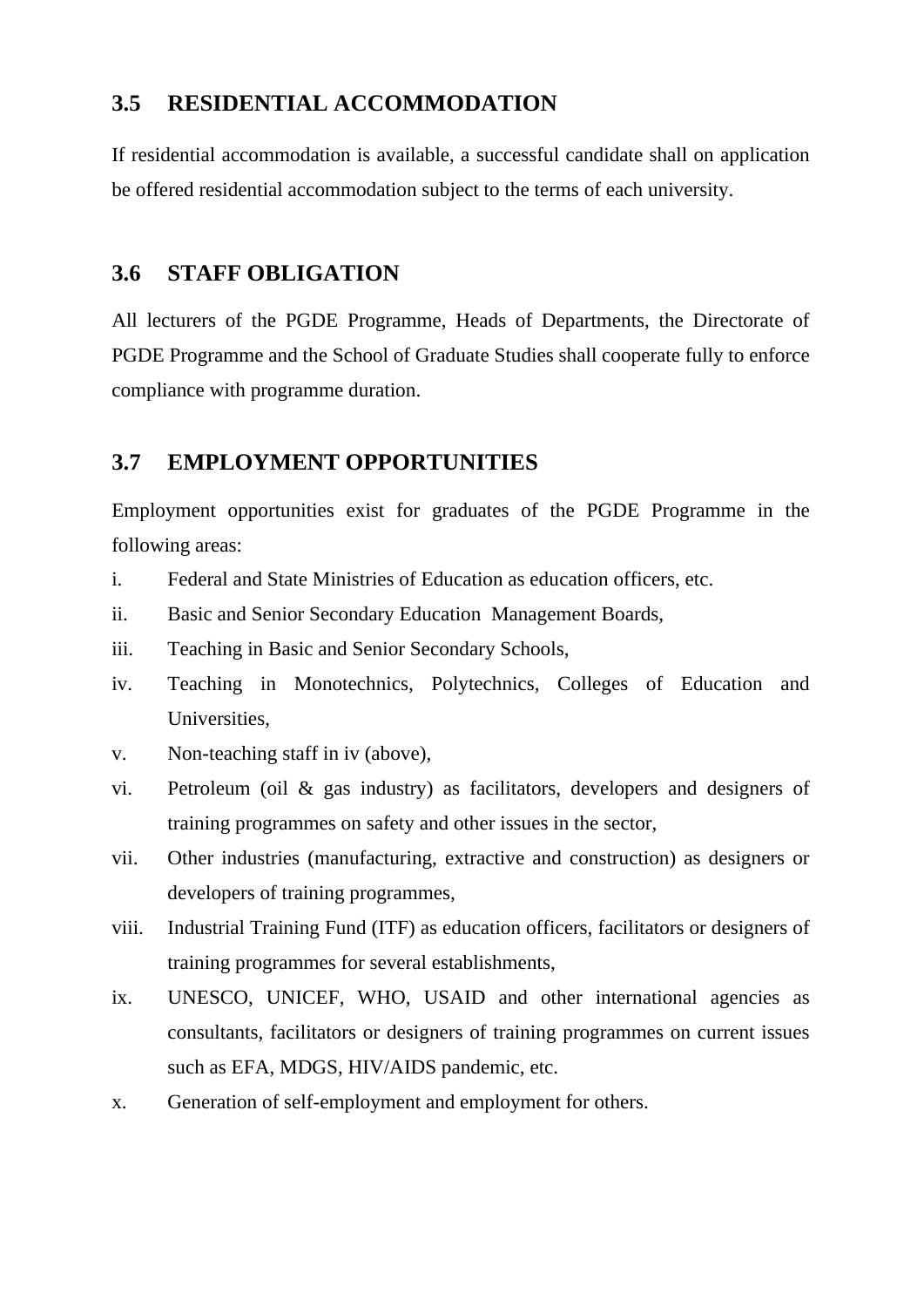# **3.8 COMPONENTS OF THE PGDE PROGRAMME**

The Post-Graduate Diploma in Education shall consist of:

- i. Studies in Theory and Practice of Education,
- ii. Specialised procedure in the teaching of subject,
- iii. Supervised practice teaching for a minimum of twelve weeks,
- iv. Supervised research project in Education.

# **3.8.1 Withdrawal from Programme**

A PGDE student shall be asked to withdraw on grounds of the following:

- (A) i) Unsatisfactory academic performance,
	- ii) Poor and irregular lecture attendance (below 75% attendance),
	- iii) Ill health without medical report,
	- iv) Examination malpractice,
	- v) Stealing, fighting, insubordination to staff and other related offences.
- (B) A student may withdraw from the programme voluntarily.
- (C) A student may suspend the programme with adequate reason(s).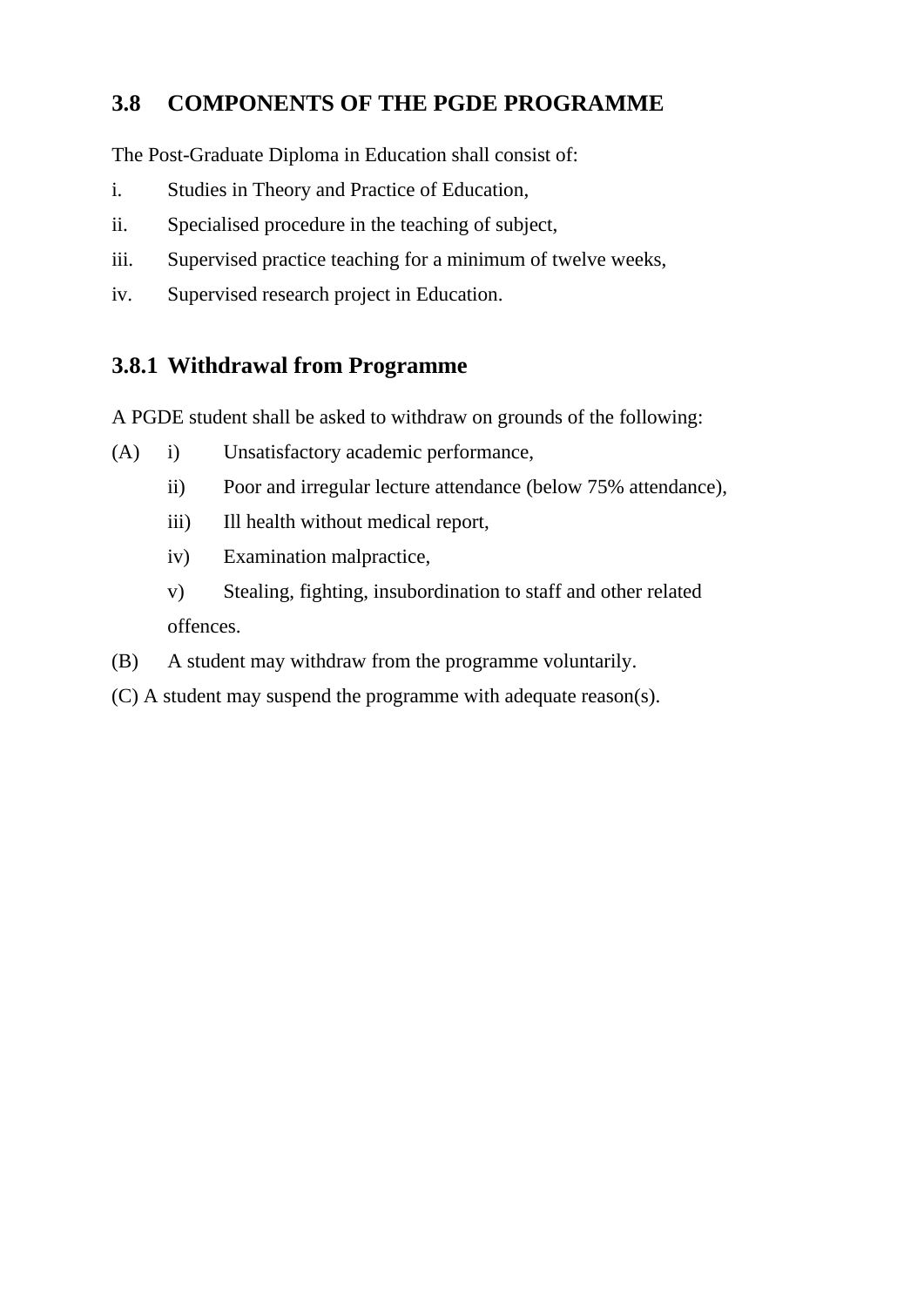# PART FOUR **ACADEMIC REQUIREMENTS**

# **4.1 SUPERVISION SPECIFICATIONS**

Students shall meet the following requirements. Similarly, each university shall operate in compliance with the stipulated procedures. The PGDE Directorate shall appoint project supervisors for students. Each student shall submit a list containing three researchable topics that relate to education and the students' discipline. All supervision work must be concluded within the period of the duration of the programme.

In all cases, lecturers/supervisors in the PGDE Programme must be of the rank of Senior Lecturer and above, and shall have obtained a minimum teaching qualification of Nigeria Certificate in Education (NCE) or PGDE. Such lecturers and supervisors shall also have been duly registered with TRCN. No lecturer shall supervise more than five candidates per session.

### **4.2 COURSE WORK GRADING SYSTEM**

| <b>Score Range</b> | Letter Grade                | <b>Grade Point</b> |
|--------------------|-----------------------------|--------------------|
| 70 and above       | А                           | 5.00               |
| 60 to 69           | B                           | 4.00               |
| $50 - 59$          | $\mathcal{C}_{\mathcal{C}}$ | 3.00               |
| $0 - 49$           | F                           | 0.00               |

# **4.3 REQUIREMENTS FOR THE AWARD OF POST-GRADUATE DIPLOMA IN EDUCATION**

Each student's performance shall be based on:

i. Continuous assessment and final examination in the taught courses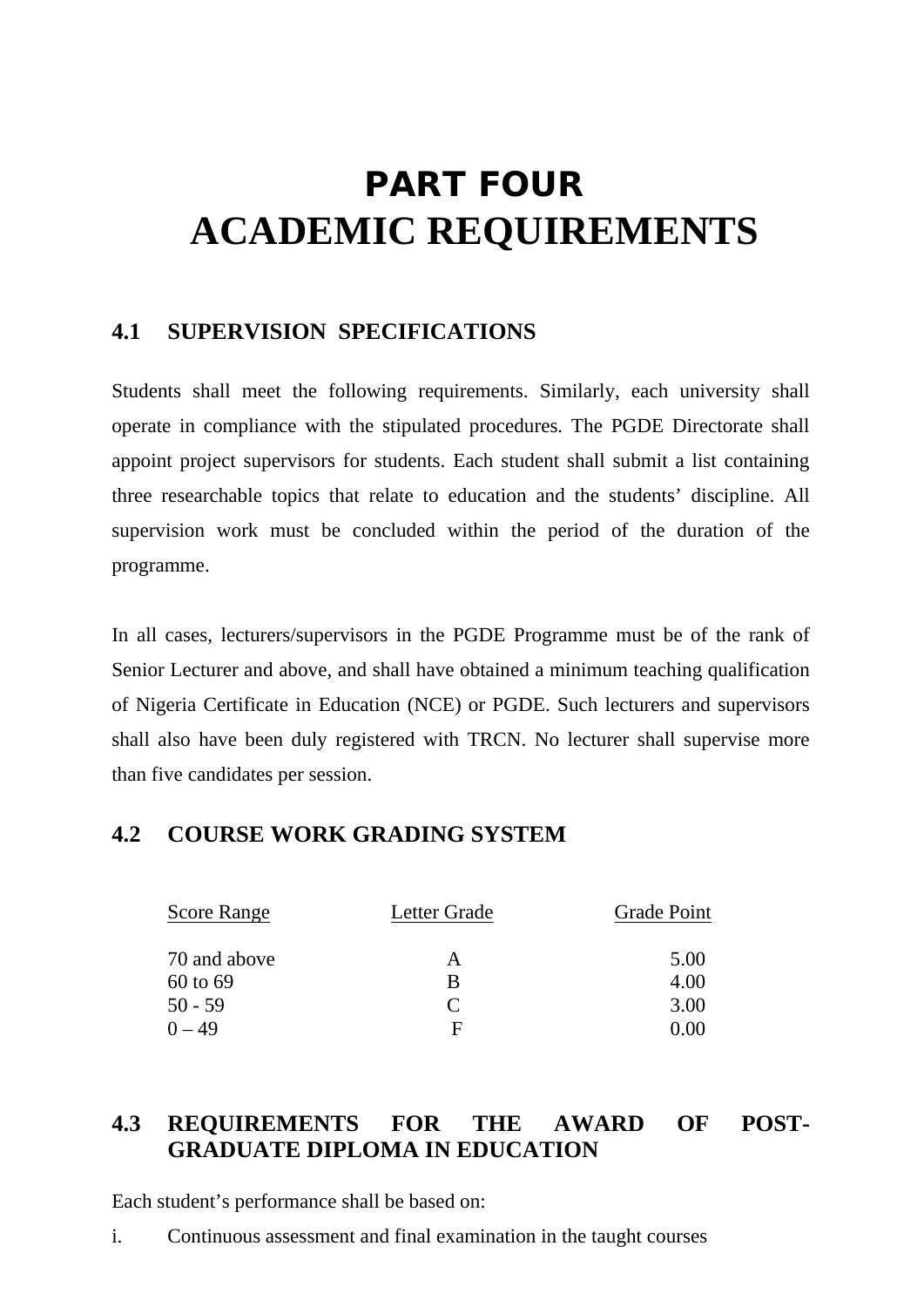- ii. Assessment of supervised teaching/seminars
- iii. Assessment of research project.

Continuous Assessment shall account for 40% of a student's grade for each course taught. The final examination shall be presented based on cumulative grade point averages which ranges shall be designated as follows:

|    | Range of CGPA | Designation |             |
|----|---------------|-------------|-------------|
| 1. | 4.50 to 5.00  | -           | Distinction |
| 2. | $4.00 - 4.49$ |             | Credit      |
| 3. | $3.50 - 3.99$ |             | Merit       |
| 4. | $3.00 - 3.49$ | -           | Pass        |
| 5. | $0.00 - 2.99$ |             | Fail        |
|    |               |             |             |

A candidate who carries over any course shall not be eligible for a Distinction Grade; and no candidate who fails to meet the graduation requirement within the normal period of the programme shall be eligible for the award of a Credit grade.

# **4.4 REGULATIONS GOVERNING THE PRESENTATION OF PROJECT**

#### **4.4.1 Size of Paper**

The approved size of paper shall be A4.

#### **4.4.2 Signatories**

The underlisted members of a candidate's Board of Examiners should sign the certification of project.

- Supervisor
- Director/Coordinator of PGDE Programme
- External Examiner
- Chairman, Board of Examiners/Dean.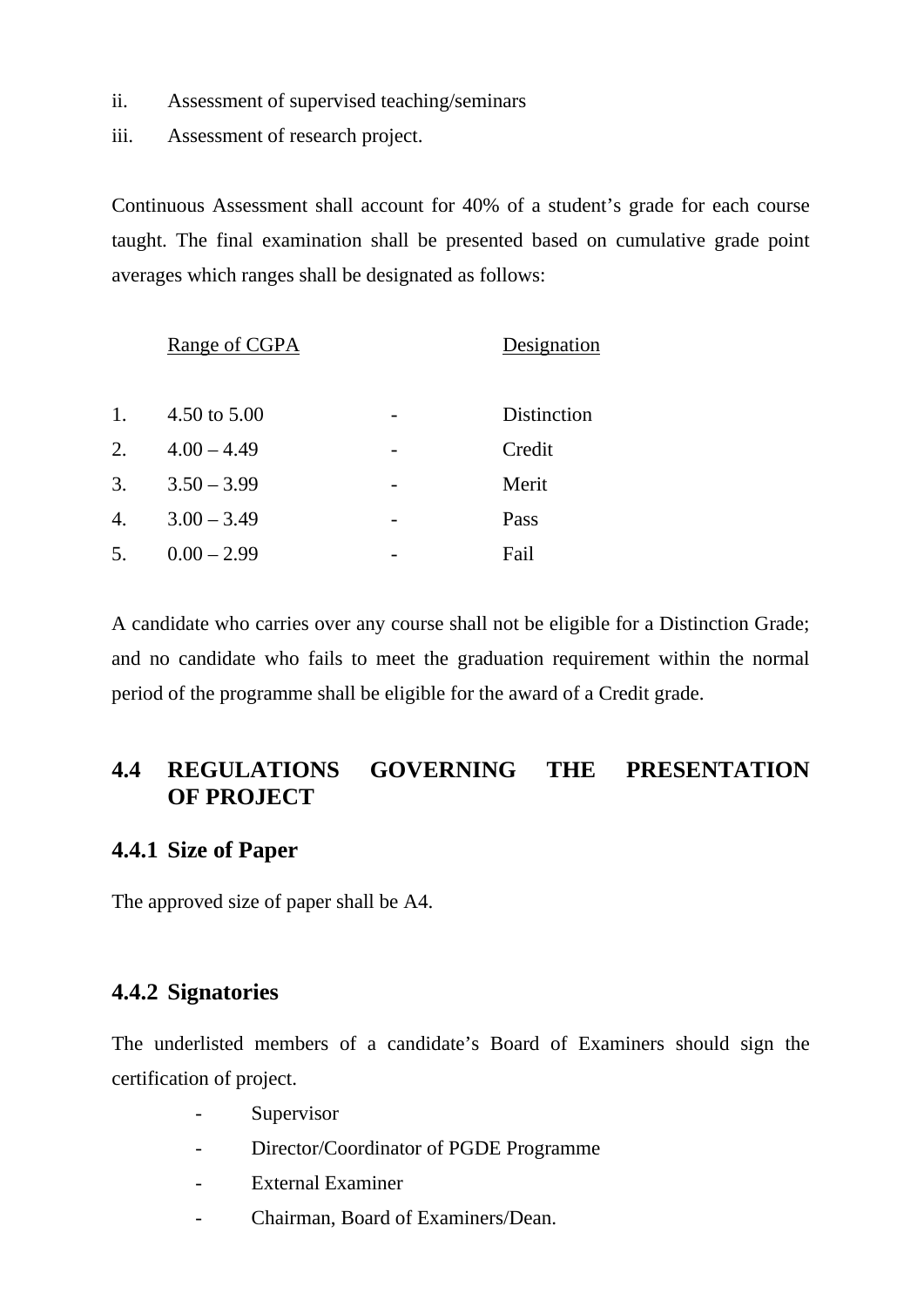# **4.4.3 Length**

The completed research project shall not fall below 25, 000 words.

# **4.4.4 Format and Layout**

The research project shall be made up of (all or some of) the following parts:

Title Page Certification Page Dedication Page Acknowledgement Abstract Table of Contents (Analytic Model) List of Abbreviations List of Illustrations (Tables and Figures) Text of Project References Appendices

# **4.4.5 Style Sheet**

The most current research style sheet of American Psychological Association (APA) shall be adopted for citation and documentation of sources.

# **4.4.6 Colour and Bindery Specification**

The research project shall be bound in hard cover and according to the colour chosen by the university.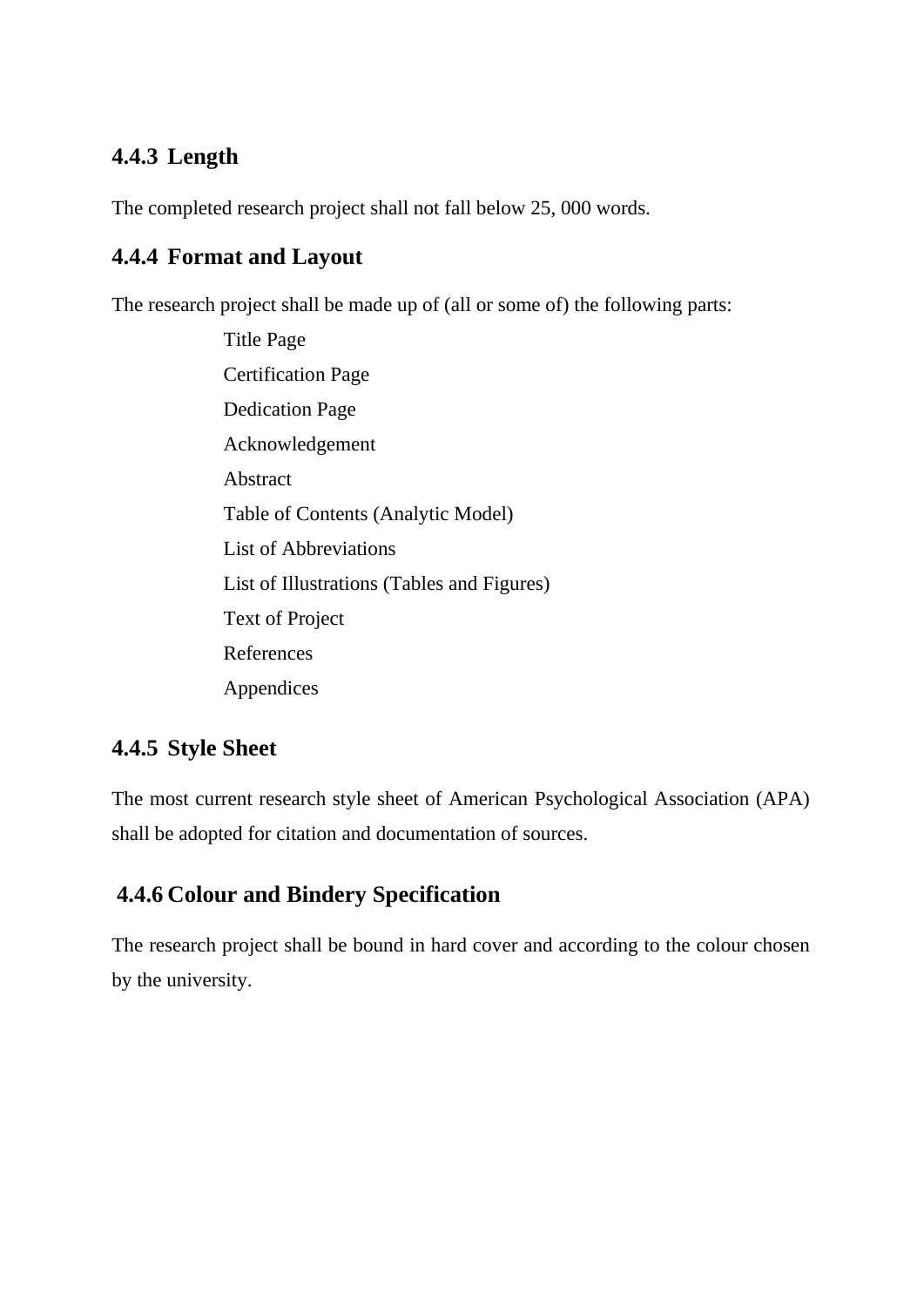## **4.4.7 Certification Format**

- i. Name of University
- ii. Title of Project
- iii. Full name of Author (Surname first, comma, and other names in full)

E.g. GOWON, OLA AGWU

iv. Declaration

The Board of Examiners Declares as Follows:

*That this is original work of the candidate; that the project is accepted in partial fulfilment of the requirement for the award of Post-Graduate Diploma in Education of the University of …*

| V.                           | <b>NAME</b> | SIGNATURE/DATE |
|------------------------------|-------------|----------------|
| Supervisor(s)                | .           |                |
| Director of PGDE Programme   |             |                |
| <b>External Examiner</b>     |             |                |
| Chairman, Board of Examiners | .           |                |

### **4.4.8 Related Matters**

All cases related to Registration, Late Registration, Deferment of Admission, Lapsed Registration, Renewal of Registration and Deferment of Registration shall be handled in relation to the provisions of this document with specific applications to each university where the PGDE Programme is run.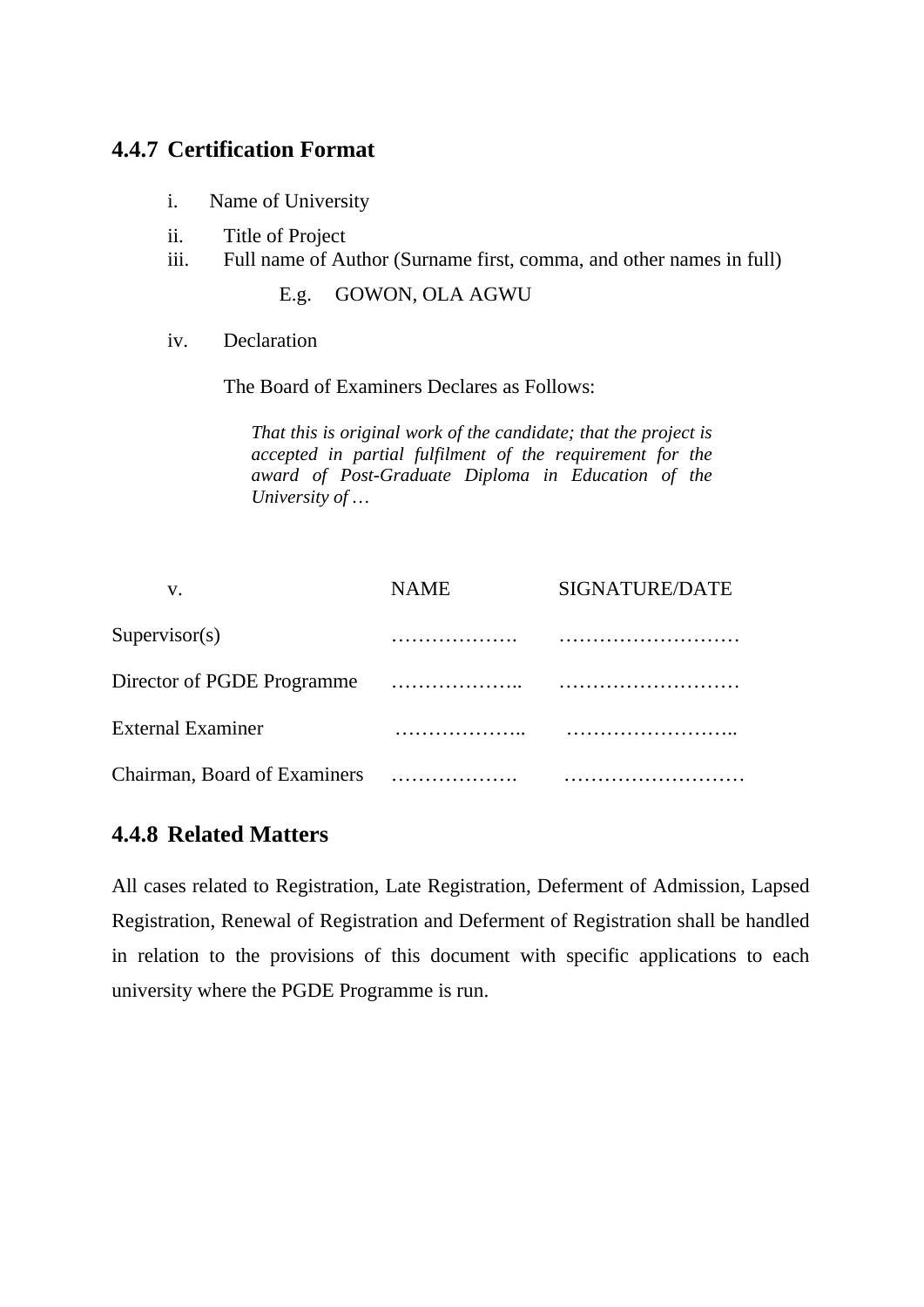# PART FIVE **FINANCIAL AND EXAMINATION REGULATIONS**

# **5.1 FEES AND FINANCIAL REGULATIONS**

Details of fees payable and other financial regulations are subject to the approvals made by the Senate of each University. Such fees will however cover such vital areas as: Tuition, Registration, Health Services, Cautionary Deposit, Library, Identity Card, Teaching Practice, Sports, Accommodation (if available), Laboratory (where applicable), Supervision and Examination. Charges in Relation to Development Levy, Late Registration, Change of Mode of Study, Deferment of Programme, Change of Course, Extension of Period, and Refund of Fees are subject to the University internal regulations.

## **5.2 THE BURSARY**

The Bursary Department shall be responsible for all financial transactions of the PGDE Programme. Accordingly, students' accounts, fees, scholarship payments and other financial matters shall be undertaken by the Bursary via the PGDE Programme Accountant.

# **5.3 EXAMINATION MALPRACTICE**

All proven cases of examination malpractice shall be punished according to the laws of the institution.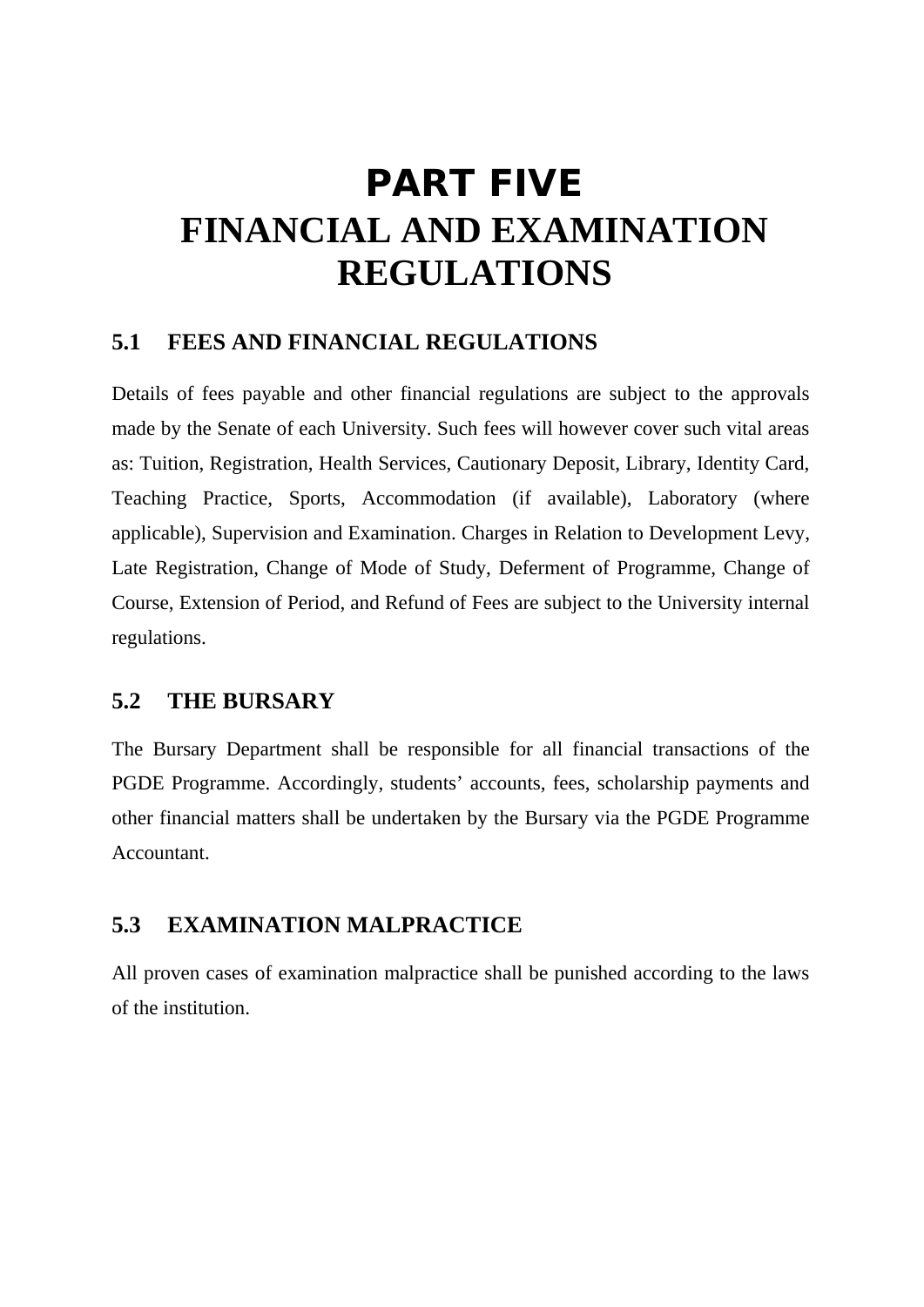# **5.4 FORMS OF EXAMINATION MALPRACTICE**

These are forms of cheating which directly or indirectly falsify the ability of the students. These shall include but not limited to cheating within an examination hall and any involvement in illegal examination related offences. Forms of cheating are categorised as follows:

### **5.4.1 Cheating within an Examination Hall/Room**

- i. Copying from one another / exchanging question/answer sheets,
- ii. Bringing in prepared answers, copying from textbooks, notebooks, laboratory specimen and any other instructional aids smuggled into the hall,
- iii. Collaboration with invigilator/lecturer where it involves the lecturer providing written and or oral answers to a student in the examination hall,
- iv. Oral/written communication between and amongst students,
- v. Bringing in prepared answers whether written or oral, from any person(s) outside an examination hall,
- vi. Receiving examination answers whether written or oral, from any person(s) outside an examination hall,
- vii. Refusal to stop writing at the end of an examination,
- viii. Beginning an examination before the supervisor authorises the beginning of the examination,
- ix. Impersonation,
- x. Illegal removal of unused answer booklet(s) from the examination venue,
- xi. Non-submission of answer scripts at the end of the examination,
- xii. Chewing and swallowing copied answers to escape punishment,
- xiii. Colluding to cover up an examination malpractice,
- xiv. Bringing into the examination hall and/or any electronic gadget by which examination malpractice could be perpetrated,
- xv. Soliciting for answers from the invigilator, and
- xvi. Moving to an unassigned seat during examination, etc.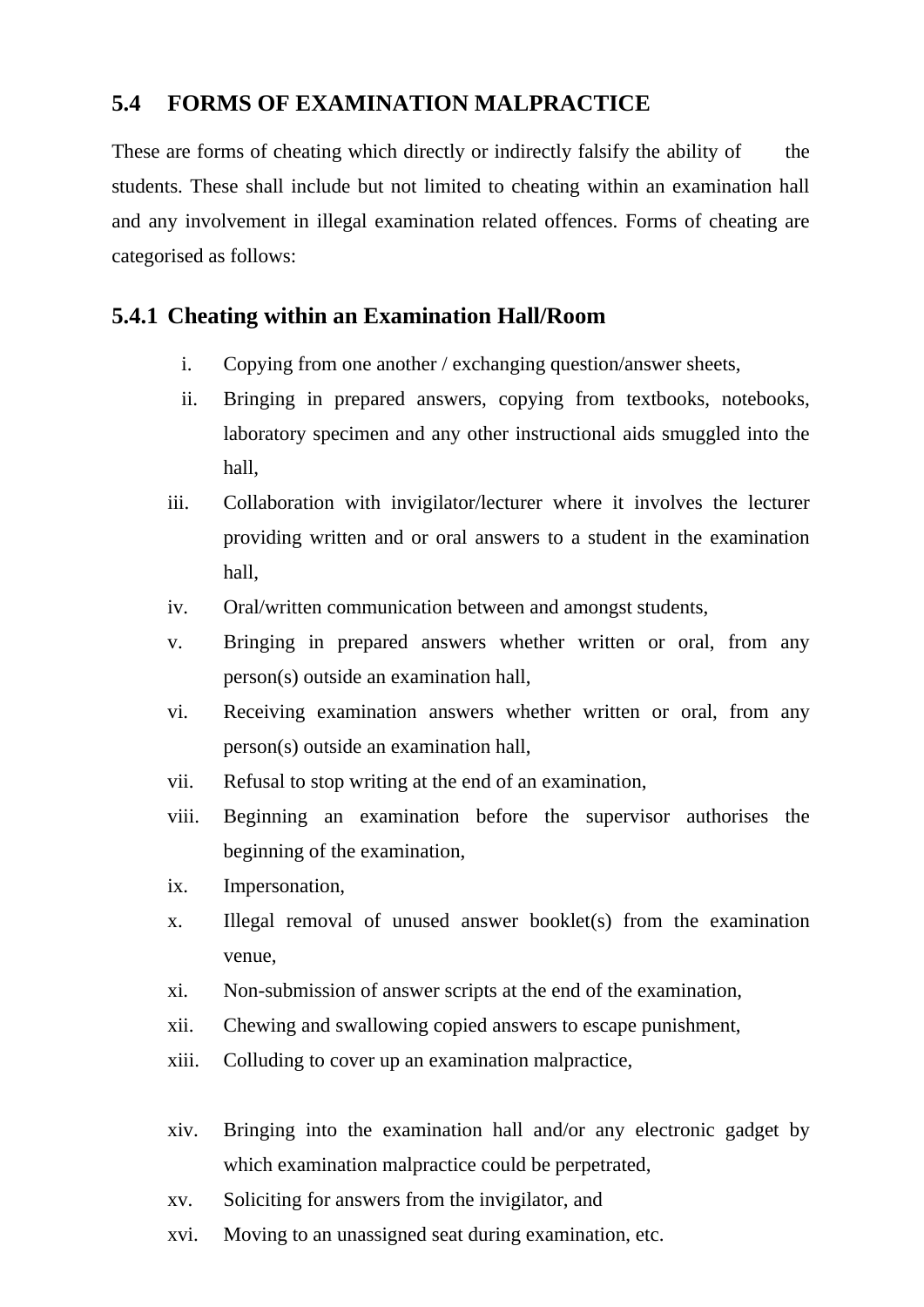# **5.4.2 Cheating outside the Examination Hall**

- i. Plagiarism,
- ii. Copying field work and laboratory reports of others,
- iii. Copying term papers of others,
- iv. Colluding with a member of staff to obtain or on his own initiative obtaining set questions or answers before hand,
- v. Colluding with a member of staff to modify, or on his own initiative modify students' score cards, answer scripts and/or mark sheets,
- vi. Colluding with staff in order to submit a newly prepared answer script as a substitute for the original script after an examination,
- vii. Writing of projects, laboratory and/or field report on behalf of a student by a staff,
- viii. Soliciting for help after an examination,
- ix. Secretly entering/and or breaking into a staff office or departmental office in order to obtain question papers, answer scripts or mark sheets or substituting a fresh answer script for the original script, and
- x. Refusal to cooperate with the Investigating Panel in the investigation and preparation of alleged examination malpractice.

### **5.4.3 Related Offences**

- i. Manipulation of registration forms in order to sit in for an examination for which the student is not qualified,
- ii. Sitting in for an examination for which the student is not qualified as a result of manipulation of registration forms,
- iii. Colluding with a Medical Doctor in order to obtain an excuse duty and medical certificate on grounds of feigned illness,
- iv. Producing a fake medical certificate,
- v. Assaulting/Abusing the invigilator within or outside the scene of examination malpractice,
- vi. Insulting/intimidating the invigilator within or outside the scene of examination malpractice,
- vii. Attempting to destroy evidence of examination malpractice,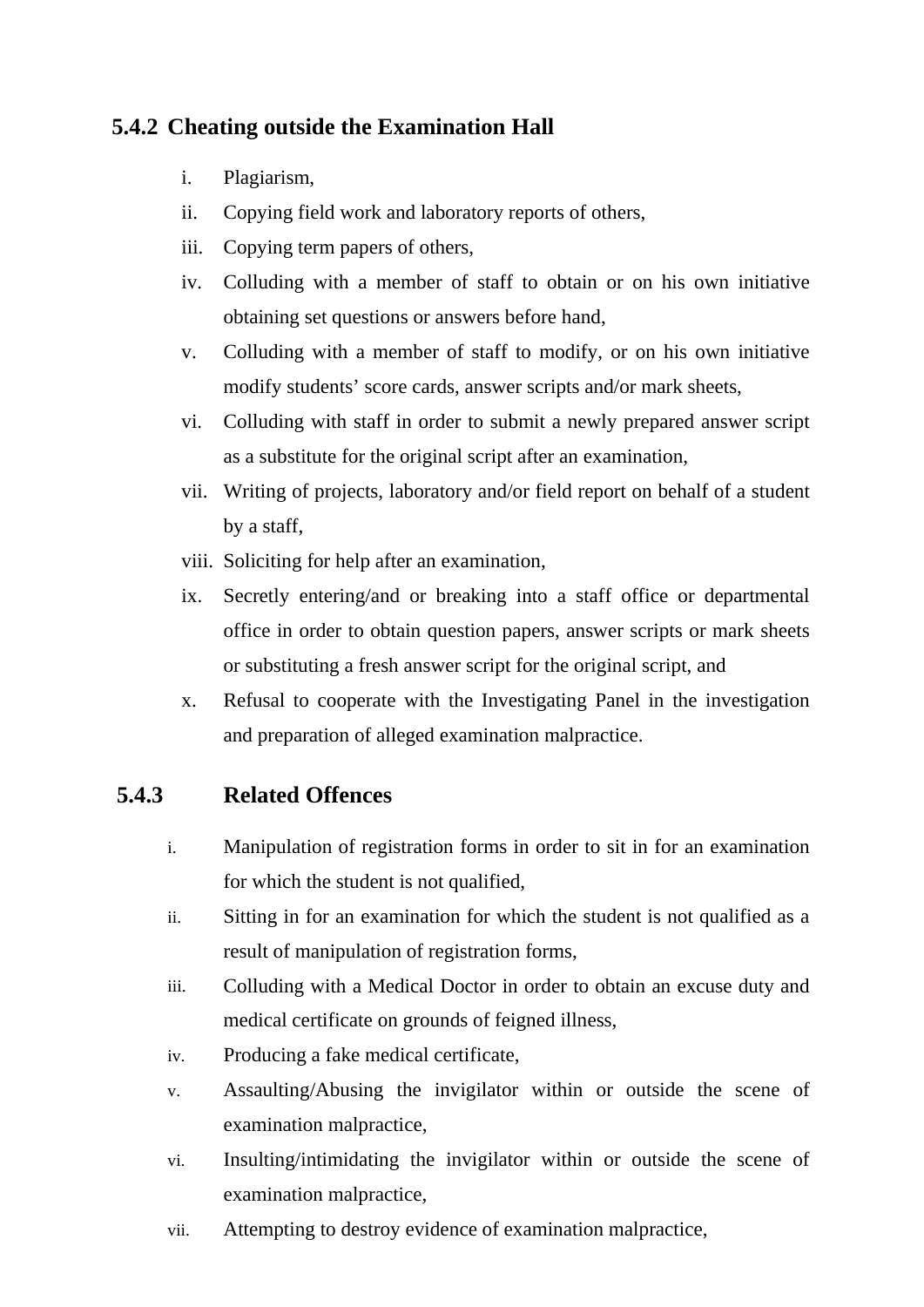- viii. Giving/accepting gifts to induce examination malpractice,
- ix. Intimidation/threat to extort sex/money/other forms of indecent gratification from students by staff in exchange for grades,
- x. Deliberate attempt to fail a student by an examiner,
- xi. Misplacement/loss of students' scripts,
- xii. Delay in turning in the score sheets, scripts and attendance sheets of candidates, and
- xiii. Lateness to examination by staff and student, etc.

Indeed, no candidate who is thirty (30) minutes late shall be allowed to take an examination. The candidate shall take the examination at the next available opportunity as first attempt. All cases of examination malpractice shall be handled according to the laid down regulations of each university. Defaulters shall be proportionately disciplined and records of such disciplinary actions shall be made available to TRCN during programme accreditation exercises.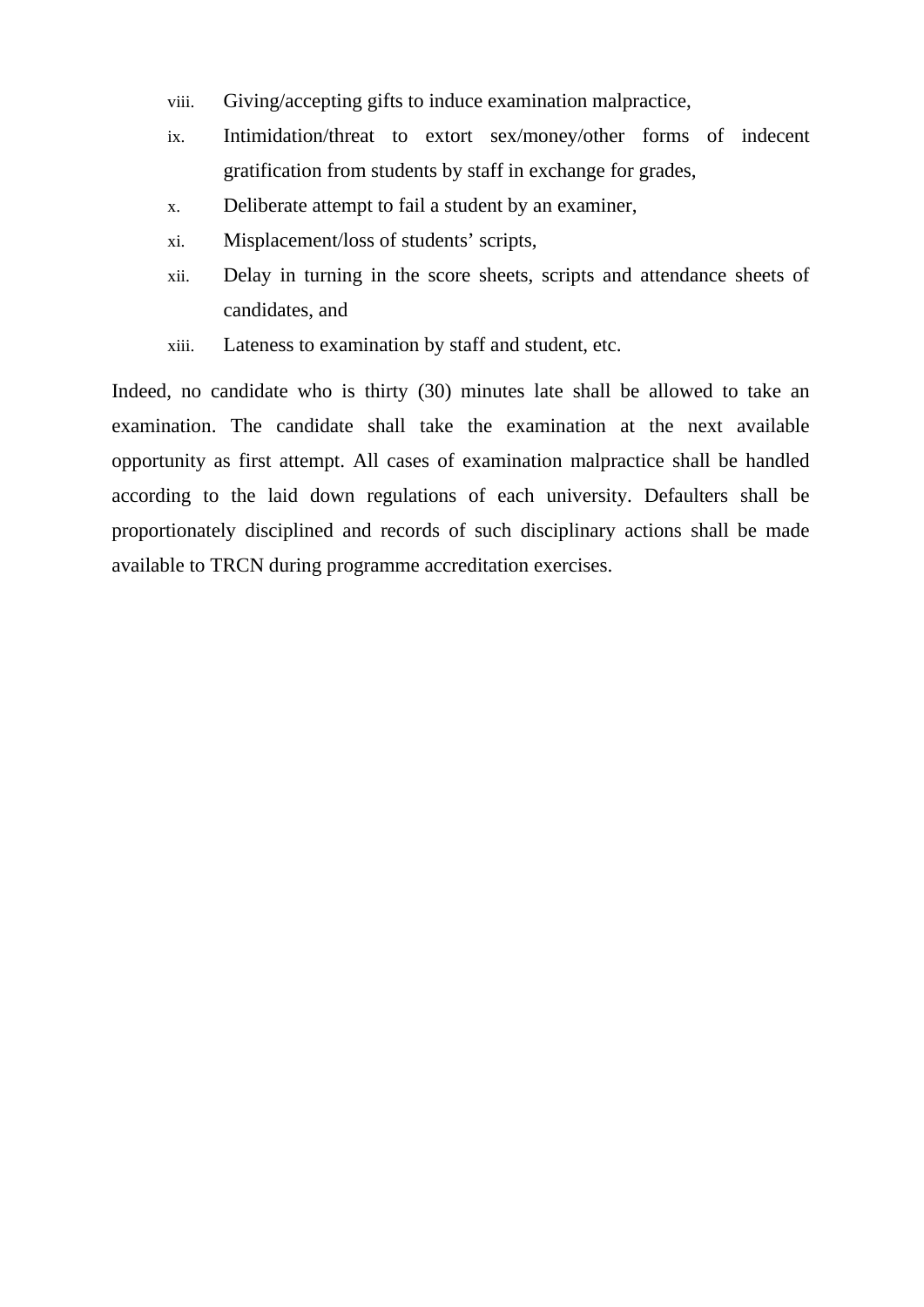# PART SIX **ADMINISTRATION OF THE POST-GRADUATE DIPLOMA IN EDUCATION PROGRAMME**

**The suggestions in this Part are without prejudice to the existing structures in each university.**

#### **6.1 THE PGDE ORGANOGRAM**

.

The PGDE Programme is run by universities through The Directorate of the PGDE Programme with the supervision of the School of PG Studies. The proposed organogram by which the programme is run is presented below.

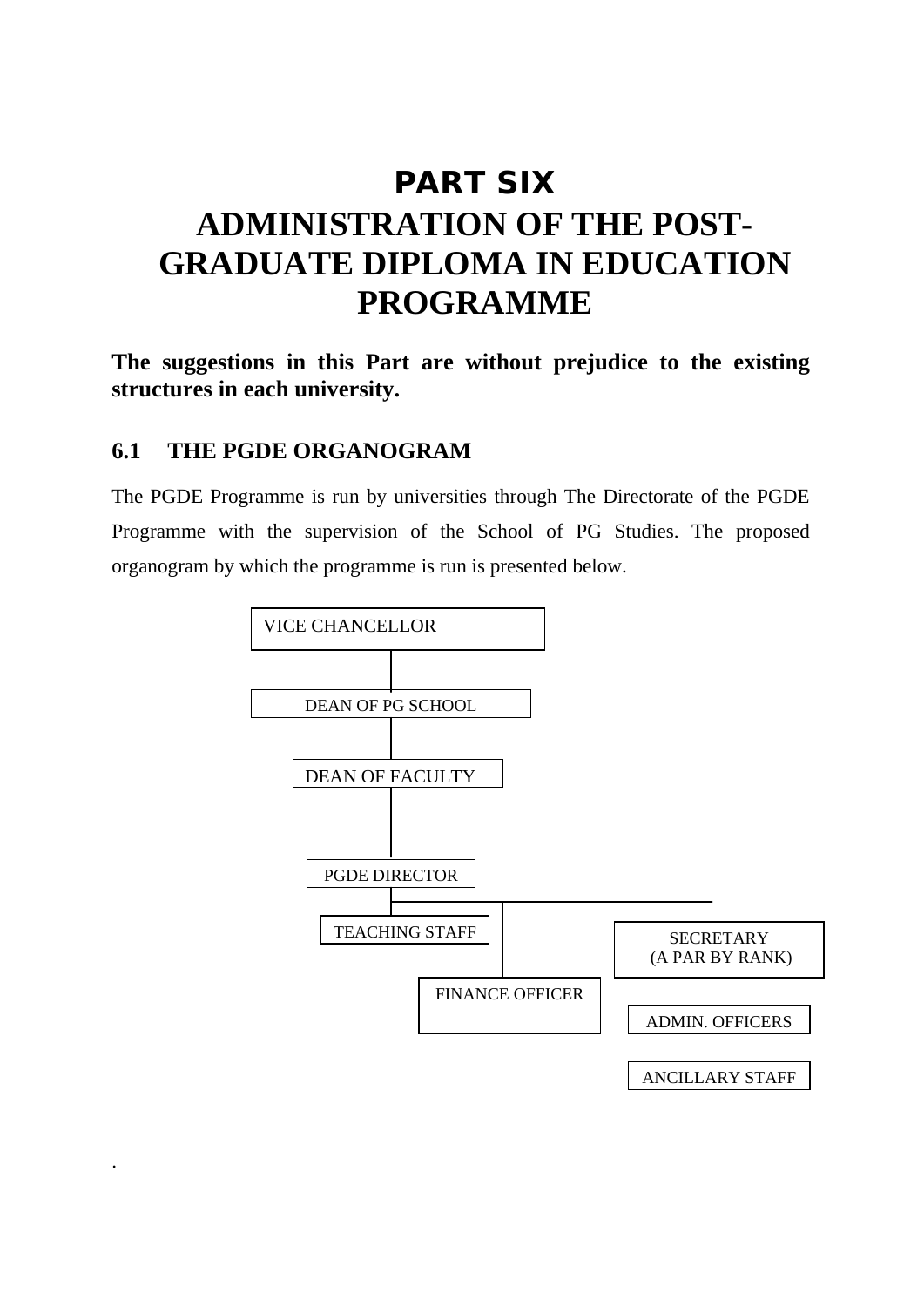The PGDE Directorate shall relate to the Senate as illustrated below.



# **6.2 THE PGDE BOARD**

The Board shall consist of:

- Vice Chancellor (or Representative) Chairman
- Council Representative
- Dean, School of Post-Graduate Studies
- Dean, Faculty of Education
- Director, PGDE Programme
- Registrar's Representative
- Bursar's Representative
- Librarian's Representative
- Director, Physical Planning Unit
- Representatives of Faculties
- Secretary, PGDE Programme
- Accountant, PGDE Programme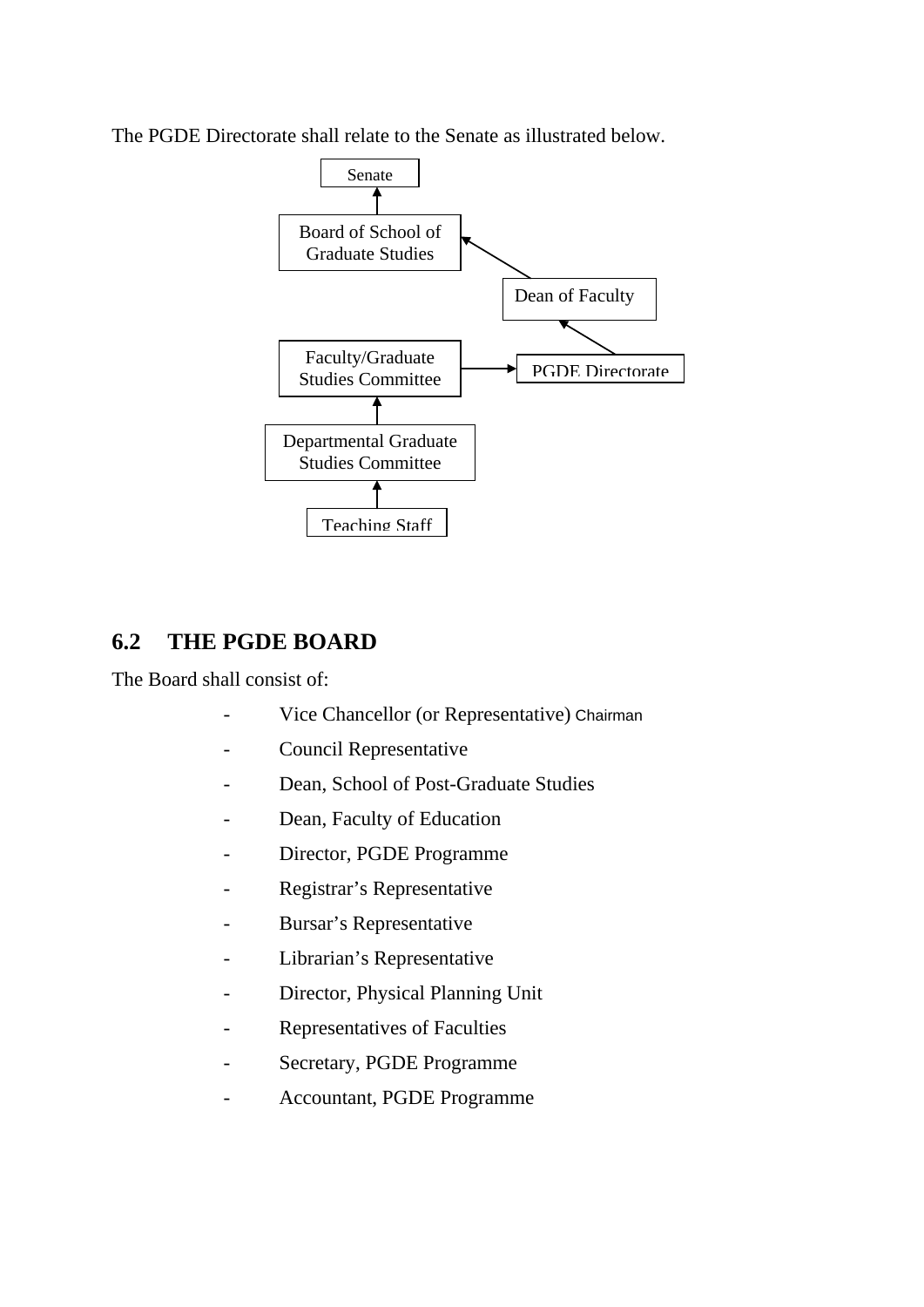# **6.3 THE LIBRARY**

Students shall have access to relevant books in print and e-resources in the ratio of 1 student: 10 books.

# **6.4 LECTURER-STUDENT RATIO**

The ratio of lecturer to student shall be 1:25. This shall be without prejudice to departmental and general courses.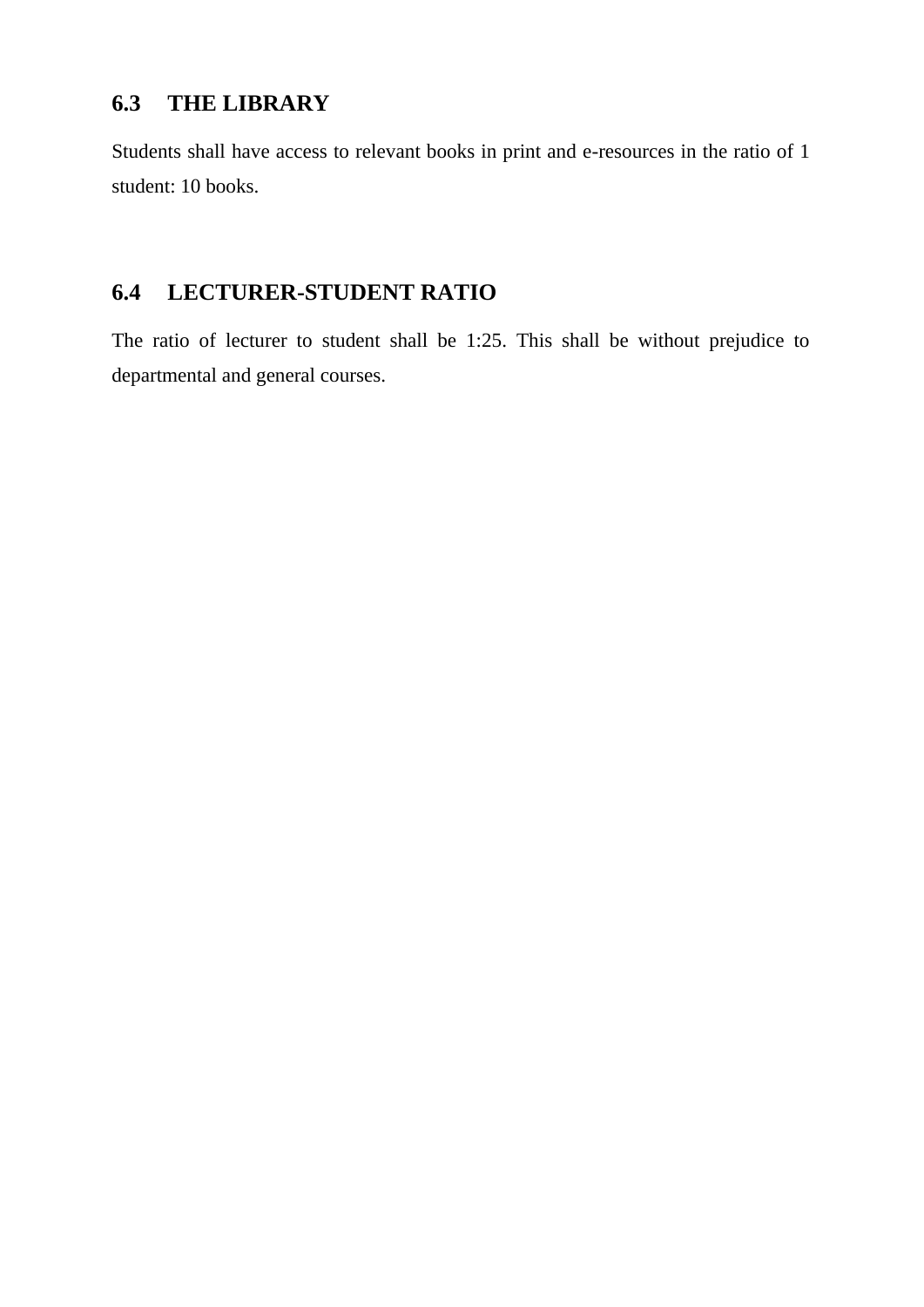# PART SEVEN **POST-GRADUATE DIPLOMA IN EDUCATION ACADEMIC PROGRAMME**

### **7.1 ACADEMIC PROGRAMMES**

The PGDE Academic Programme shall consist of core courses, required courses and electives. Students shall pass at least 47 units made up of the following: 6 units of Teaching Practice, 4 units of Project, 2 units of Micro-Teaching, 19 units of core courses, 8 units of required and 8 units of elective. Required courses must be taken and passed.

### **7.2 SEMESTERLY SCHEDULE OF COURSES**

#### FIRST SEMESTER COURSES

#### **Core Courses**

|  | 1. EDU 0601 Philosophy of Education             | (1C) |
|--|-------------------------------------------------|------|
|  | 2. EDU 0603 History of Education                | (1C) |
|  | 3. EDU 0605 Sociology of Education              | (1C) |
|  | 4. EDU 0607 Psychology of Education             | (2C) |
|  | 5. EDU 0609 Curriculum Development              | (2C) |
|  | 7. EDU 0611 Educational Research and Statistics | (2C) |
|  | 8. EDU 0613 Micro-Teaching                      | (2C) |
|  | 9. EDU 0615 Subject Methods                     | (2C) |

#### **Required Courses**

|  | 1. EDU 0617 Guidance and Counselling | (2R) |
|--|--------------------------------------|------|
|  | 2. EDU 0619 ICT & Computer Education | (2R) |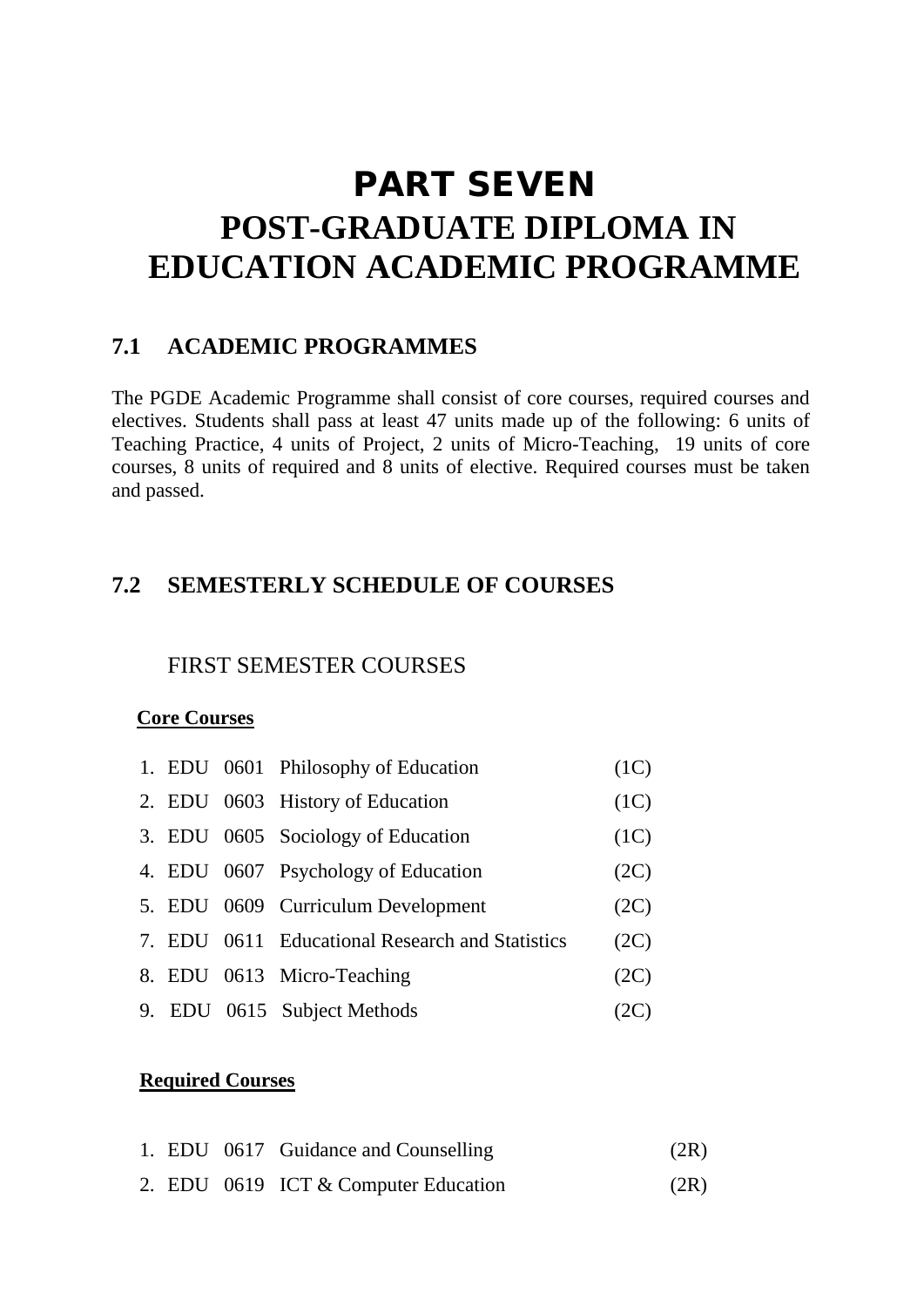# **Elective Courses**

 *Any two elective courses*

|                                           |  | 1. EDU 0621 Special Education                    | (2E) |  |
|-------------------------------------------|--|--------------------------------------------------|------|--|
|                                           |  | 2. EDU 0623 Citizenship Education                | (2E) |  |
|                                           |  | 3. EDU 0625 Use of Library                       | (1E) |  |
|                                           |  | 4. EDU 0627 Population and Family Life Education | (2E) |  |
|                                           |  | 5. EDU 0629 Open and Distance Learning           | (2E) |  |
|                                           |  | 6. EDU 0631 Physical Education and Sports        | (2E) |  |
| And any other topical Issue               |  |                                                  |      |  |
| Total Credits for First Semester $= 21$ . |  |                                                  |      |  |

# SECOND SEMESTER COURSES

# **Core Courses**

|  | 1. EDU 0602 Curriculum Implementation             | (2C) |
|--|---------------------------------------------------|------|
|  | 2. EDU 0604 Educational Technology                | (2C) |
|  | 3. EDU 0606 Educational Administration & Planning | (2C) |
|  | 4. EDU 0608 Educational Measurement & Evaluation  | (2C) |
|  | 5. EDU 0610 Teaching Practice                     | (6C) |
|  | 6. EDU 0612 Project                               | (4C) |

# **Required Courses**

|  | 1. EDU 0614 Introduction to the Teaching Profession | (2R) |
|--|-----------------------------------------------------|------|
|  | 2. EDU 0616 Seminar                                 | (2R) |

# **Elective Courses**

 *Any two elective courses*

|  | 1. EDU 0618 Comparative Education        | (2E) |
|--|------------------------------------------|------|
|  | 2. EDU 0620 Education Law                | (2E) |
|  | 3. EDU 0622 Adult & Non-Formal Education | (2E) |
|  | 4. EDU 0624 Environmental Education      | (2E) |
|  | 5. EDU 0626 Gender Studies               | (2E) |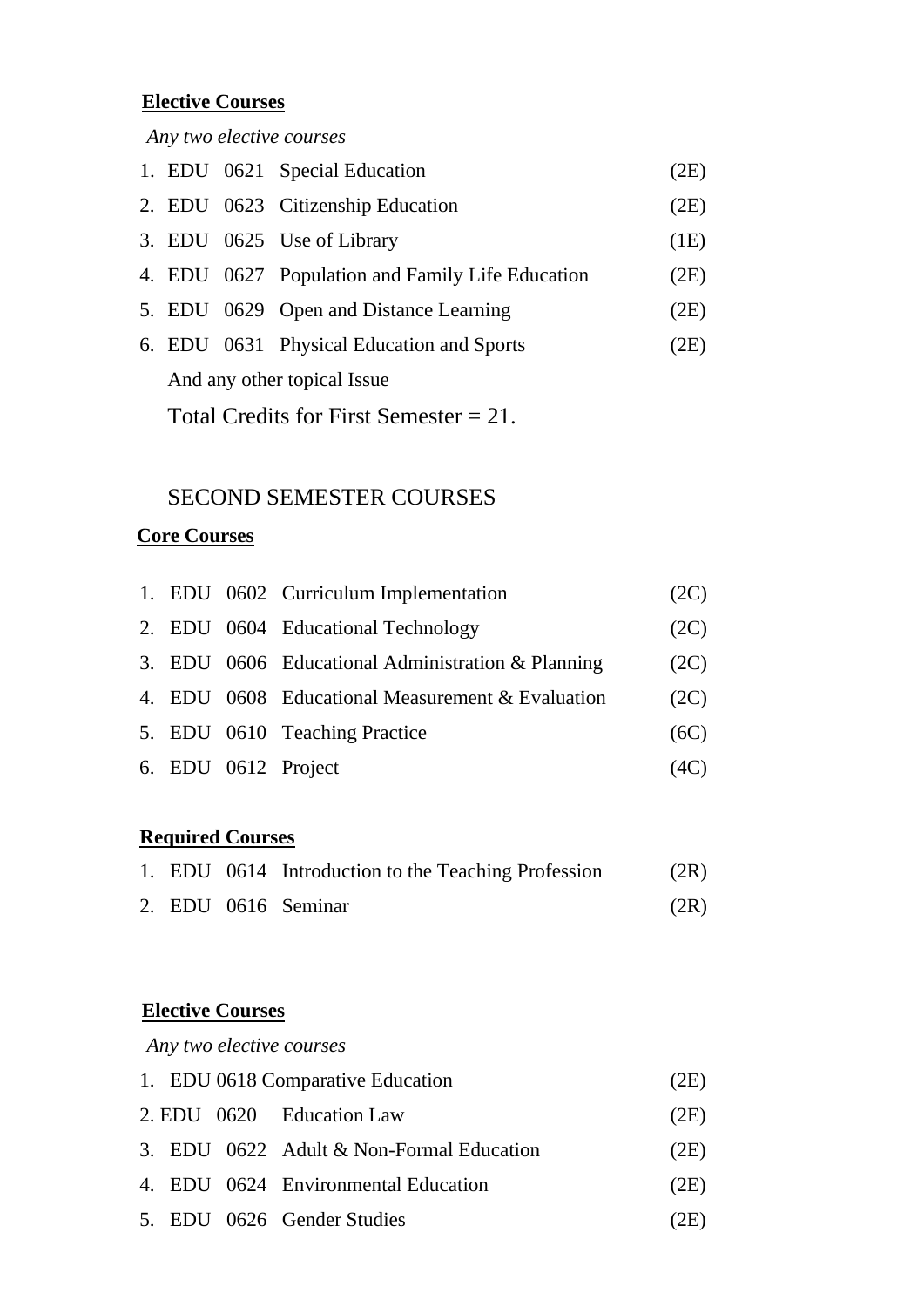#### 6. EDU 0628 Health Education (2E)

Total Credits for Second Semester = 26.

### **7.3 Description of Courses**

#### 1. **EDU 0601 Philosophy of Education**

- **i.** Nature of philosophy and nature of education.
- **ii.** The essence of philosophy of education.
- **iii.** An examination of philosophical ideas that have influenced the development of education throughout the world.
- **iv.** Schools of Philosophical thought such as idealism, realism, naturalism and pragmatism and their contributions to educational development.
- **v.** Issues arising from the philosophy of Nigerian education with due regard to concepts such as: education, equality and opportunity, democracy, aims and objectives of education, reward and punishment, teaching, indoctrination and training, nature of knowledge, values and the individual.
- **vi.** Ancient and contemporary philosophers.
- **vii.** Their impacts on education systems and usefulness in the classroom environment.
- **viii.** The curriculum and philosophy.
- **ix.** The problem of truth.
- **x.** Transfer and application of knowledge.

#### 2. **EDU 0602 Curriculum Implementation**

- i. Basic principles of curriculum implementation.
- ii. Curriculum innovations and change.
- iii. Factors that trigger curriculum reforms.
- iv. Supervisory roles in the implementation of the curriculum.
- v. Patterns and strategies of contemporary curriculum supervision and inspection.
- vi. Performance indicators in curriculum implementation: quality assurance, quality control and quality management.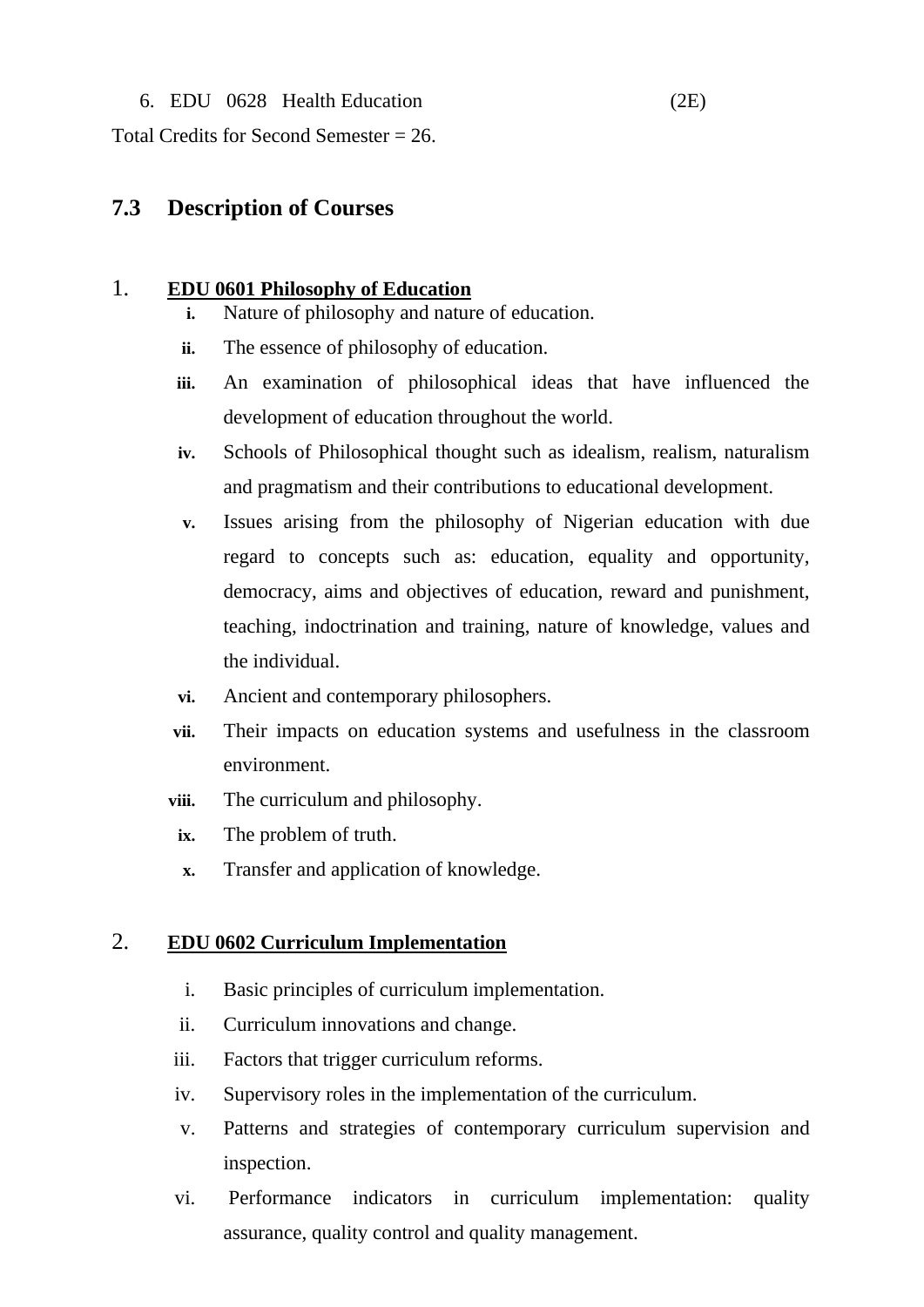### **3**. **EDU 0603 History of Education**

- i. A survey of education history from the ancient time to date.
- ii. Ancient Western and traditional African education systems.
- iii. Global contemporary education practices.
- iv. History of Education in Nigeria.
- v. Significant landmarks in the emergence, development and growth of higher education in Nigeria.

#### **4**. **EDU 0604 Educational Technology**

- i. Approaches to solving instructional problems.
- ii. The meaning/definition, principles and evolution of educational technology concepts as well as their applications to all aspects of the education curriculum and instructional process.
- iii. Educational media: meaning, selection, design, production, evaluation and utilisation.
- iv. Students' practical activities.
- v. Nature and Roles of Instructional technology.
- vi. Instructional technology in learning.
- vii. The basic teaching techniques, some related principles.
- viii. A systematic approach to media.
- ix. Introduction to material and media visual aids Non-projected aids: book and printed materials.
- x. Real things.
- xi. Field trips.
- xii. Models and mock-up simulation and games.
- xiii. Graphic symbols.
- xiv. Use of Instructional resources -Bulleting boards, exhibits, chalk boards, chart pads, flannel boards, Study prints, pictures, projected aids, record players, tape recorders, etc.
- xv. Principles of projection Over-head projectors, filmstrip projectors, slide projectors, opaque projectors, motion pictures projectors.
- xvi. Hints for good showmanship.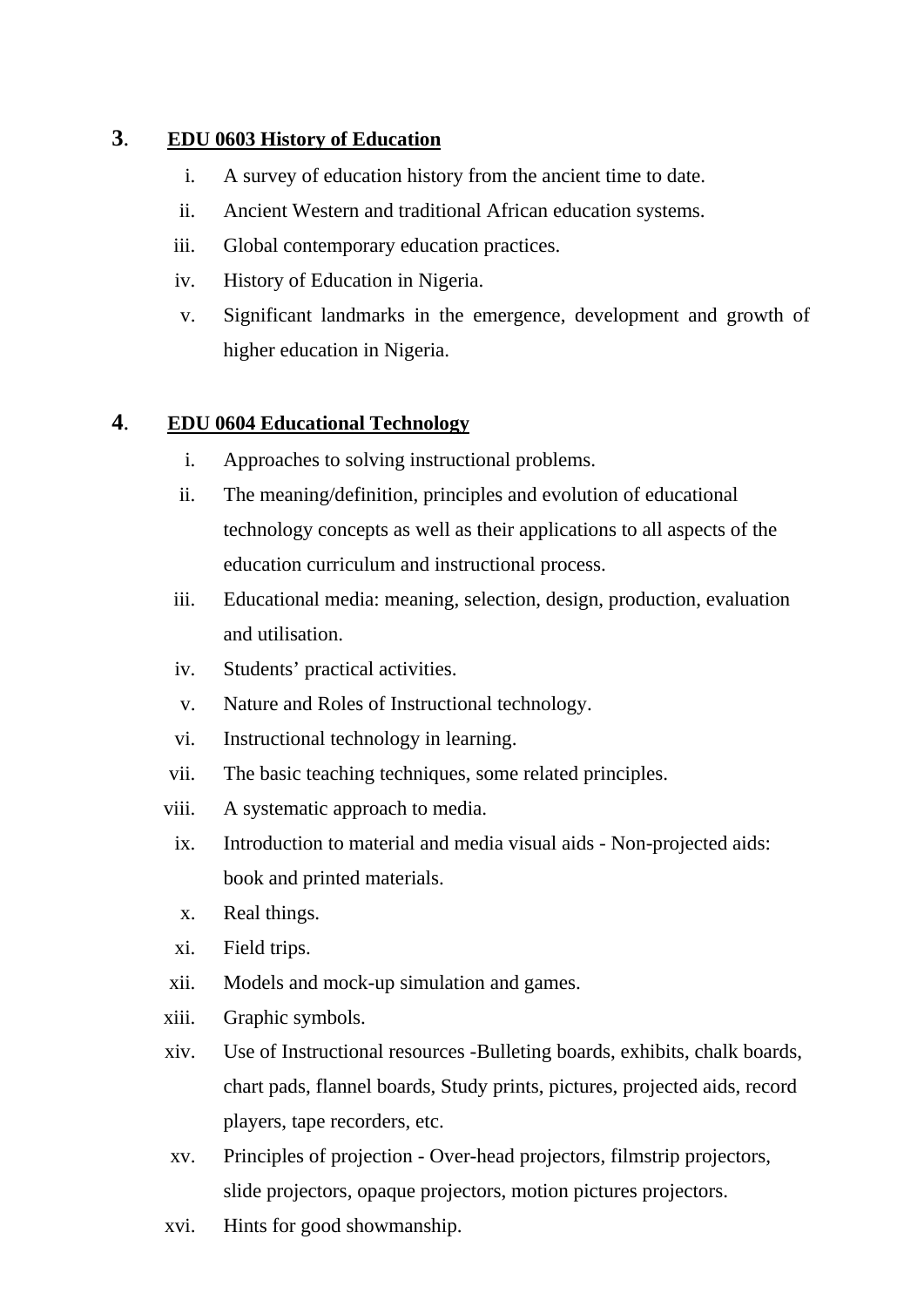- xvii. Multi-media and multi-image presentations.
- xviii. Aural aids.
	- xix. Micro-projector.
	- xx. Radio.
	- xxi. Audio-visual aids.

#### **5**. **EDU 0605 Sociology of Education**

- i. The nature of society.
- ii. The concept of society as a community.
- iii. Groups and grouping in society.
- iv. Institutions in society and their functions: economic, political, religious, educational etc.
- v. Cultural similarities and variations, social stratratification, social change.
- vi. The functions of education, and the school as a social institution in society.
- vii. The relationship between the school and other social institutions such as family, religion, culture, language, economy and political system.

### **6. EDU 0606 Educational Administration and Planning**

- i. Introduction to Educational Administration The meaning of Educational Administration; its scope, goals and the factors which contribute to its successful implementation.
- ii. Administrative tasks Administrative process, supervision of schools, the Nigerian Education system; sudents and staff personnel administration; school business administration; tertiary institutions administration.
- iii. The nature and scope of Educational Planning and implementation; The Nigerian school system.
- iv. The concept of leadership- Approaches, theories and styles; leadership qualities; the school principal as a leader.
- v. Decision-making in educational institutions.
- vi. Principal's leadership function and school management.
- vii. Basic concepts in School Finance; Nature, scope and sources of Educational Finance; National and State Budgets in relation to education and principles and practices of school budgeting.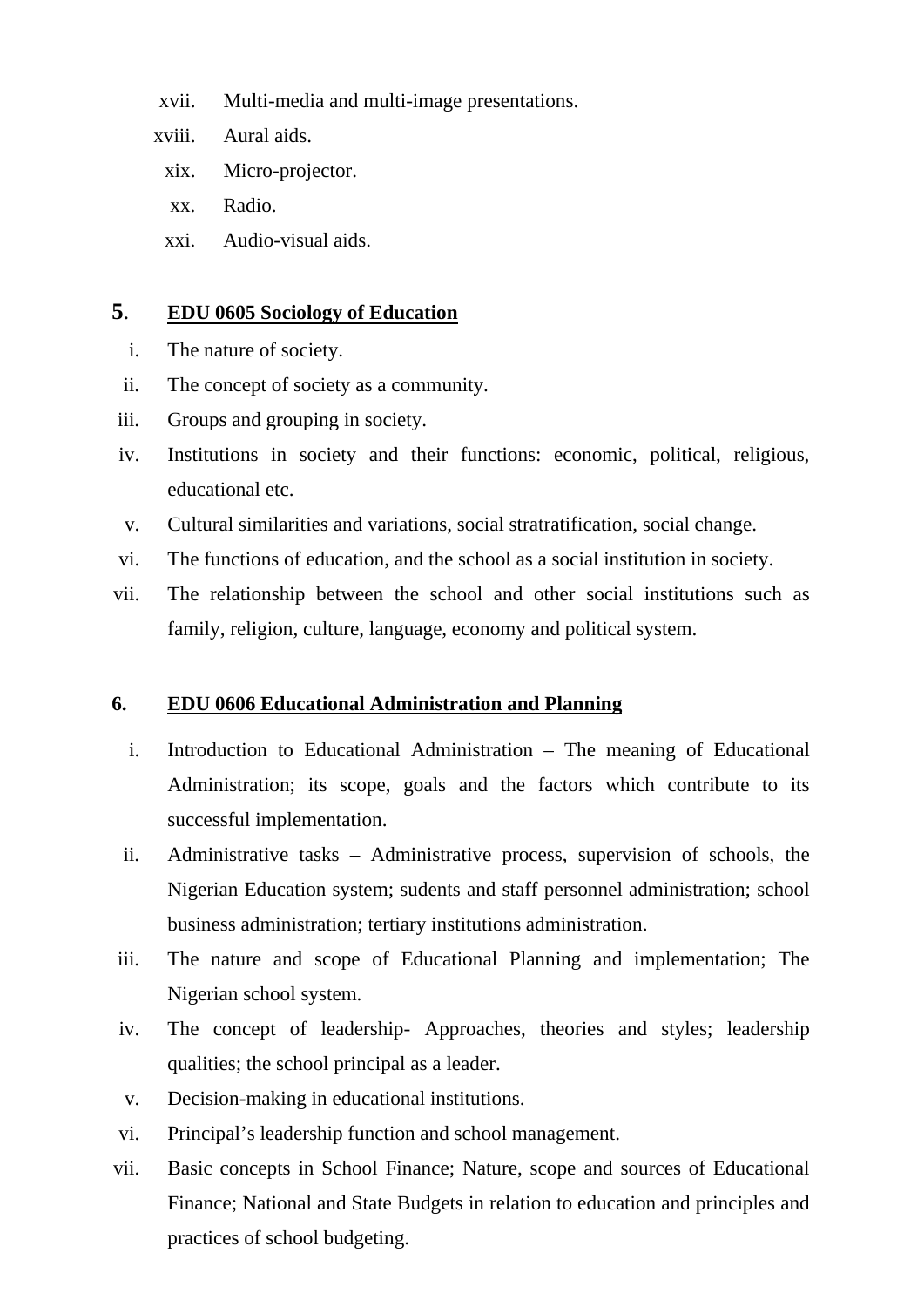viii. Concept of Reform and innovations in Education; Trends of Reforms in Education in Nigeria and globally.

#### **7. EDU 0607 Psychology of Education**

- i. An introduction to educational psychology.
- ii. Development from conception to young adulthood.
- iii. The intellectual, social, moral and emotional needs of learners.
- iv. The needs of special learners.
- v. Perception of people and attribution of causes; self-concept; attitudes and behaviour; Power, authority and civil rights.
- vi. Psychology of learning and cognition, psychological therapies in the school, childhood psychopathology.
- vii. Individual differences in intelligence and learning styles.
- viii. Cognitive and behavioural approaches to teaching and learning.
- ix. Higher cognitive skills in learning and motivation.

### **8. EDU 0608 Educational Measurement and Evaluation**

- i. Definitions, types and functions of measurement, evaluation, assessment and test.
- ii. Educational and psychological tests.
- iii. Introductory statistical concepts.
- iv. Objective and essay type items.
- v. Test validity and reliability.
- vi. Evaluation models and methods.
- vii. Evaluation of school, national and selected foreign programmes.
- viii. Skills of implementing the continuous assessment scheme in the school system.
	- ix. The instruments and techniques for assessment of achievements in the cognitive and non-cognitive domains.
	- x. Basic statistics.
	- xi. Classification of measuring instruments.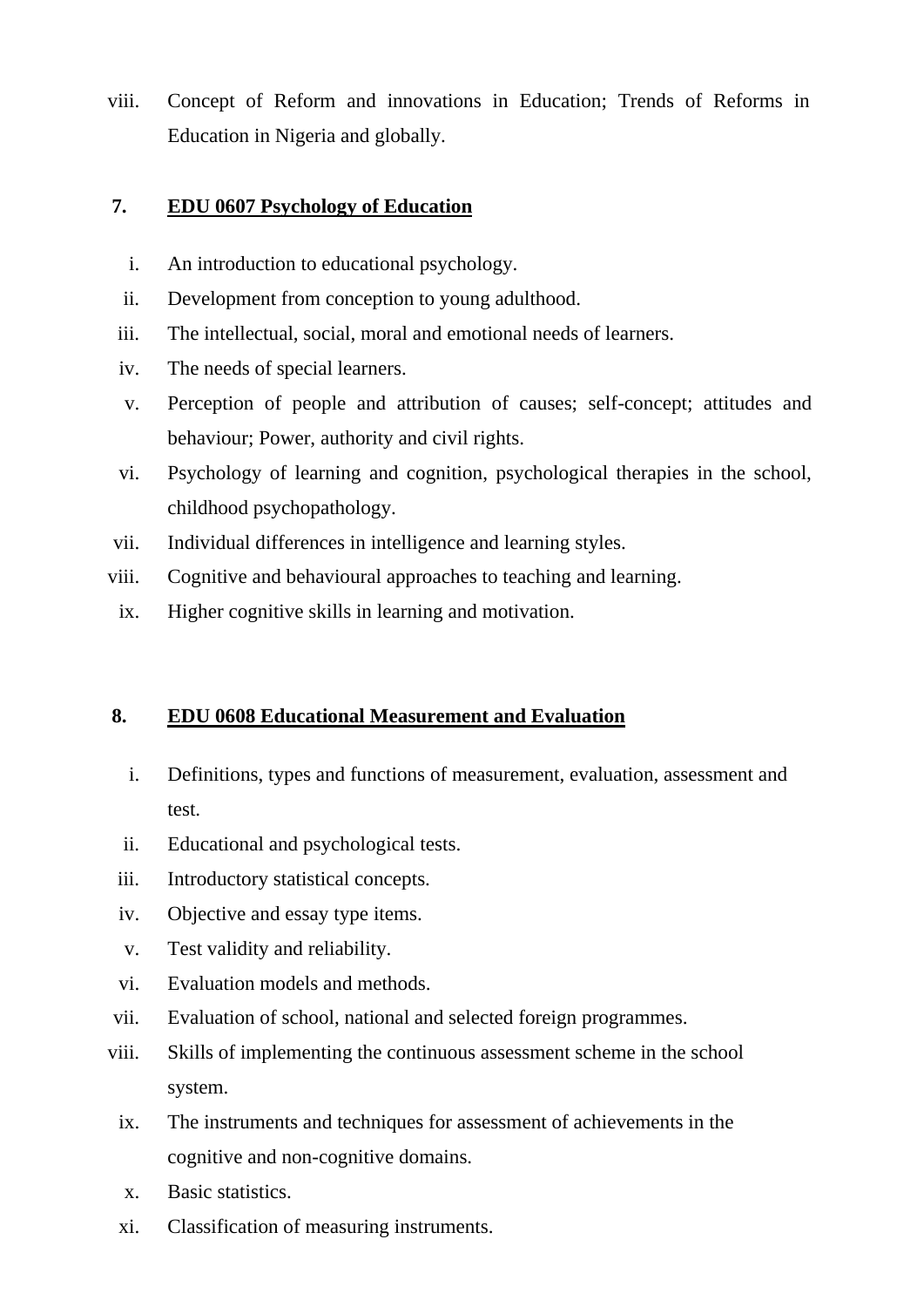- xii. Construction of test items using test blueprints.
- xiii. Measures of central tendency, variability and point measures.
- xiv. Representation of scores in tables and graphs.
- xv. Characteristics of score distributions.
- xvi. Interpretation of scores.
- xvii. Modalities for record keeping and reporting.

### **9. EDU 0609 Curriculum Development**

- i. Concepts and processes of curriculum planning.
- ii. The meaning and definition of curriculum.
- iii. The history of curriculum development efforts in Nigeria.
- iv. Models of curriculum development.
- v. Factors influencing the Nigeria School curriculum.
- vi. The procedure for developing the components of the curriculum. General methods of teaching.
- vii. Procedure for selection and utilisation of resources.
- viii. Classroom experimentation, curriculum evaluation and curriculum innovation.

#### **10. EDU 0610 Teaching Practice**

- i. The course exposes students to the practical aspect of the teaching profession.
- ii. Students will be posted to schools for a minimum period of twelve (12) weeks.
- iii. During the period, students are expected to take part in every aspect of school life including teaching, testing, examining, and academic societies and extracurricula activities.
- iv. The sole objective is to enable students put into practice the theoretical knowledge acquired during classroom interactions with lectures.
- v. Students will be supervised at least three (3) times during the teaching practice programme.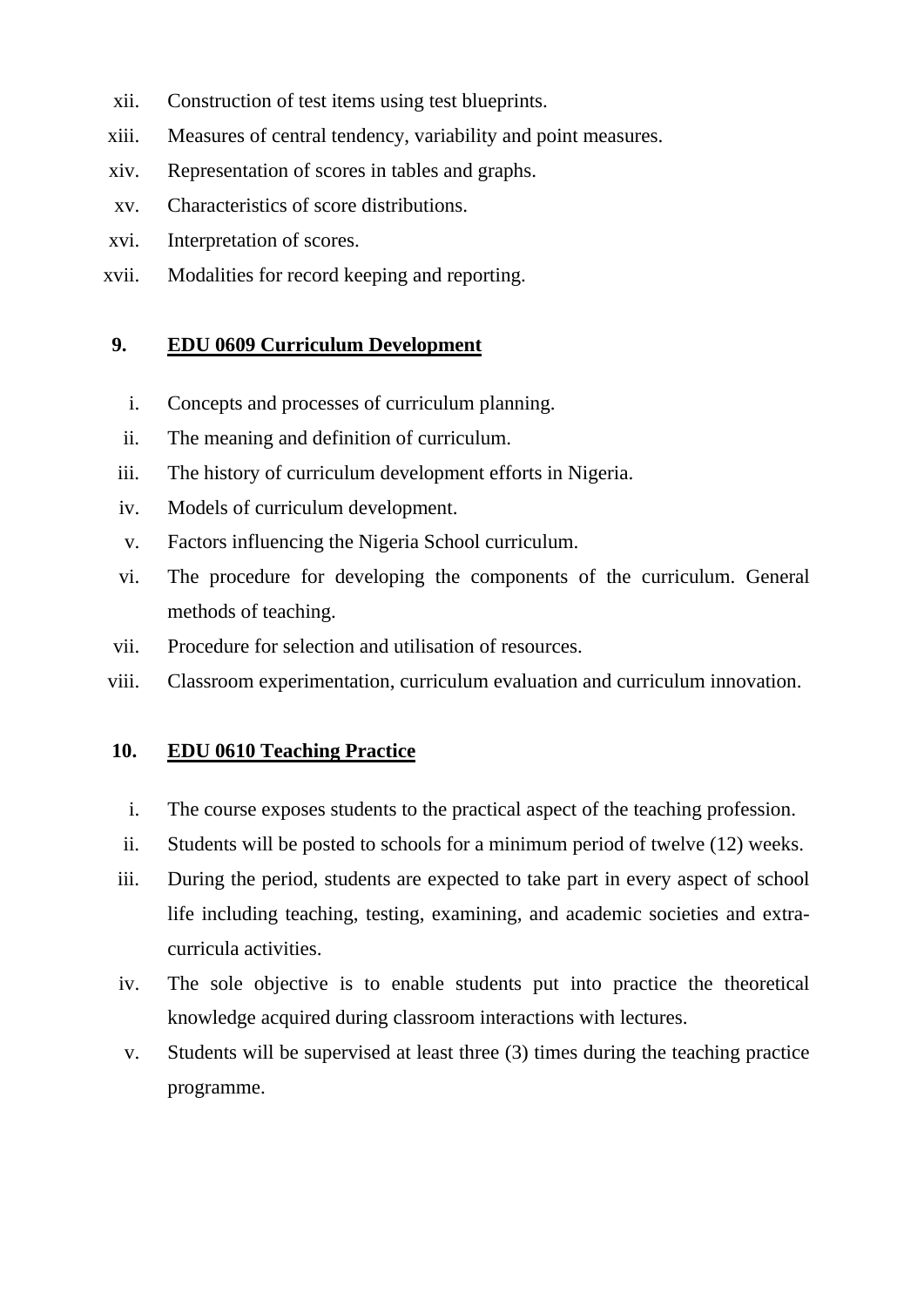#### **11. EDU 0611 Educational Research and Statistics**

- i. Basic principles and Techniques of research.
- ii. Researches in education.
- iii. Features and types of educational research (Pure research, pedagogical research, planning research etc.); Variables (dependent, independent moderator and extraneous variables); Hypothesis (research, alternative and null hypothesis); null hypothesis; stating and formulating research questions, population, sample and sampling techniques; Tools of research (questionnaire, opinionative, interview, psychometric, achievement tests, psychological tests, observation); Basic research methods (historical research method, developmental research method, quasi-experimental research method, casualcomparative research method, action research and survey study); Writing a research report (features of a research report, chapter layout emphasis, writing preliminaries and making attachments.
- iv. Concepts and process in statistics.
- v. Purpose of Statistics, descriptive and inferential statistics, parametric and nonparametric statistics, estimate error in measurement, nominal scale, ordinal scale, interval scale, ration scale, statistical notation, organisation of data, classification of data, representation of data, transformation of scores, measures of central tendency, measures of variability, measures of association.
- vi. Inferential statistics used in educational research.

#### **12. EDU 0612 Research Project**

- **i.** Each student shall write a project of about 25,000 words under the supervision of a lecturer who shall not be below the rank of Senior Lecturer.
- **ii.** The thesis title must be topical, and an original contribution to knowledge which could enhance education.
- **iii.** The project must meet PGDE specifications and standard.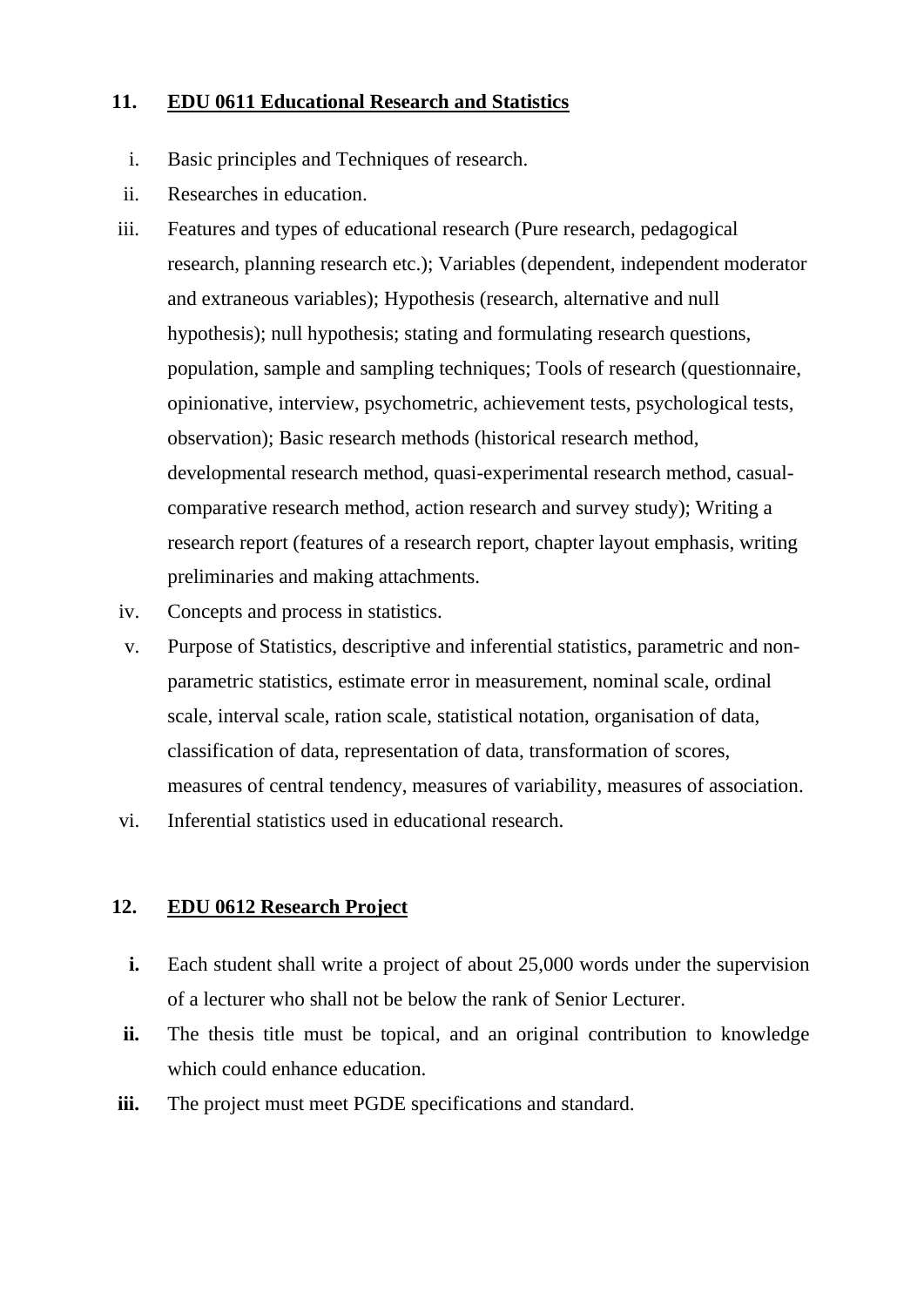### **13. EDU 0613 Micro-Teaching**

- i. Origin, development, meaning, aim and scope of micro-teaching.
- ii. Basic principles and phases.
- iii. Components of micro-teaching and their values.
- iv. Techniques/skills of micro-teaching.
- v. Functions of the student in a micro-teaching situation as a teacher, a learner, a source of feedback, an evaluator, a video operator, and an organiser of a microlesson session.
- vi. The use of the micro-teaching laboratory.
- vii. Merits and demerits of micro-teaching.
- viii. Sessions of supervised micro-teaching.

### **14. EDU 0614 Introduction to Teaching Profession**

- i. The concepts of teaching and the teacher.
- ii. Characteristics of teaching.
- iii. Teaching as a profession in Nigeria.
- iv. Categories of teaching professionals and corresponding employment avenues.
- v. Ethics of the teaching profession.
- vi. Code of conduct.
- vii. Regulatory bodies: the government, Teachers Registration Council of Nigeria (TRCN), NTI etc.
- viii. Professional bodies and organisations.
- ix. Induction and licensing of teachers.

# **15. EDU 0615 Subject Methods**

- i. Introduction to teaching methods.
- ii. Developing and using instructional resources.
- iii. Lesson planning and special delivery techniques.
- iv. Special methods for teaching different subjects.
- v. Evaluation of students' learning.
- vi. Critique of subject curriculum.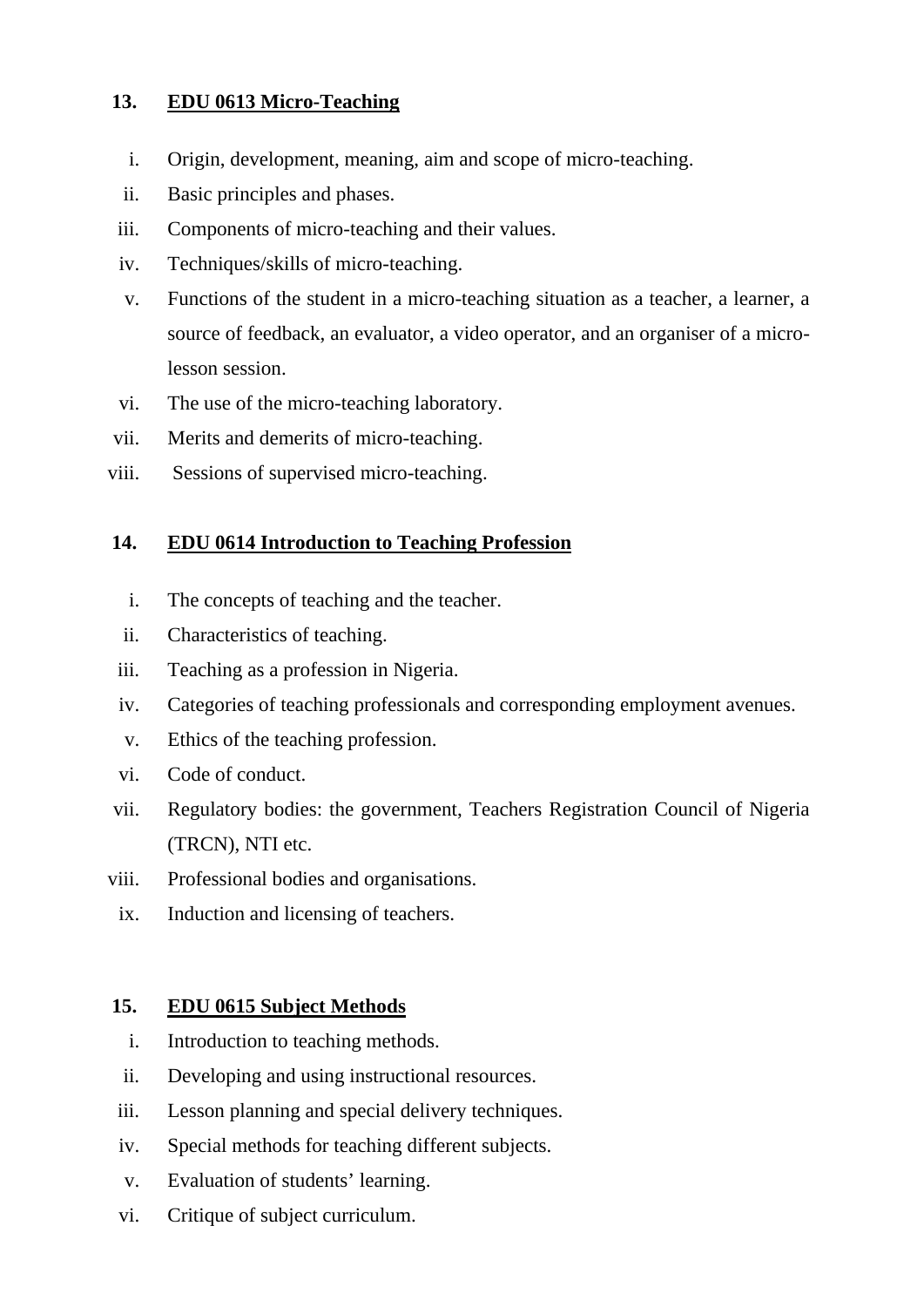#### **16. EDU 0616 Seminar**

- i. The writing of the project.
- ii. Training in scholarly research study academic.
- iii. Assessment studies of different kinds that are of national educational value.
- iv. How to write, produce, present and publish scholarly research papers in form of dissertations, theses, projects, seminars and conference papers.
- v. The first three chapters of students' projects.
- vi. Seminar papers, Conference papers, theses, committee reports etc.

#### **17. EDU 0617 Educational Guidance and Counselling**

- i. The history, development and trends in Guidance and Counselling.
- ii. General principles, techniques and essential components of guidance and counselling.
- iii. The relevance of guidance and counselling to the National Policy on Education.
- iv. Multicultural aspects of counselling.
- v. Assessment in Counselling
- vi. Ethical issues and therapeutic processes in relation to unemployment, career choice, abuse, peer influence, sexuality, social relations, drug abuse etc.

### **18. EDU 0618 Comparative Education**

- i. Meaning and scope of comparative education.
- ii. Methods appropriate to its study.
- iii. The relationship between the state and education.
- iv. Factors that influence the character of any educational system.
- v. Aspects of systems of education from Nigeria.
- vi. 9-3-4 Education system in Nigeria: principles, Guidelines and implementation.
- vii. EFA and the MDGs in education.
- viii. Education in other countries of the world (a study of good programmes in selected countries in Africa, Asia, America and Europe).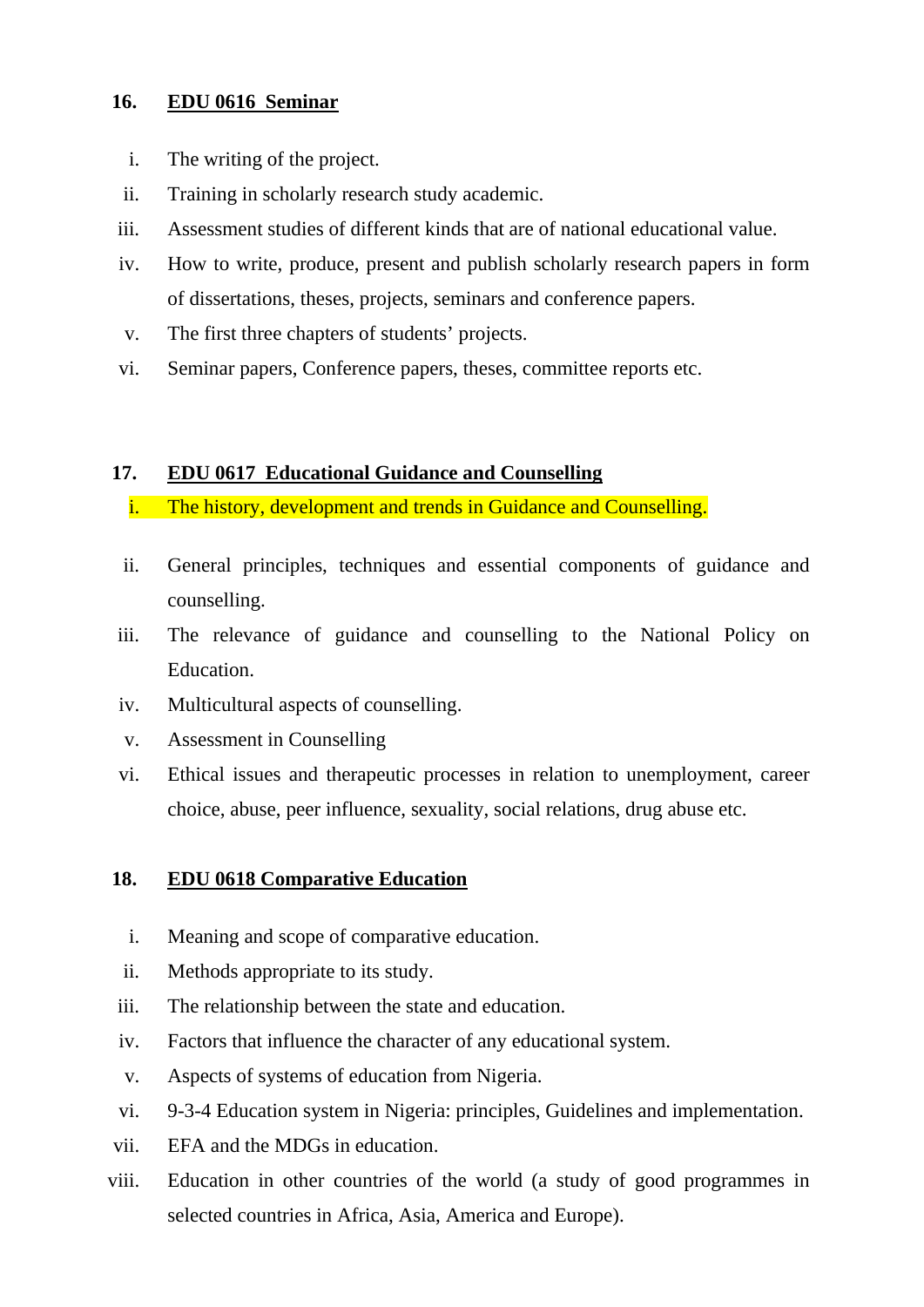### **19. EDU 0619 ICT & Computer Education**

- i. Introduction to Information and Communication Technology.
- ii. The role of ICT in Education.
- iii. Computer appreciation.
- iv. Computer operations Typing skills.
- v. Computer operations MS Word, Excel, Power Point, Publisher, etc.
- vi. ICT tools for Education Use of emails, internet, virtual library, etc.
- vii. One computer programme along with current ICT concepts and operations.

#### **20. EDU 0620 Education Law**

- i. The nature of law.
- ii. The need for education law.
- iii. The nature of education law.
- iv. The legal basis for education in Nigeria.
- v. The education laws of Nigeria from colonial times to the present.
- vi. Legal rights of teachers and students in the educational setting.
- vii. Mandatory school reports and school records.
- viii. Service manuals and education handbooks.
	- ix. Condition of service and code of ethics.
	- x. Education regulatory guidelines backed up by law.

### **21. EDU 0621 Special Education**

- i. Introduction to Special Education.
- ii. History of Special Education.
- iii. Characteristics of the exceptional child.
- iv. Diagnosis, remedial strategies and special curriculum provisions for the special learner.
- v. The physically challenged learner.
- vi. The specially gifted learner.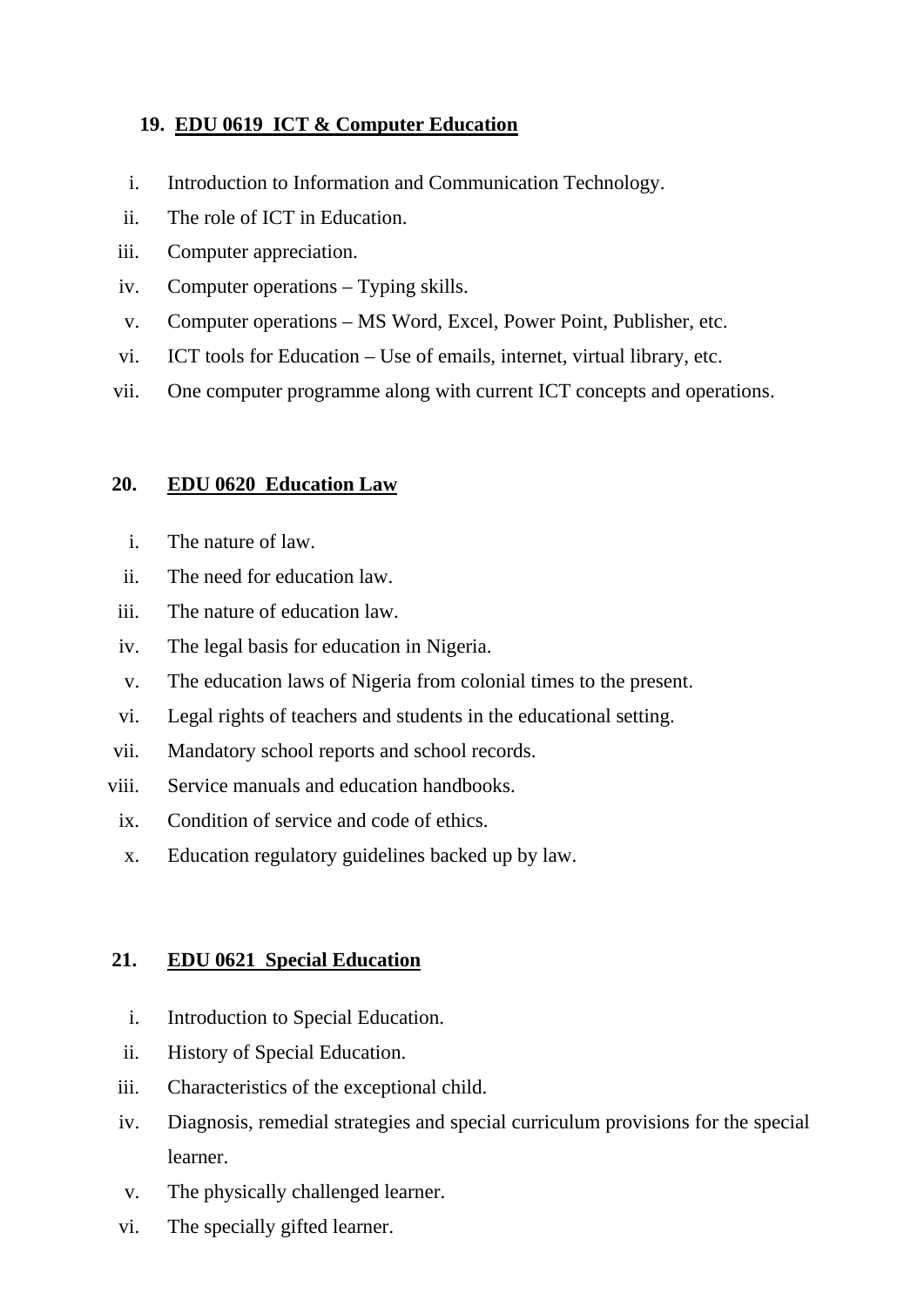- vii. Issues of falling standards and drop-out syndrome in formal education.
- viii. Products of special education system and the labour market.
- ix. A critical study of the National Policy on Education: Principles, guidelines and implementation.

#### **22. EDU 0622 Adult and Non-Formal Education**

- i. Introduction to adult education.
- ii. A survey of the purpose and scope of adult education.
- iii. The psychology and characteristics of adult learners.
- iv. Community development, lifelong learning, distance learning, non-formal education, functional literacy, continuing education and mass literacy education.
- v. Methods of teaching adults.
- vi. Non-formal education in Nigeria.
- vii. The role of adult education in the development of Nigeria.

#### **23. EDU 0623 Citizenship Education**

- i. Rights, duties and obligations of a citizen in Nigeria.
- ii. Acquisition of citizenship of nations with particular reference to Nigeria.
- iii. Protection of citizens' rights by the Nigerian legal systems.
- iv. Patriotic citizens. Citizenship in different countries.
- v. Single, dual and multiple citizenship cases.
- vi. Similarly, students will compare rights, duties and obligations of citizens in different countries.
- vii. An analysis of the structures and role of manpower at all levels of Nigerian Government, focusing on the development of public service, manpower planning, unionization of public employees and recent trends in public personnel relations.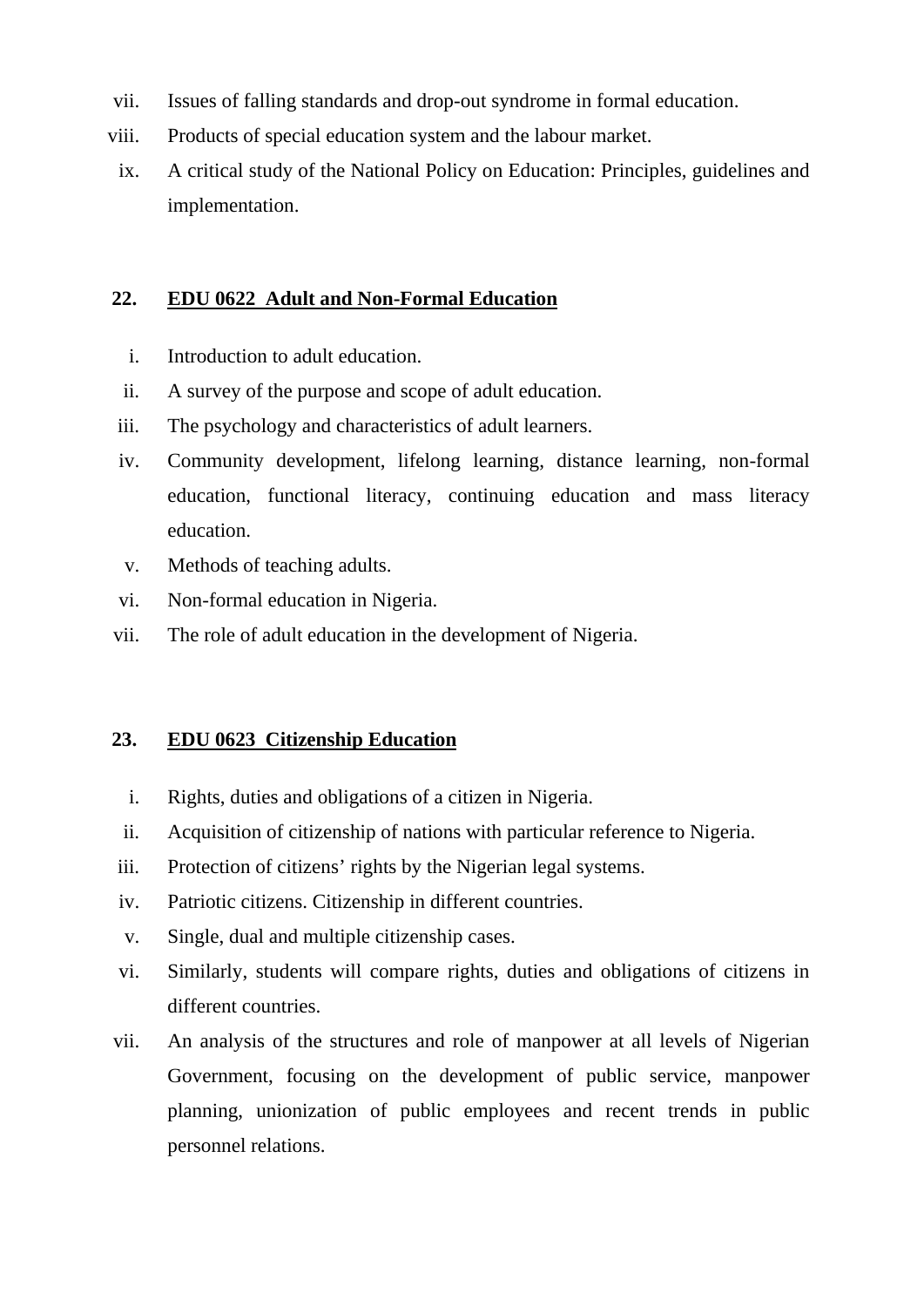viii. Techniques of contract negotiations in the public sector; the elements of contract administration, impasse resolution procedures and the variety and complexity of laws under which public sector labour relations occur.

#### **24. EDU 0624 Environmental Education**

- i. Meaning, nature and scope of environmental education.
- ii. The environment and its dynamics.
- iii. Man and his environment.
- iv. The influence of the environment on man.
- v. Man's impact on environment including misuse or abuse.
- vi. Environmental preferences.
- vii. Evaluating the environment; decision-making and behaviour.
- viii. The Nigerian Environment. Petroleum and gas exploration, drilling and crises.
	- ix. Environmental management.
	- x. Energy issues and concerns; problems of air, water and land resources; environment and development issues in resource management; sustainability of development; population issues; environmental disasters; environmental policies.
	- xi. Concepts and principles of conservation; strategies for sustainable management of air, water and soil resources; management of mineral resources; consideration of ecosystem; safe waste management strategies; management of energy resources; management and administration of wild life.

#### **25. EDU 0625 Use of the Library**

- i. Concept and origin of libraries: definitions of the library, history of the library, types of library, library rules and regulations and units of the library.
- ii. Library resources and services: formats of library resources, library services, the book and its handling.
- iii. Organisation of library resources: classification systems, the library catalogue and using the OPAC.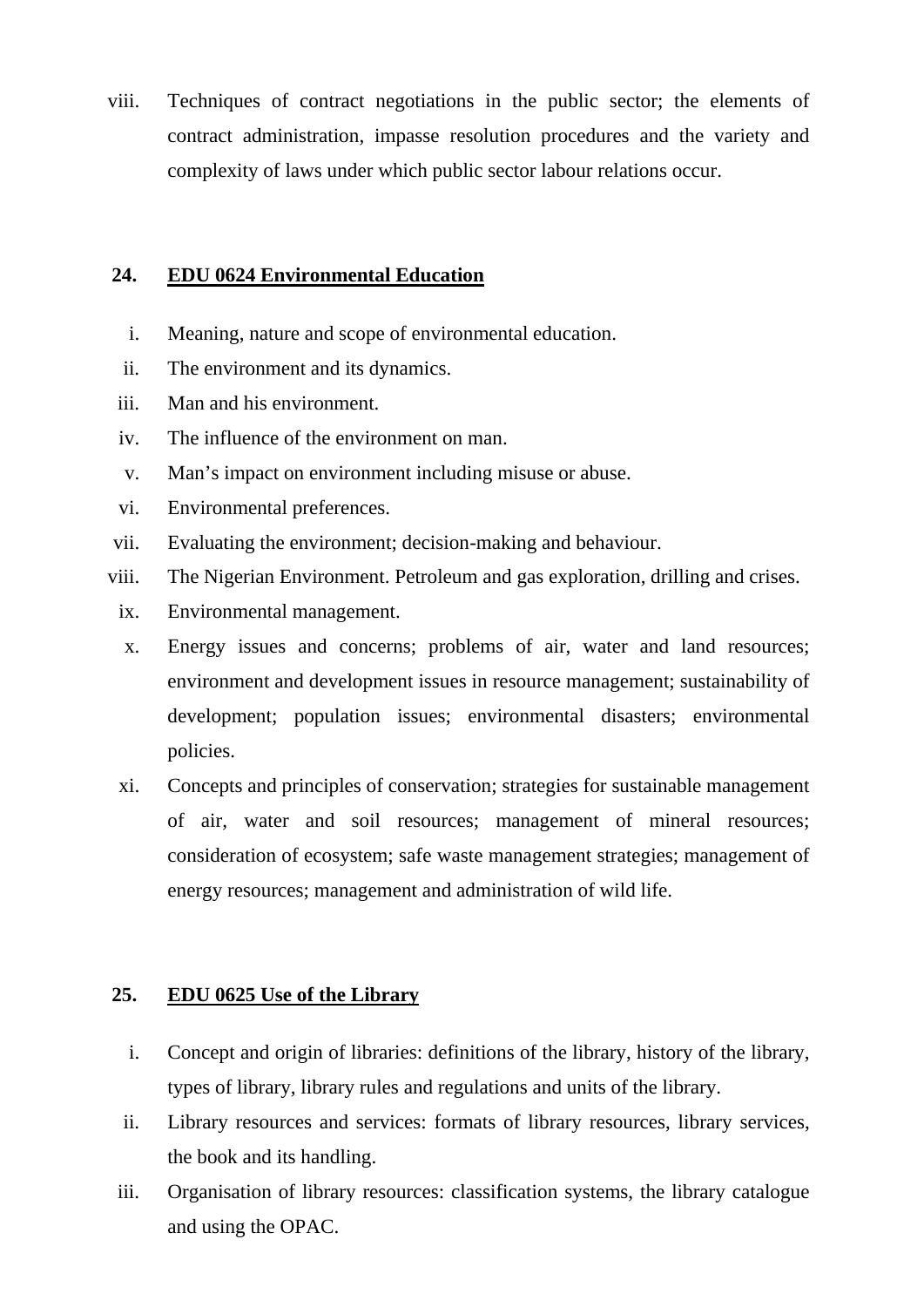iv. Using electronic resources: AGORA, EBSCO Host, HINARI and JSTOR, searching electronic resources.

#### **26. EDU 0626 Gender Studies**

- i. Conceptual examination of gender and development.
- ii. Gender developmental characteristics and needs.
- *iii.* Early years and stages of human life cycle (childhood, early and later adolescence).
- *iv. The gender challenges of stages of human development.*
- v. Conceptual analysis of education and the girl child.
- vi. The family influence.
- vii. HIV/AIDS, poverty and Family life education.
- viii. Social opportunities.
	- ix. Government Intervention.
	- x. The right to education.
	- xi. Traditional practices and the issue of equality.
- xii. Intervention projects and prospects for educating the girl child.
- xiii. Feminism: the concept, scope and theoretical perspectives.
- xiv. The benefits of feminism in the promotion of female gender cause; the challenges of feminism and the question of social order.
- xv. Gender and the school system.

### **27. EDU 0627 Population and Family Life Education**

- i. Nature and scope of population education.
- ii. Population and its dynamics.
- iii. Growth structure and distribution.
- iv. Politics of population in a given social environment.
- v. The place of population policy in a given social environment including its implications.
- vi. Population education and the quality of life.
- vii. Population and development planning.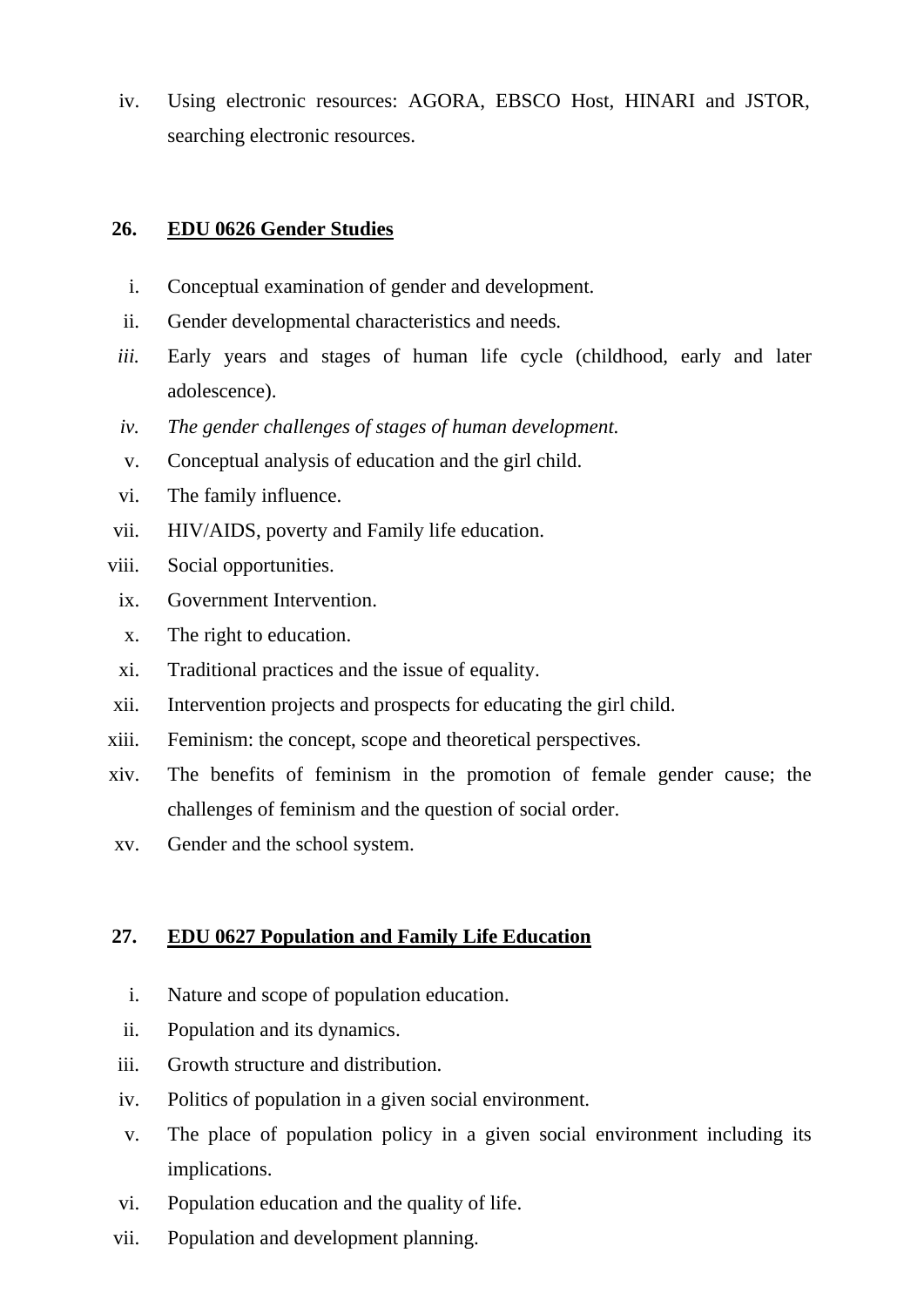- viii. Population characteristics including implications for socio-economic development (population factor in socio-economic development).
	- ix. Population education and the quest for solving population issues and problems.
	- x. The family.
	- xi. The family and educational development.
- xii. The family and national development.
- xiii. Culture, tradition and the family.
- xiv. Government policies and the family.
- xv. National census.
- xvi. The planning, execution, problems and acceptability of the figures national censuses in Nigeria.
- xvii. Population law.
- xviii. Population and national growth.

#### **28. EDU 0628 Health Education**

- i. Introduction to health education.
- ii. Personal, family and school hygiene.
- iii. Diseases.
- iv. HIV/AIDS.
- v. Requisite skills with which students could work with persons infected with HIV/AIDS to overcome stigmatisation; orientate the communities and families of HIV/AIDS patients in handling the patients and helping the patients to develop positive attitude to life and the society.
- vi. Teaching the students the available anti-retroviral drugs and therapies which could help HIV/AIDS patients to live longer.
- vii. The course will examine cost implications; donor agencies and special locations for drug administration.
- viii. HIV/AIDS victims organisations and their roles in the treatment and those of government agencies shall be studied.
	- ix. Measures by which AIDS could be controlled in the society: including religious, moral, scientific and socially acceptable practices.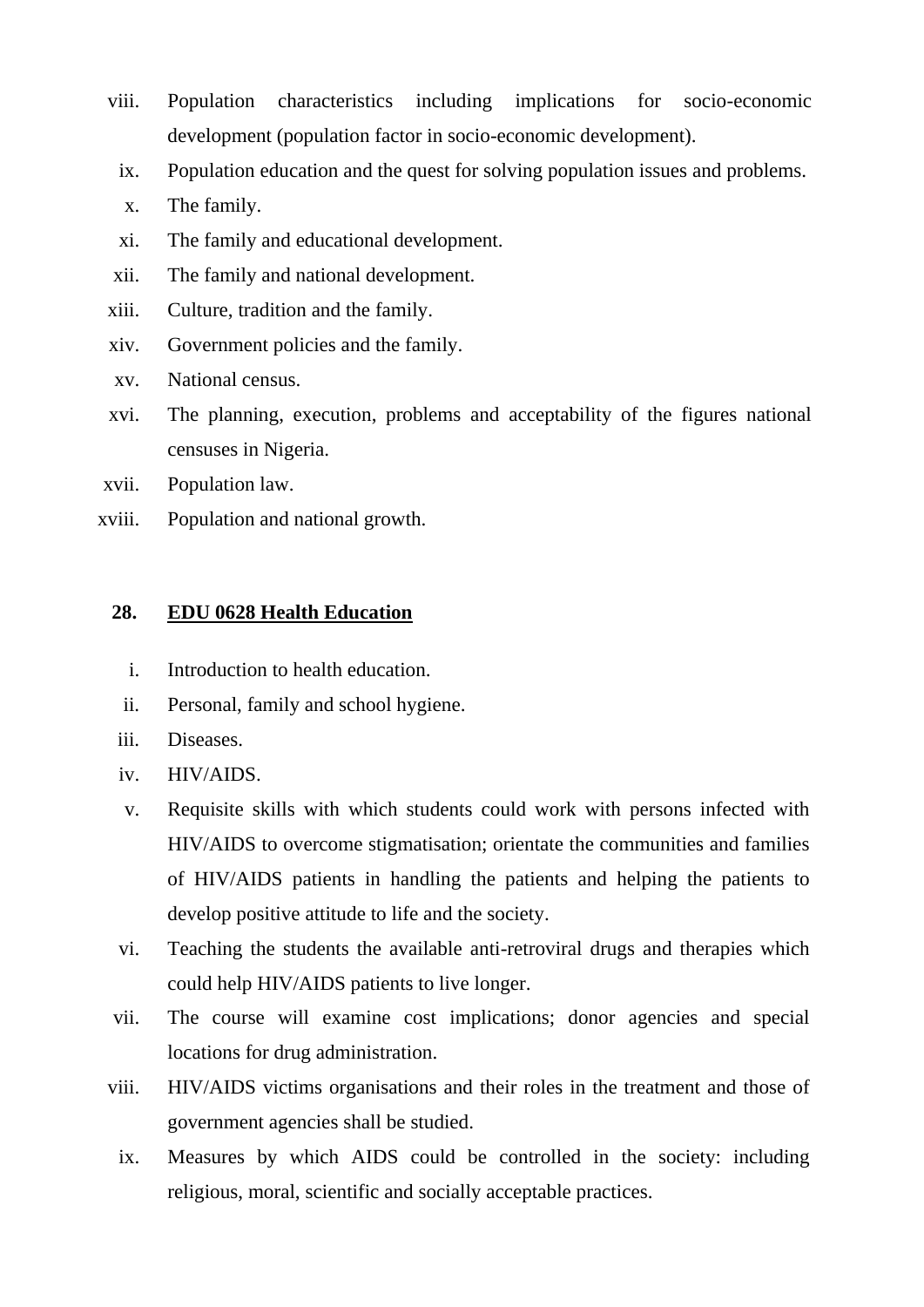- x. A study of the organisation and Administrative procedures in conducting school sports and physical education programmes.
- xi. Supervision, budgeting, facilities construction and management, legal liability in physical education and school sports.
- xii. Organising competitions.

#### **29. EDU 0629 Open and Distance Learning**

- i. Teaching roles, styles and techniques in open and distance learning systems.
- ii. Theories and methods of teaching at a distance.
- iii. The theories, structures, models and organisation of learning materials for open and distance learning.
- iv. Course materials development and production.
- v. An analysis of open education and flexible learning system.
- vi. Definition and characteristics of open flexible learning.
- vii. Roles and responsibilities of the teachers and learners in open and distance learning.
- viii. Planning and management of open and flexible learning.
	- ix. Theoretical framework and practices in information communication and technology in open and distance learning.
	- x. Impact of industrial and electronics revolution on open and distance learning.
	- xi. ICT in distance education: categories of technologies (text-based, audio-based and video-based systems), guidelines for the application of technologies in ODL system, the Internet and the web, synchronous and asynchronous systems of delivery; ethical framework and multi-media utilization in open and distance learning.
- xii. Comparative cost Benefit analysis of conventional and open and distance learning systems.
- xiii. Recurrent and capital costs.
- xiv. Staffing in ODL.

 $\setminus$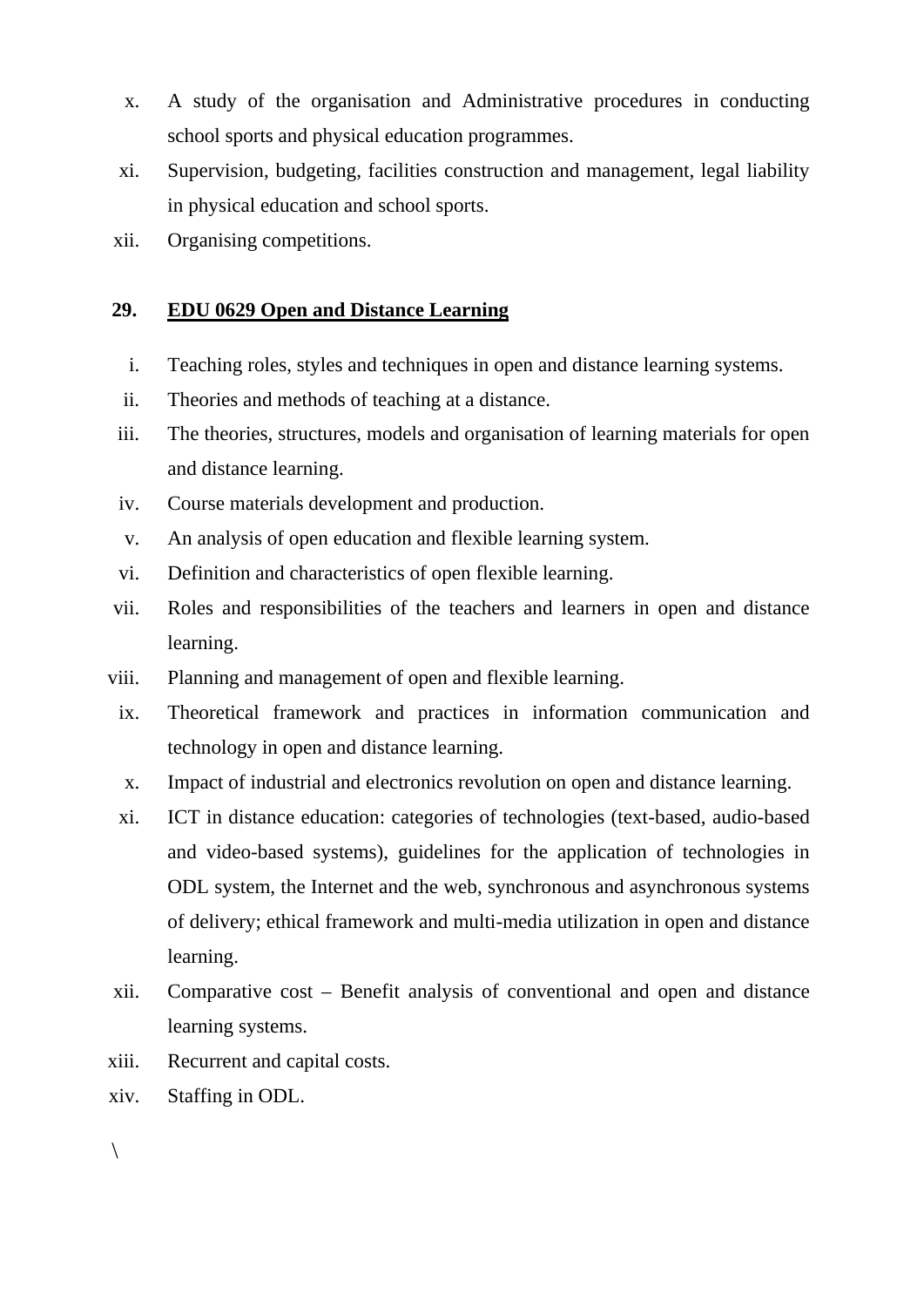### **30. EDU 0631 Physical Education and Sports**

- i. Concepts of Physical Education and Sports.
- ii. Basic games skills theory and practice.
- iii. History and Development of Physical Education in Nigeria.
- iv. History of Sports in Nigeria.
- v. Introduction to Sports Management pervision, budgeting, funding, facility construction, legal liabilities in school sports, etc.
- vi. Intramural and Extramural Sports organising competitions (National Sports Association – NSA/Federation, NOC, NSC, etc.)
- vii. Tests and Measurement in Physical Education.
- viii. Social/Psychology of Sports.